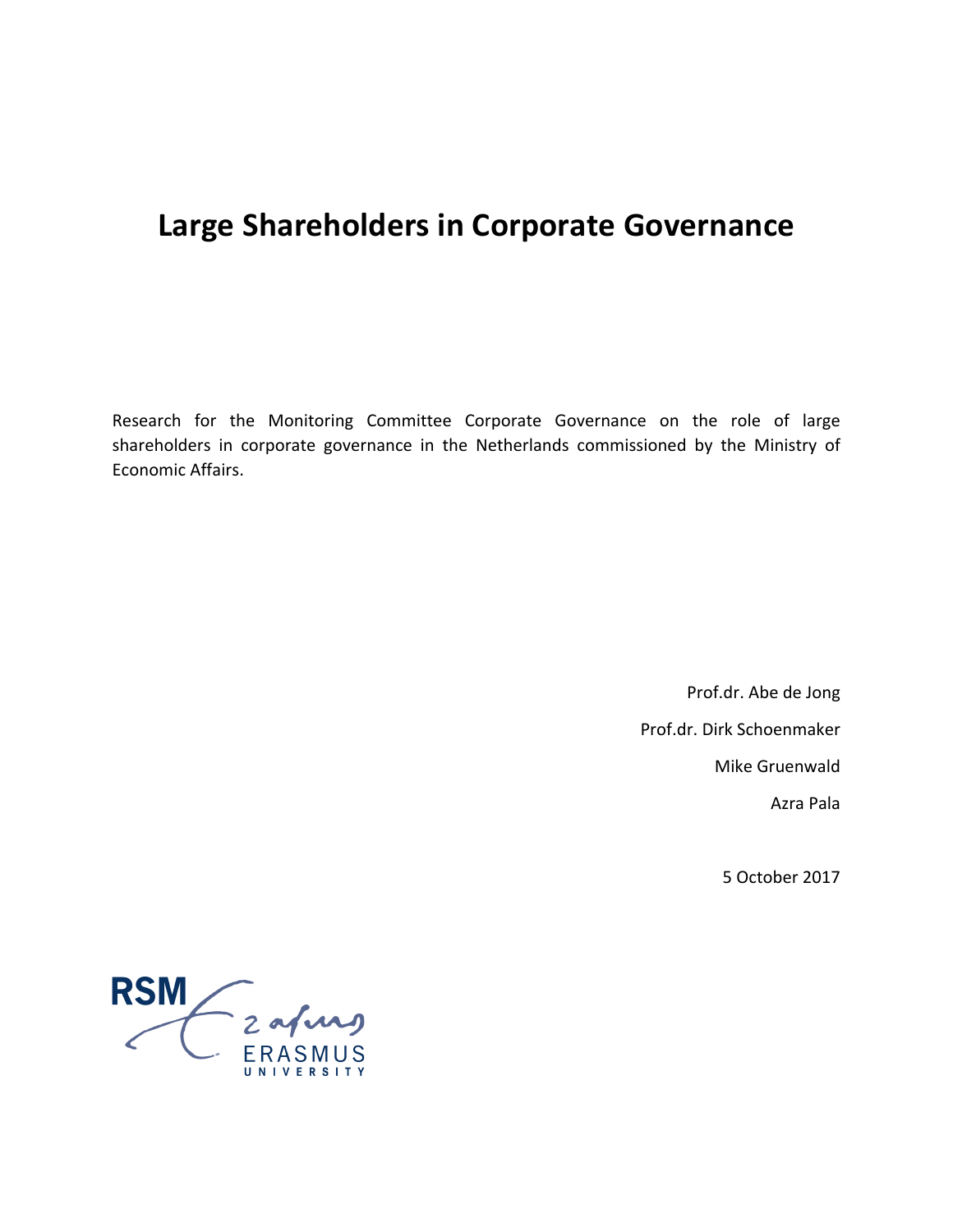## **Summary of the report**

## **Data on blockholdings**:

- On average 24.1% of the shares are held by shareholders with a stake of 5% or more, and the average firm has 2.3 blockholders.
- Over the period 2006-2016, the concentration of ownership has decreased, from 34.6% to 24.1% ownership by blockholders. This reduced concentration may affect the potential for long-term oriented shareholders negatively.
- In the Netherlands, financial institutions, including pension funds, are relatively unimportant as blockholders in Dutch-listed companies, while individuals are blockholders with the largest average blocks of shares.
- Further analyses show that 46% of the blockholdings in 2016 have been established more than 10 years earlier.
- There is a trade-off between ownership concentration on the one hand and takeover defenses and liquidity on the other hand: firms with blockholders are less protected by takeover defenses and have lower liquidity.

## **Survey and interview outcomes:**

- The research is based on a survey complemented by in-depth interviews for a selected group of respondents, which are different from the blockholders identified in the first part.
- The survey is largely conducted among Dutch-based investors, while 80% of investors are foreign based. Hedge funds, an important group of short-term oriented and activist investors in Dutch-listed companies, are not included in the survey. This leads to a selection bias towards more long-term investors, which have their headquarters in the Netherlands. This may lead to a bias towards a long-term orientation in the results.

## *Long-term value creation*

- The vast majority of the surveyed investors indicate that they have an investment horizon of at least two years and half of the investors indicate that they have a horizon of more than five years. Pension funds and insurers find long-term oriented goals more important than investment funds. While all investor groups consider financial returns to be important for long-term value creation, pension funds and insurers rank social and environmental factors significantly higher than investment funds.
- Most investors argue that long-term value creation can only be realised by investing in and engaging with companies that are capable of adding value over the long-term, thereby having a positive or *at least* a less negative effect on society. Investors want to contribute to financial stability and add value to the real economy. A very important concept here is "stakeholders": a company cannot create value over the long-term if it does not take into account the interests of all stakeholders, versus shareholders only.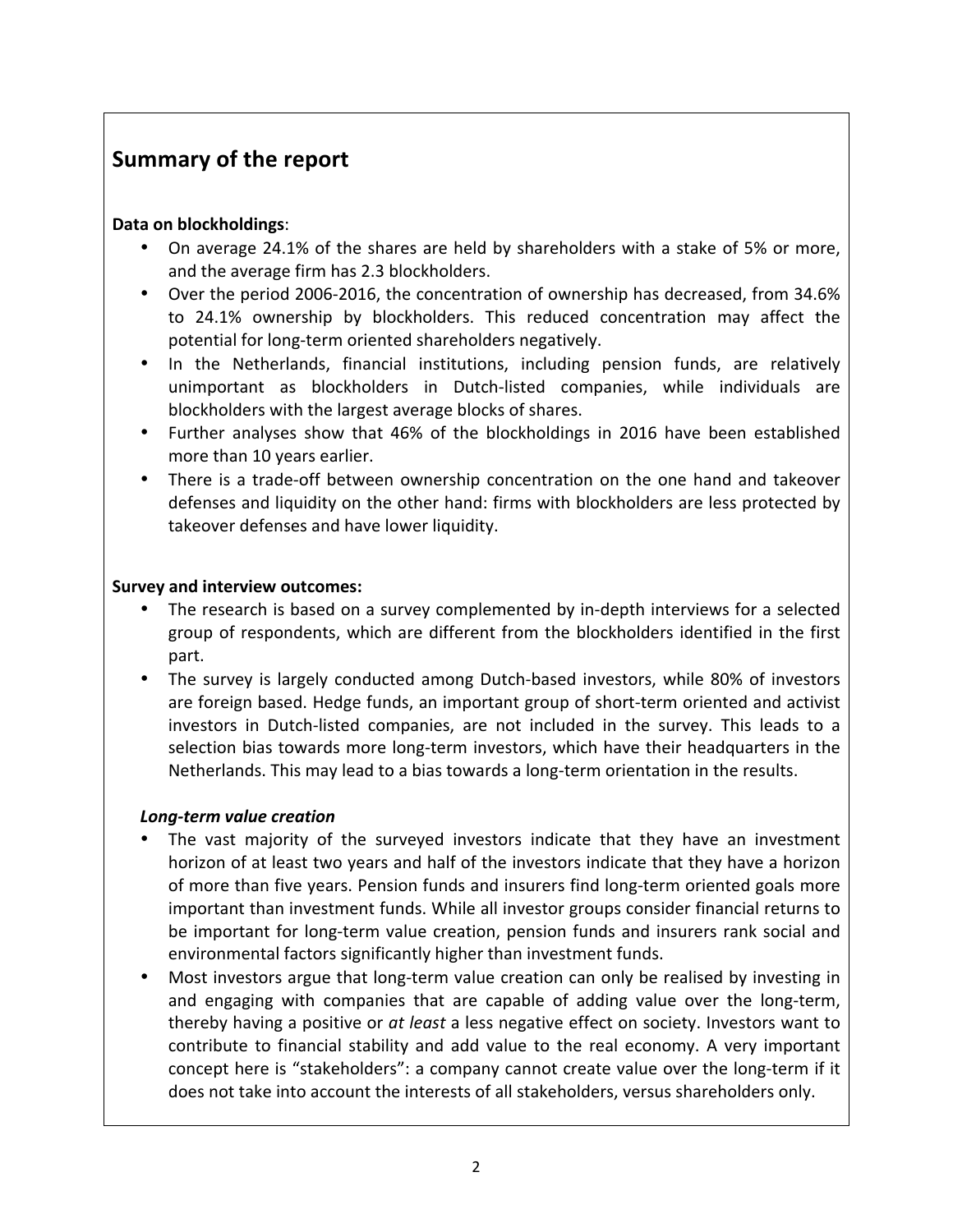- The survey shows that all investor groups are primarily motivated by their beneficiaries (asset owners or clients) to pursue long-term value creation. Another important motive is the investment belief that long-term value creation has a positive impact on shareholder returns. Stakeholder oriented investors feel it is their obligation to society and invest significant resources in measuring the benefits of long-term value creation.
- It is easier to pursue long-term value creation for concentrated portfolios rather than (large) diversified portfolios. Moreover, a long investment chain complicates alignment on long-term value creation, while family offices with concentrated investments and a long-term vision (without frequent performance benchmarking) are able to engage effectively with companies on long-term value creation.
- A key barrier to long-term value creation is periodic benchmarking. This is particularly prevalent among investment funds, short-term investors and financially oriented investors. The fact that investors follow a benchmark indicates they are not consciously selecting companies for which they believe that they will add value over the long run. Also pension fund mandates for asset managers are sometimes based on minimising the tracking error with a leading benchmark, while pension fund owners themselves use a time weighted return.
- Respondents' indication that they pursue long-term value creation is inconsistent with the wide-spread practice of measuring performance against a market return benchmark.
- Another barrier is the traditional education of portfolio managers with a strong belief in markets, which can foster short-termism. Next, prudential supervision requires large institutional investors to adhere to a certain risk profile, diversification requirements and financial risk management metrics and questions investors when there are deviations from benchmarks.
- Fiduciary duty is a key concept. International investors indicate that Dutch clients (more than clients in other markets) hold them accountable on ESG factors.

## **Engagement**

- Inadequate corporate governance is an important trigger for shareholder engagement for all investor groups. For investment funds, the most important trigger to become active is underperformance of a company. In contrast, socially irresponsible corporate behaviour is an important trigger for pension funds and insurers and stakeholder oriented investors.
- Engagement is the preferred strategy for all investor groups. Most investors indicate that (continuous) dialogues with portfolio companies are most important. They rather engage in private (behind the scenes) than in public.
- For most large funds, corporate governance specialists decide on the engagement policies, whereas the portfolio managers are responsible for the investment decisions. This can lead to situations in which no integrated decisions are made.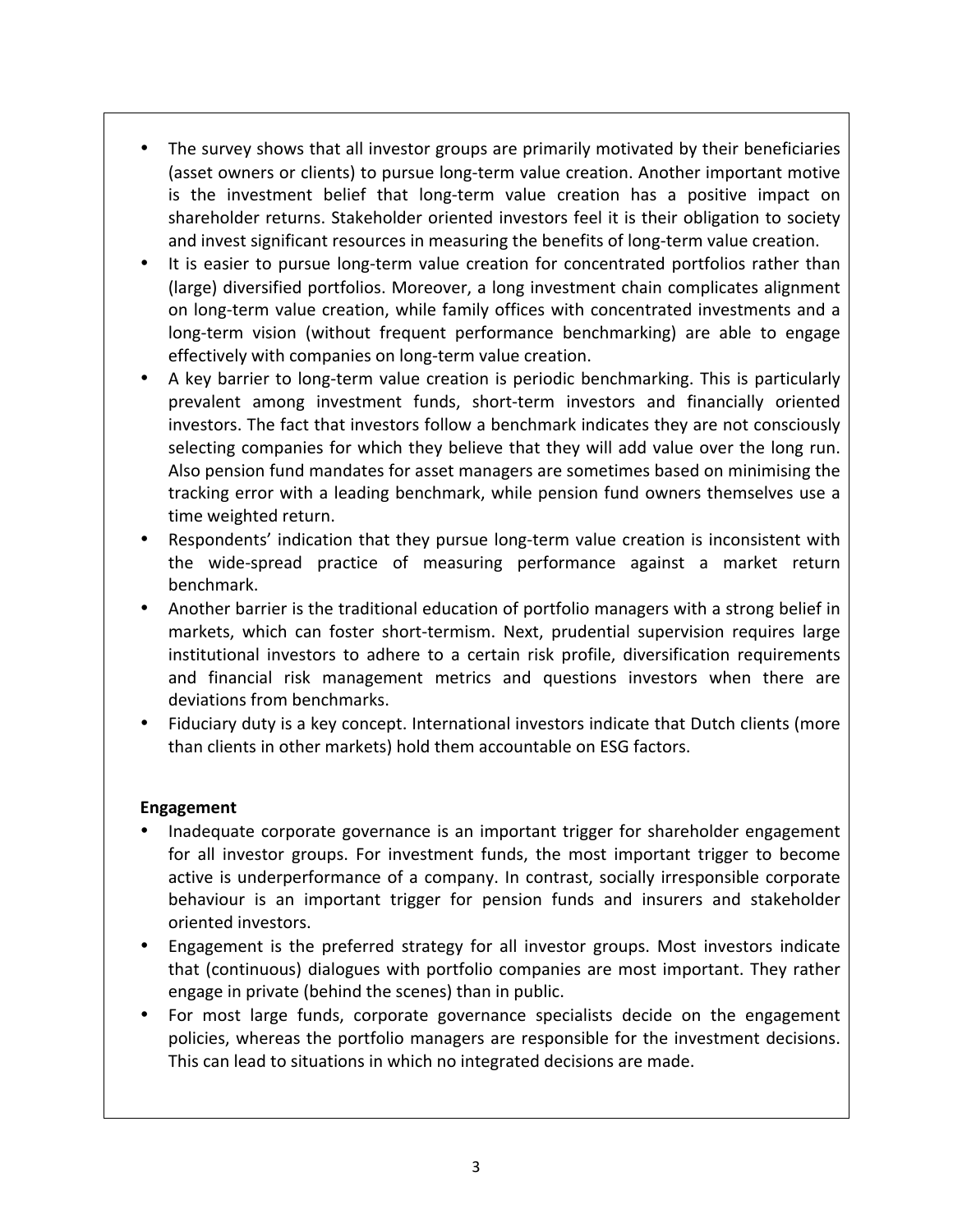All investors indicate they make use of collective engagement (with other investors), as they believe this enables them to have a stronger voice. Of critical importance here are regulatory considerations (e.g. acting in concert rules) and finding investors that are like-minded. Collective engagement and collaboration only work if investors have similar investment beliefs. All investors indicate that they make extensive use of Eumedion (and equivalent bodies in other countries) to communicate with other investors.

## **Conditions for long-term value creation**

- The research suggests several conditions for investors to enable them to pursue an investment strategy aimed at long-term value creation. Investors can realise long-term investment returns by investing in and engaging with companies that are capable of adding value over the long-term, thereby having a positive effect on the value of their portfolios and on society.
- A first condition is an intended buy-and-hold approach with a typical holding period of more than five years. This stimulates acting as a steward of the company. The blockholding data of Dutch firms demonstrates that blockholders – with stakes of 5% or  $more - are long-term shareholders.$
- A second condition is an active investment strategy, with a concentrated portfolio. This active investment strategy is often based on fundamental analysis of the invested companies. Blockholders have the voting power to influence firms, while reduced liquidity makes voting with the feet expensive
- A third condition is effective engagement with invested companies on the long-term, both behind the scenes by meeting with companies and in the annual general meeting by voting. This requires human resources, expertise and time.
- A fourth condition is performance analysis based on companies' value-added in the real economy (both financial and societal value). By contrast, a passive benchmark strategy (with minimum tracking error) does not allow (large) deviations from the market benchmark. It is also difficult to have sufficient knowledge about, and really engage with, multiple companies in the benchmark portfolio.
- A fifth condition is alignment of the mandate of the asset owner or client and the asset manager on the long term. The survey indicates that asset managers are primarily motivated by their beneficiaries (asset owners or clients) to pursue long-term value creation. Another important motive is the investment belief that long-term value creation has a positive impact on shareholder returns.
- A sixth condition is to keep the investment chain (between parties and within parties) as short as possible, as each player in the investment chain may hold the next player accountable to a shorter period.
- The development of Dutch firms where ownership concentration is reduced as reported in the data on blockholdings - thus affects the potential for long-term oriented shareholders negatively. Simultaneously, shareholdings in Dutch corporations are increasingly held by foreign institutional investors with relatively small stakes, which also limits the potential for shareholder engagement with a long-term horizon.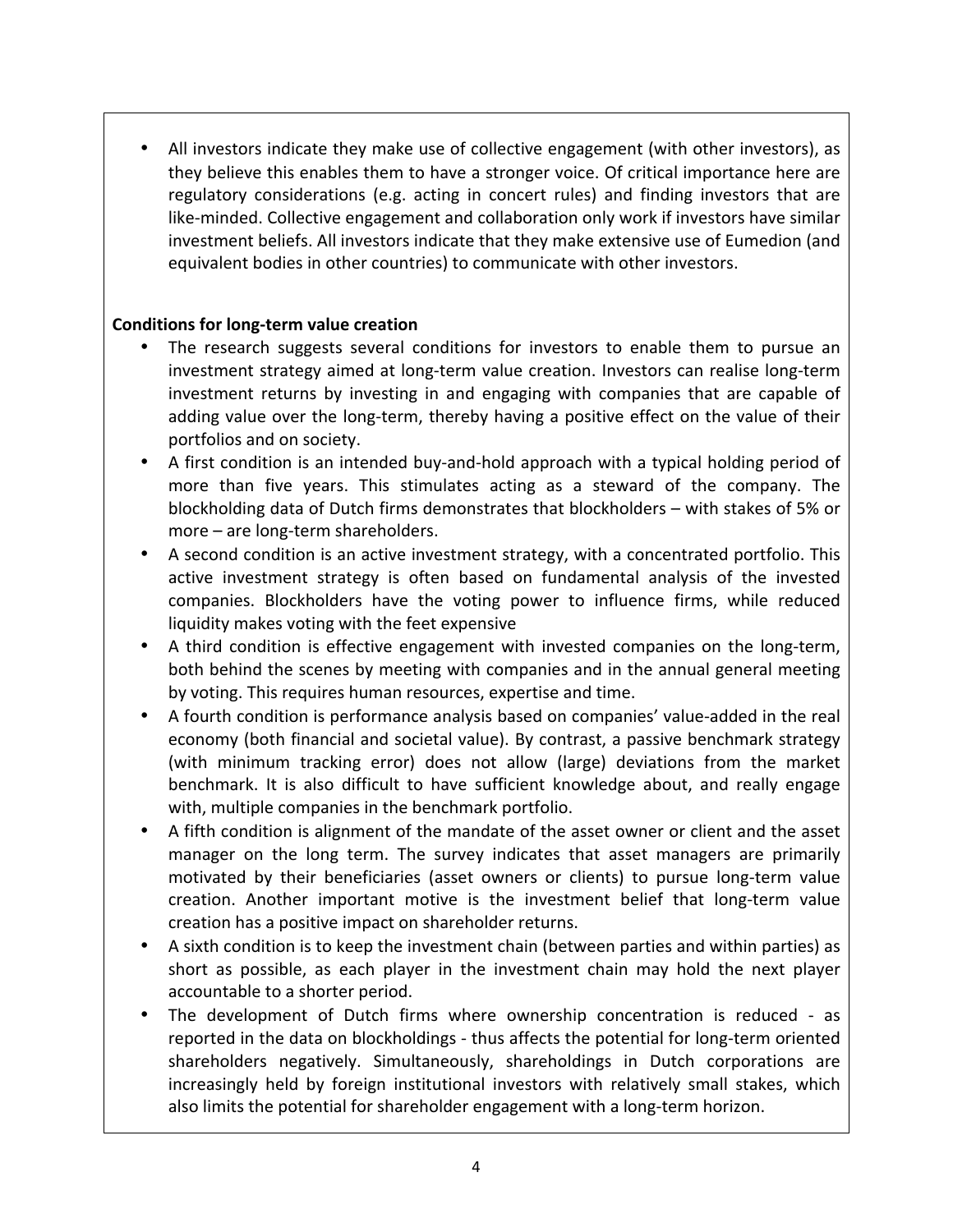#### **Recommendations:**

- 1. The data on block holdings of Dutch firms may be incomplete. The data quality can be improved by periodic updates of shareholdings by blockholders.
- 2. Because the concentration of blockholdings in Dutch firms shows a negative correlation with take-over defenses, it is important to take into account in the debate about the protection of exchange-listed firms against hostile takeovers that these protections are most relevant for firms with fewer blockholders.
- 3. To pursue long-term value creation, it is important that asset owners, asset managers and companies are aligned on a long-term mandate, which includes ESG factors and allows asset managers to take larger stakes and thus deviate from market-based benchmarks.
- 4. Investors should work alongside other stakeholders, as companies can only create value over the long-term if they take into account the interests of all stakeholders.
- 5. Investors should have sufficient human resources and expertise to engage with companies on the long-term. Long-term investors could be incentivised through loyalty shares, which provide an additional reward to shareholders if they have held on to their shares during a so-called loyalty period (three, five or ten years).
- 6. New investment approaches can be achieved through differently educating (young) finance professionals on new investment beliefs, which includes ESG-factors and longterm thinking.
- 7. The prudential supervisor should avoid encouraging institutional investors to follow the market benchmark and allow active long-term portfolio strategies.
- 8. Institutional investors should promote internal cooperation between the governance teams and the portfolio managers and ensure a single voice on engagement.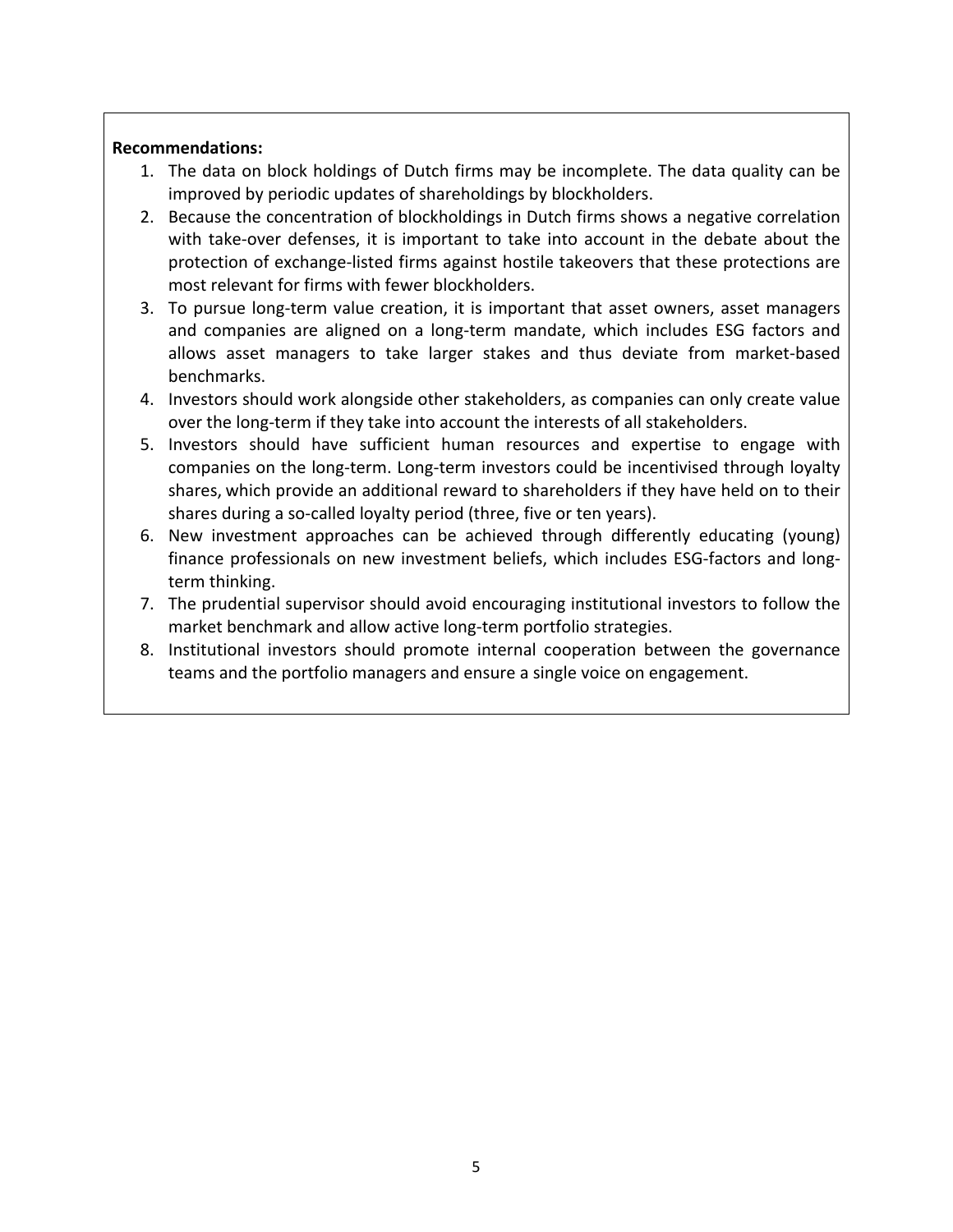# **Outline**

|   | Summary of the report                                                           | $\overline{2}$ |
|---|---------------------------------------------------------------------------------|----------------|
|   | Outline                                                                         | 6              |
| 1 | Research questions                                                              | 7              |
|   | 1.1 Introduction                                                                | 7              |
|   | 1.2 Research questions                                                          | 7              |
|   | 1.3 Set-up of the study                                                         | 7              |
| 2 | Large shareholders of Dutch firms: identification, dynamics and characteristics | 9              |
|   | 2.1 Introduction                                                                | 9              |
|   | 2.2 Data                                                                        | 9              |
|   | 2.3 Dynamics of ownership                                                       | 11             |
|   | 2.4 Triangle: ownership, liquidity and one-share-one-vote deviations            | 14             |
| 3 | Motives and activities of large shareholders                                    | 16             |
|   | 3.1 Introduction                                                                | 16             |
|   | 3.2 Survey and characteristics of respondents                                   | 16             |
|   | 3.3 Survey outcomes                                                             | 21             |
|   | 3.4 Interviews                                                                  | 31             |
|   | 3.5 Voting behaviour                                                            | 39             |
| 4 | Conclusions                                                                     | 40             |
|   | 4.1 Summary of findings                                                         | 40             |
|   | 4.2 Approach and limitations                                                    | 42             |
|   | 4.3 Conditions for long-term value creation                                     | 43             |
|   | 4.4 Recommendations                                                             | 44             |
|   | References                                                                      | 46             |
|   | Appendix - Survey                                                               | 47             |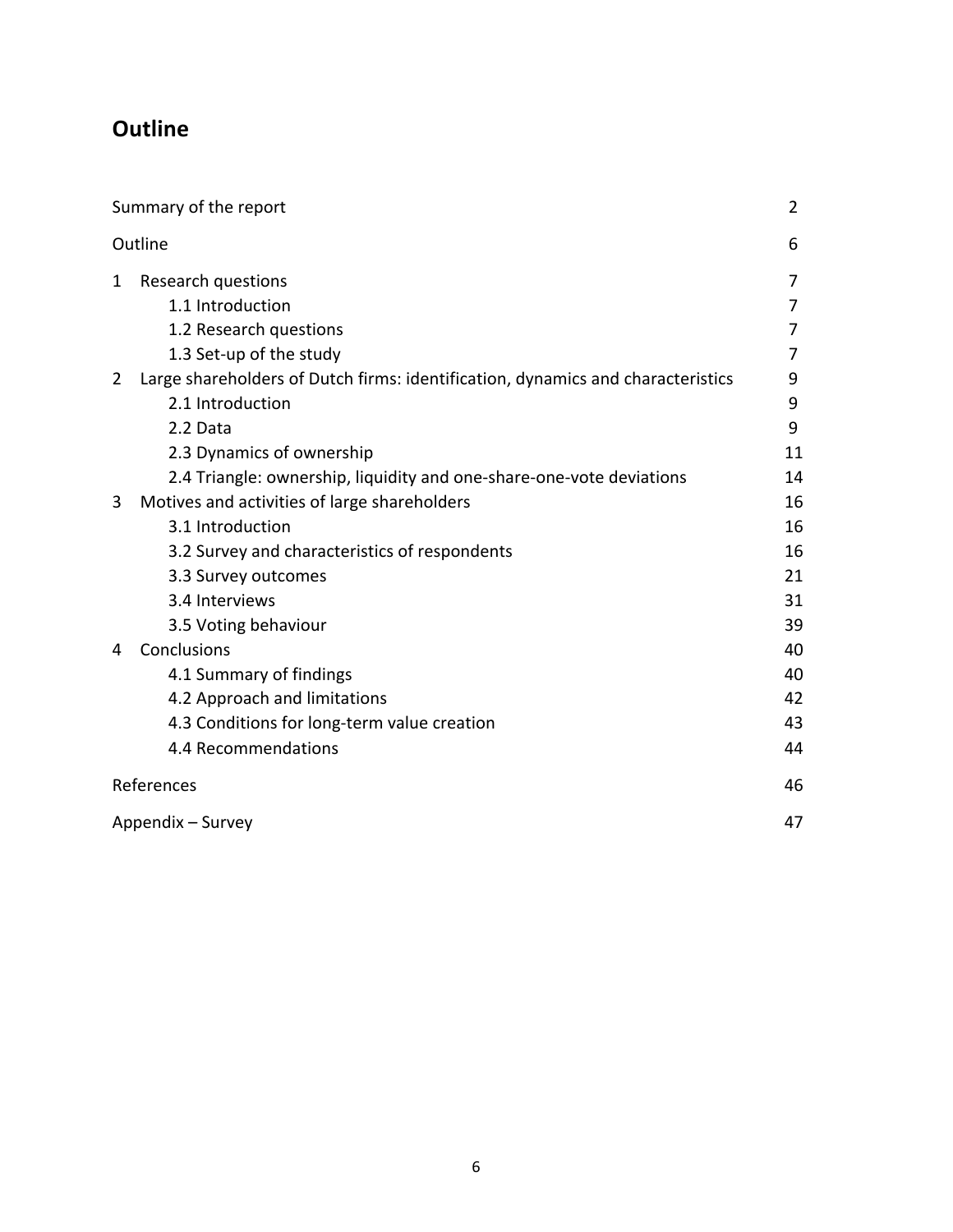## **Chapter 1: Research questions**

#### **1.1 Introduction**

Large shareholders in corporations are normally long-term shareholders and committed to their role as stakeholder with strategic interests in the firm. On the one hand, large shareholders have the voting power in shareholders' meeting to affect voting outcomes. On the other hand, large shareholders have an interest in the long-term performance of corporations, because under normal conditions, they can only sell their block of shares at a discount. Thus, in corporations, the board and large shareholders face a long-term mutual dependency.

The Dutch Corporate Governance Code Monitoring Committee has emphasised in the most revision of the Dutch Corporate Governance Code the importance of long-term value creation by corporations (Monitoring Commissie Corporate Governance Code, 2016). For such a longer horizon the role of shareholders  $-$  and in particular large shareholders  $-$  is an important issue, as financiers and owners of the firm's share capital, as well as engagement partners in the shareholder meetings.

The aim of this research report is to document the presence and dynamics of large shareholders in exchange-listed Dutch corporations and to identify the motives and voting behaviour of large investors.

#### **1.2 Research questions**

The research question is threefold. For Dutch exchange-listed corporations, we:

- 1. Identify the dynamics of ownership by large shareholders.
- 2. Identify the motives of current large shareholders.
- 3. Identify recent voting behaviour at annual shareholder meetings, in relation to the ownership structure of the corporation.

#### **1.3 Set-up of the study**

We first conduct a quantitative study on the type of shareholders and percentage of shareholdings. Using the public register of AFM, the large shareholders (defined as holding 5 percent or more of the shares) of Dutch exchange-listed companies are identified. The types of large shareholders and the size of their shareholdings are specified from 2008 to 2016, building on the earlier study on shareholders from 1992 to 2007 by Van der Elst, De Jong and Raaijmakers (2007). The sums of the large shareholdings are identified using the disclosures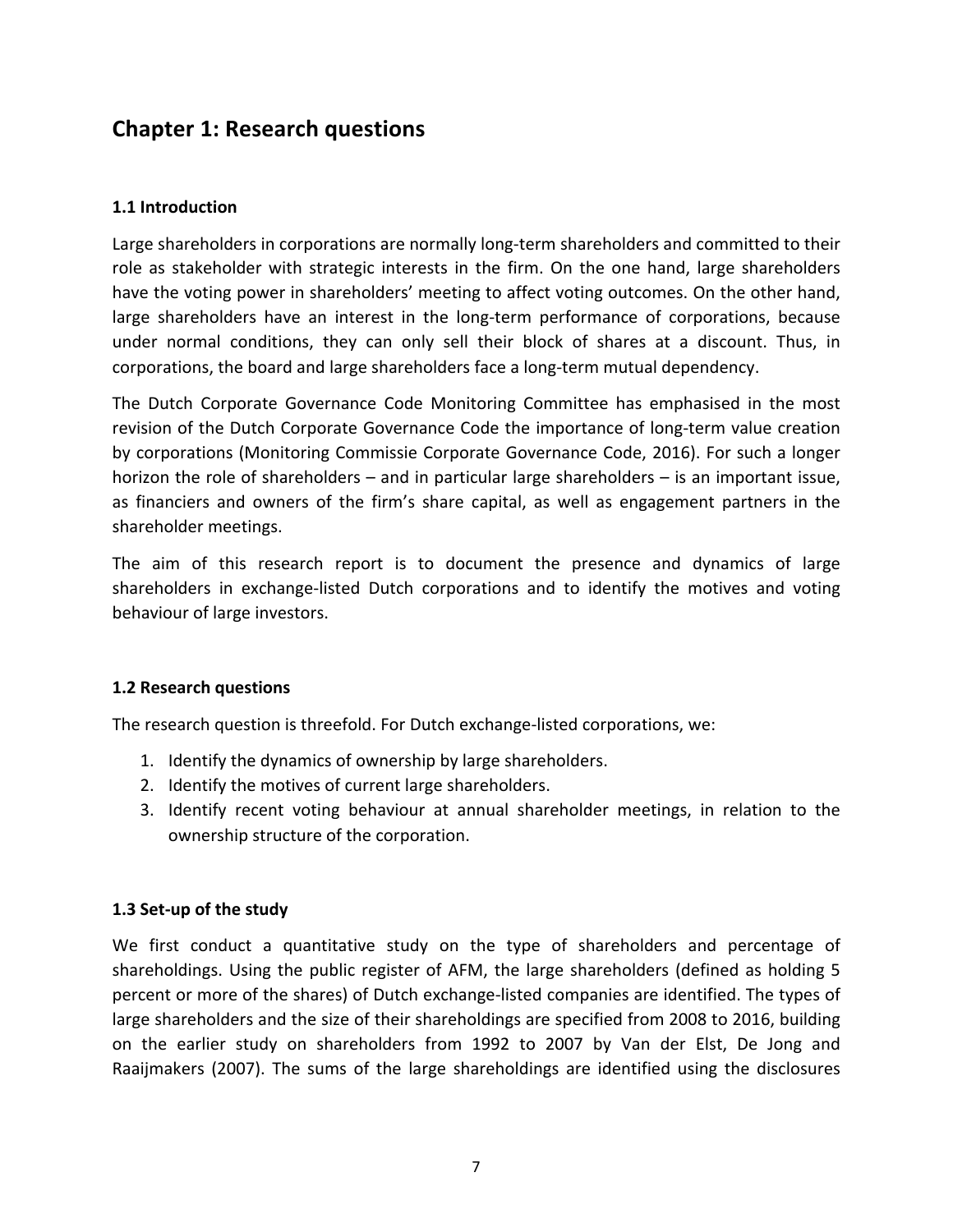with the AFM. The remaining free float and trading of the shares is also calculated, as the fraction of shares not held by blockholders.<sup>1</sup>

Following the revealed preference theory, we first investigate the preferences of large shareholders by examining their trading activity. A shareholder's trading activity will be measured as the changes in the shareholder's total holding in companies.

Next, the types of shareholders and their motives to hold large shareholdings are investigated. Why are they a large shareholder? Do they care about long-term value creation? How can we see that large shareholders care about long-term value creation? What are the dilemmas for shareholders?

The latter questions are investigated using a survey among a selected set of large shareholders and selected interviews (in particular institutional investors). The Monitoring Committee, Eumedion and DUFAS have assisted in approaching large shareholders.

Finally, we investigate shareholder voting behaviour at a selection of annual shareholder meetings. The voting behaviour will be analysed for relevant agenda items. Where data is available, we will also investigate the arguments used by the different types of shareholders to underpin their voting. The research will extend the earlier work by De Jong, Mertens, Van Oosterhout and Vletter-van Dort (2007) and Bier, Frentrop, Lückerath-Rovers and Melis (2012).

 

 $<sup>1</sup>$  Alternative definitions of free float include corrections for shares held by specific non-blockholding</sup> shareholders such as institutional investors. We cannot make these corrections, because this information is not publicly available.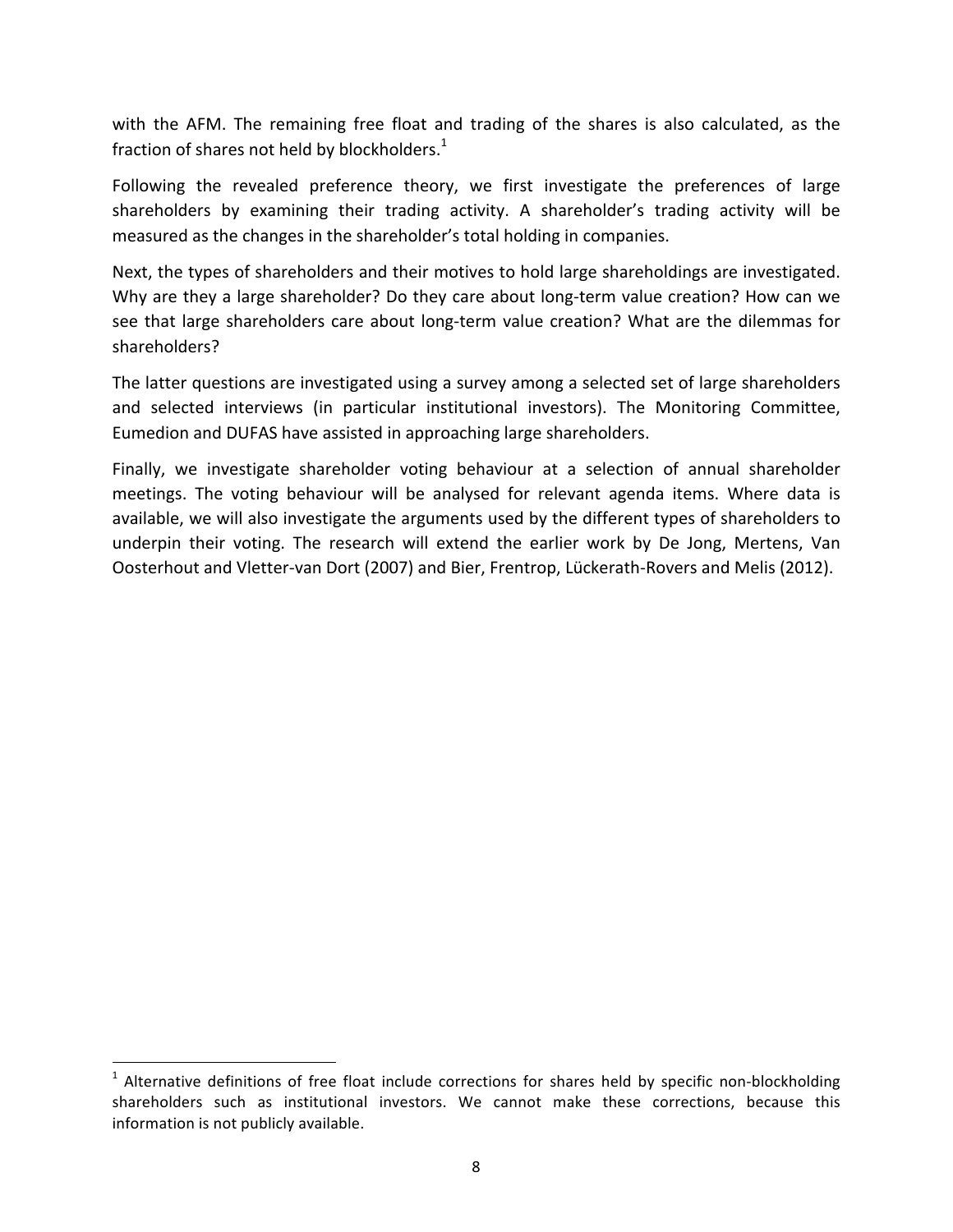## **Chapter 2: Large shareholders of Dutch firms: identification, dynamics and characteristics**

## **2.1 Introduction**

This chapter describes the ownership structures of Dutch firms in terms of blockholdings by shareholders with a stake of 5% or above. We discuss the 2016 ownership structures as well as dynamics in ownership using a longer sample period.

This description is relevant for the understanding of the role of large shareholders. However, a large part of the equity capital of Dutch firms is held by non-blockholders and a large portion of these shareholders are foreigner (foreign firms and institutions). Over 2007, FESE has reported that 71% of the shares of Dutch firms are held by foreign investors.<sup>2</sup> Eumedion has reported that the 25 firms in the AEX index were in 2010 for 76% owned by foreign institutions, while this percentage was 37% in 1995. $3$ 

## **2.2 Data**

*Ownership data.* Ownership data is based on the yearly overview of disclosed block holdings from 1992 onwards published by *Het Financieele Dagblad* and the public database Wet Financieel Toezicht (WFT) Register of the Dutch Authority Financial Markets (AFM). Shareholders in Dutch exchange-listed companies are required to report their holdings as soon as their ownership stake crosses, in either direction, one of the thresholds of 3%, 5%, 10%, 15%, 20%, 25%, 30%, 40%, 50%, 60%, 75% and 95%. Shareholders with ownership stakes below the threshold of 3% are thus not registered. In this report, only those shareholders with an interest of at least 5% are considered to be blockholders. This is mainly due to the international common practice of 5% serving as the threshold for substantial shareholdings and to facilitate a comparison over a longer time period.

Liquidity data. In order to compute the liquidity data for all Dutch listed companies, the number of shares outstanding and weekly trading volumes have been collected from *DATASTREAM*. Additionally, the market values for all companies have been retrieved. For companies with cross-listings, the values from the stock exchange where most of the company's shares have been traded has been selected. Liquidity has been computed by dividing the weekly trading volume by the number of shares outstanding in the respective weeks. Naturally, due to the substantial shareholdings of blockholders, the companies with the most blockholders are expected to exhibit the lowest levels of liquidity.

<u> 1989 - Johann Stein, markin film yn y breninn y breninn y breninn y breninn y breninn y breninn y breninn y b</u>

 $2$  See FESE (2008).

 $3$  See Eumedion (2014).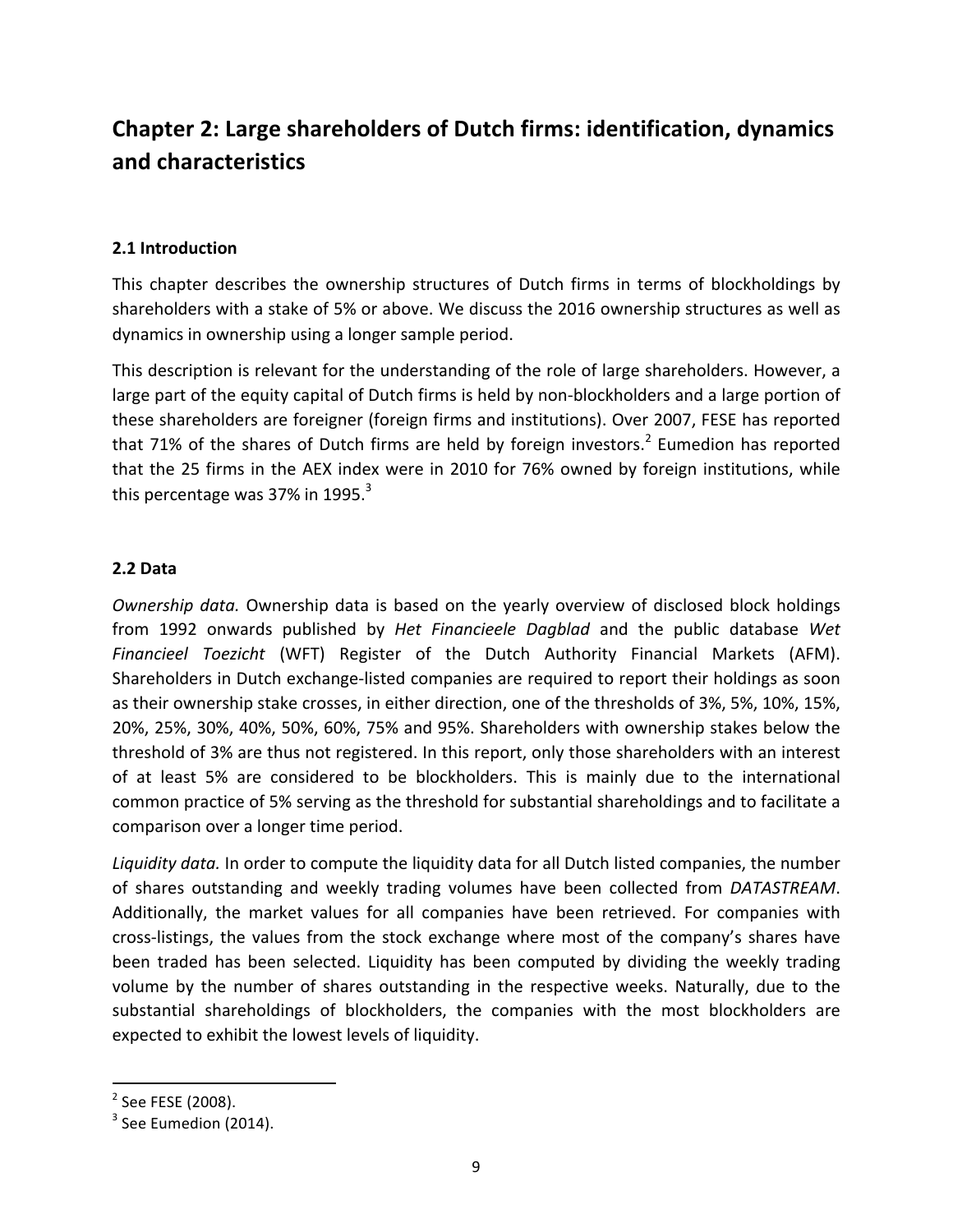*Takeover defenses*. The data on takeover defenses present in Dutch corporates has been collected from the *Gids bij de Officiële Prijscourant*, the *Effectengids* and the periodical overview provided by Eumedion. The defenses included in the analysis consist of Protective Preference Shares, Priority Shares, and Certificates. The most common takeover defenses in 2016 were protective preferred shares. This defence mechanism is defined as the existence of a foundation affiliated with the company that owns call options on preferred shares in the company that would dilute the ownership of the existing shareholders by at least 50% upon exercising the option. The purpose of these foundations, or *Stichtingen*, is to ensure the continuity of the company's operations in accordance with the Rhineland stakeholder-model. In the absence of blockholders that own substantial stakes in companies, takeover defenses can be used as a mechanism to shield the companies from unwanted takeovers. They are thus expected to be a substitute for blockholders.

*Data Limitations.* The year-end ownership levels are derived from shareholders' notifications that are filed throughout the year and come with a set of limitations.

Firstly, shareholders need not report a change in ownership if the change does not cross one of the thresholds established by the AFM. Therefore, the established year-end holdings are in many cases an approximation within the boundaries of two thresholds rather than an exact measure of ownership. However, this approximation is reasonable for three main reasons:

- 1. Deviations from the reported levels are fairly small due to the large count of the thresholds requiring reporting;
- 2. Deviations are expected to be random and to equal zero on average;
- 3. Multiple shareholders have been found to report changes in their ownership levels even without crossing a boundary and thus without being legally required to do so.

Secondly, in case a shareholder does not report a change in ownership, this will affect the data for a longer period, because the cross-section is based on accumulated notifications, not on periodic reporting. In particular, a single unreported divestment by a shareholder has a substantial impact on the ownership stake captured by the analysis. Since ownership levels are derived from reported changes in ownership, a blockholder that divests without reporting its divestment will persist as a blockholder in perpetuity. This results in a systematic risk of overstated ownership. In order to mitigate this risk, the ownership levels resulting from transaction data have been cross-checked using various sources and databases, including the companies' annual reports as well as the *ORBIS* database. We include stakes in case one of the sources mentions the shareholding.

Thirdly, the year-end holdings are a measurement at a single point in time and do not capture significant events that might occur during a particular year. This limitation is particularly notable when evaluating the long-term orientation of institutional investors since investors with a short-term horizon might not be captured by this measure. For instance, an investor that builds up a substantial stake from February through September and sells its stake by December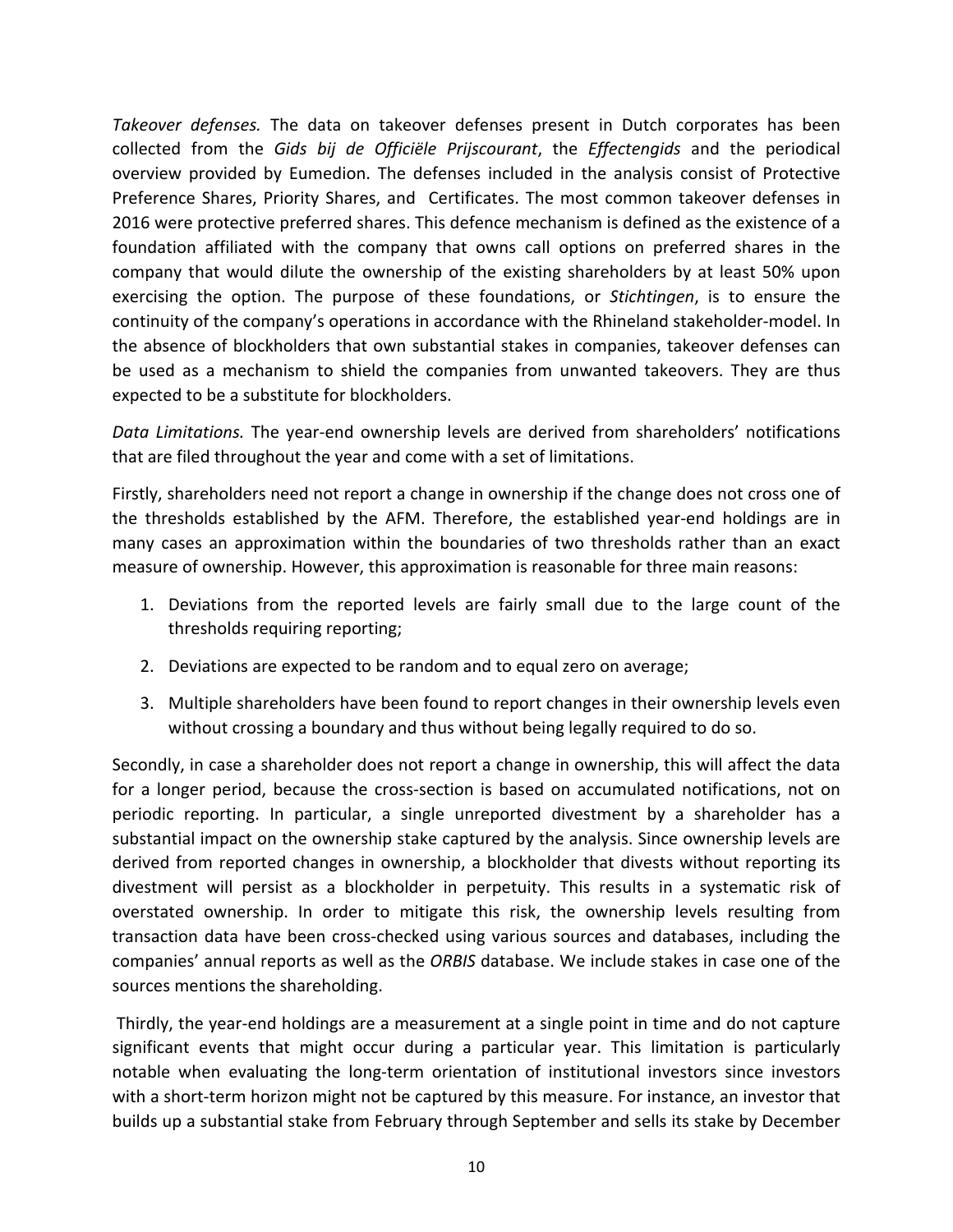will not be captured as a blockholder, even though it might have a significant impact on the company and its decision-making process.

## **2.3 Dynamics of ownership**

For 2016 we collect data for 125 firms. These firms are mainly firms incorporated under Dutch law, with their main listing at the Euronext Amsterdam exchange, but the set also includes a small set of non-Dutch firms with ownership reporting requirements because their shares are traded at the Euronext Amsterdam exchange. We include all blockholdings of 5% and above and remove blockholdings related to takeover defenses. Table 2.1 presents the ownership information for 2016. It should be noted that the descriptive statistics are over the full sample of exchange-listed firms and not weighted by market capitalisation.

|                        | Mean | <b>StDev</b> | <b>Min</b> | <b>Median</b>  | <b>Max</b> |
|------------------------|------|--------------|------------|----------------|------------|
| <b>Blockholders</b>    | 24.1 | 24.1         | 0.0        | 16.0           | 88.7       |
| Free float             | 75.9 | 24.1         | 11.3       | 84.0           | 100.0      |
| Number of blockholders | 2.3  | 2.2          | 0          | $\overline{2}$ | 9          |
| Pension funds          | 0.6  | 2.3          | 0.0        | 0.0            | 13.3       |
| Venture capitalists    | 2.5  | 9.7          | 0.0        | 0.0            | 65.8       |
| <b>Banks</b>           | 1.6  | 4.8          | 0.0        | 0.0            | 32.6       |
| Insurance companies    | 1.4  | 4.1          | 0.0        | 0.0            | 21.7       |
| Other financials       | 8.9  | 13.9         | 0.0        | 0.0            | 76.2       |
| Non-financial firm     | 2.6  | 11.2         | 0.0        | 0.0            | 71.2       |
| Persons                | 6.0  | 14.2         | 0.0        | 0.0            | 80.8       |
| Government             | 0.2  | 1.8          | 0.0        | 0.0            | 19.3       |
| Other/undefined        | 0.3  | 1.4          | 0.0        | 0.0            | 10.1       |

#### Table 2.1: Ownership in 2016

In the set of firms, on average 24.1% of the shares are held by shareholders with a stake of over 5%, which implies that the free float is 75.9%. The variation is large, because our sample includes firms without blockholders and firms that are almost completely held by blockholders. Please note that we are more likely to overestimate blockholdings.

The average (median) firm has  $2.3$  (2) blockholders, with a standard deviation of 2.2.

The financial institutions (pension funds, insurance companies and banks) are relatively unimportant as blockholders in the Netherlands. The average blockholding is as low as 0.6%, which is consistent with an investment strategy where pension funds aim to hold a welldiversified portfolio, for example similar to major indices. The venture capitalists are important, but these often invest in smaller firms.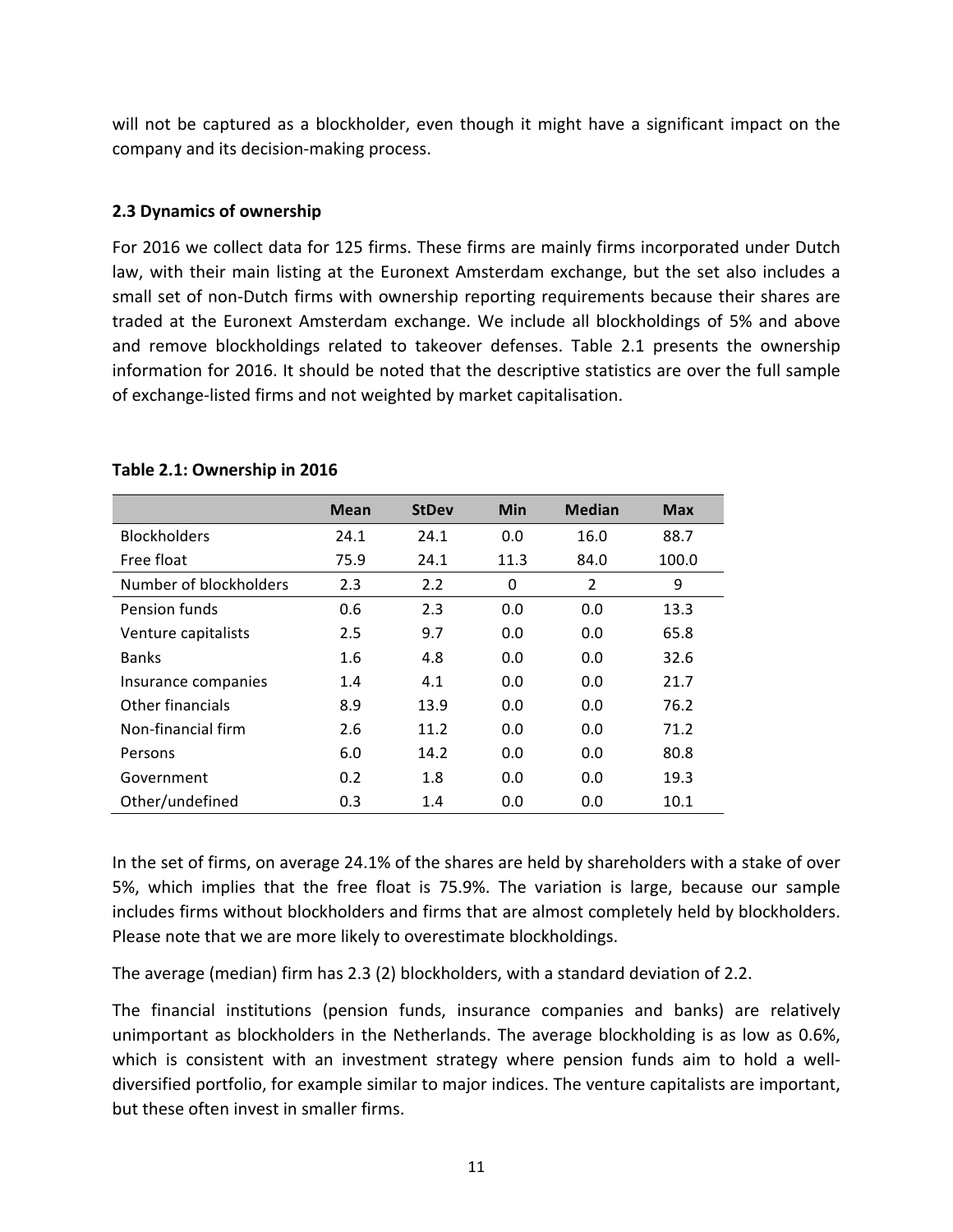The group of blockholders with the largest average block are so-called other financials. These most likely include investment vehicles of individual investors. The next largest is persons, i.e. individual shareholders.

In the Netherlands non-financial firms are not important shareholders (2.6% on average), because cross-holdings are not widespread, compared to for example Italy or France.

In Table 2.2 the evolution of the average ownership over 2006-2016 is shown. The blockholdings have decreased over the eleven years, from 34.6% to 24.1%. In the composition of the ownership structure we also find that in most categories the blockholdings have decreased. The venture capitalists are an exception, although their stakes are relatively small.

|                          | 2016 | 2015 | 2014 | 2013 | 2012 | 2011 | 2010 | 2009 | 2008 | 2007 | 2006 |
|--------------------------|------|------|------|------|------|------|------|------|------|------|------|
| Blockholders (aggregate) | 24.1 | 26.2 | 28.4 | 29.5 | 28.8 | 29.5 | 31.8 | 35.1 | 35.6 | 34.6 | 34.6 |
| Free float               | 75.9 | 73.8 | 71.6 | 70.5 | 71.2 | 70.5 | 68.2 | 64.9 | 64.4 | 65.4 | 65.4 |
| Number of blockholders   | 2.3  | 2.6  | 2.9  | 3.1  | 3.0  | 3.1  | 3.3  | 3.3  | 3.5  | 3.4  | 3.3  |
| Pension funds            | 0.6  | 0.4  | 0.7  | 0.5  | 0.4  | 0.4  | 0.4  | 0.4  | 0.9  | 0.8  | 0.8  |
| Venture capitalists      | 2.5  | 1.9  | 1.3  | 1.0  | 0.6  | 0.7  | 0.6  | 0.9  | 1.0  | 1.1  | 1.2  |
| <b>Banks</b>             | 1.6  | 2.2  | 2.7  | 2.4  | 2.6  | 2.5  | 3.0  | 3.0  | 3.4  | 3.6  | 3.9  |
| Insurance companies      | 1.4  | 1.8  | 2.3  | 2.6  | 2.7  | 2.8  | 2.7  | 2.7  | 3.0  | 2.4  | 2.4  |
| <b>Other financials</b>  | 8.9  | 10.0 | 9.9  | 10.7 | 10.5 | 10.6 | 11.9 | 13.9 | 14.1 | 13.7 | 12.4 |
| Non-financial firms      | 2.6  | 2.3  | 2.6  | 3.4  | 3.1  | 3.3  | 3.1  | 3.0  | 3.0  | 2.9  | 3.9  |
| Persons                  | 6.0  | 6.9  | 8.1  | 8.0  | 7.5  | 7.8  | 8.6  | 9.4  | 8.8  | 8.7  | 9.0  |
| Government               | 0.2  | 0.1  | 0.3  | 0.3  | 0.5  | 0.3  | 0.2  | 0.2  | 0.2  | 0.2  | 0.2  |
| Other/undefined          | 0.3  | 0.7  | 0.6  | 0.7  | 1.1  | 1.1  | 1.3  | 1.4  | 1.3  | 1.2  | 0.9  |
| Blockholders (aggregate) | 24.1 | 26.2 | 28.4 | 29.5 | 28.8 | 29.5 | 31.8 | 35.1 | 35.6 | 34.6 | 34.6 |
| Observations             | 125  | 129  | 123  | 119  | 117  | 117  | 119  | 118  | 118  | 122  | 121  |

#### **Table 2.2: Ownership in 2006-2016**

As mentioned before we do not include stakes below the 5% threshold. However, from July 1, 2013 the lowest notification threshold has been changed from 5% to 3% and shareholders were required to disclose any stake between 3% and 5% before July 29, 2013. Of course, our data already includes stakes below 5% for shareholders that disclosed a change in ownership from above to below to 5% threshold. For example in 2011 and 2012 we have found respectively 12 and 15 reported stakes below 5%. From 2013 onwards this number increases rapidly: 47 (2013), 72 (2014), 80 (2015), and 102 (2016). The average ownership percentage of these positions has also decreased from 4.6% and 4.7% in 2011 and 2012 to 4.0% (2013) to 3.7% (2014, 2015 and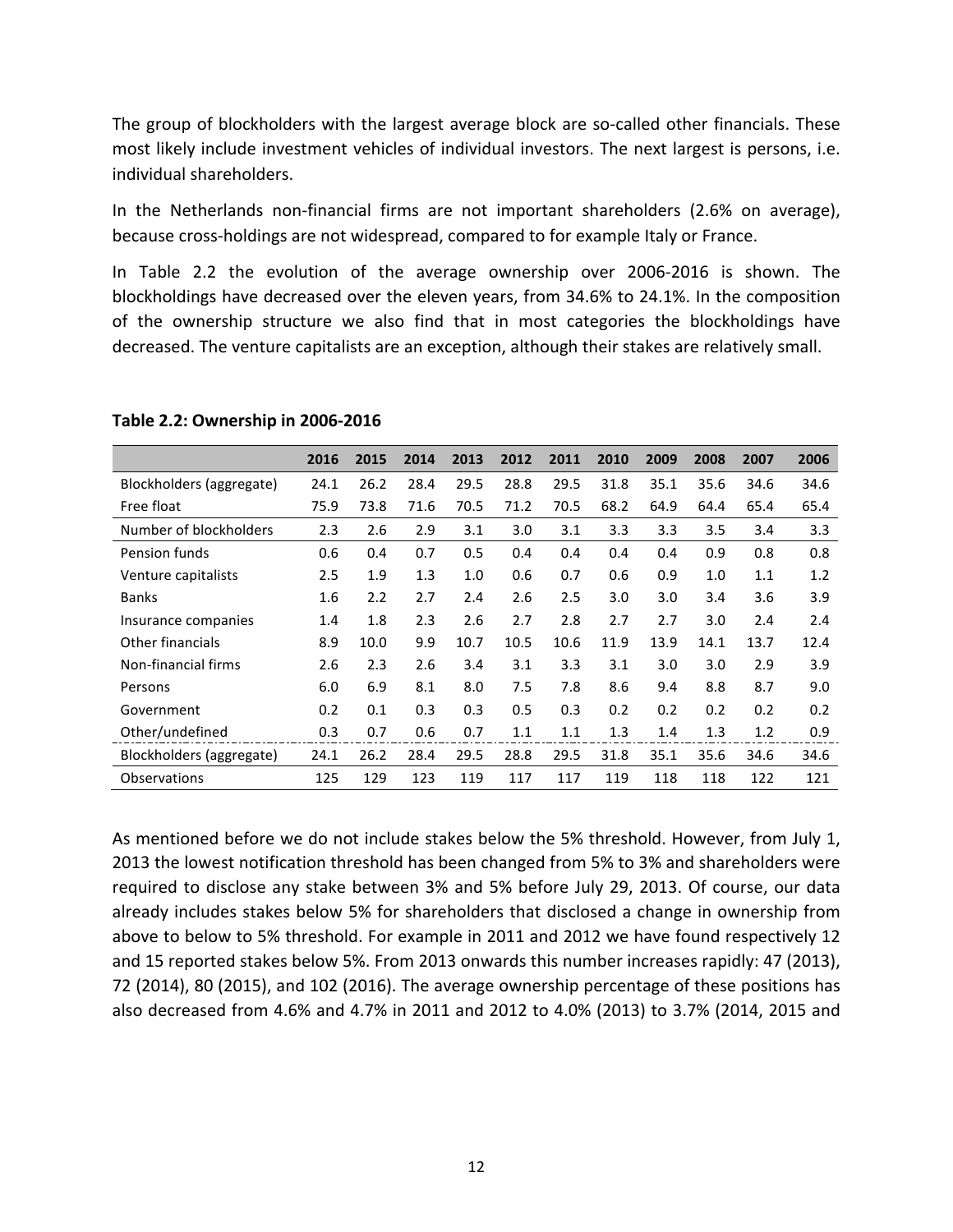2016). These results indicate that the lowering of the threshold has resulted in a better view on the shareholdings of Dutch firms. $4$ 

So, who are the owners of multiple blocks in Dutch firms? Table 2.3 lists all blockholders with five or more blockholdings in 2016.

| Shareholder              | <b>Number</b><br>of stakes | <b>Average size</b><br>stake (in %) |
|--------------------------|----------------------------|-------------------------------------|
| Smoorenburg/Navitas B.V. | 12                         | 5.5                                 |
| Delta Lloyd N.V.         | 9                          | 8.6                                 |
| ASR Nederland N.V.       | 9                          | 6.0                                 |
| Darlin N.V.              | 6                          | 6.5                                 |
| Todlin N.V.              | 6                          | 6.1                                 |
| NN Group N.V.            | 5                          | 10.7                                |
| Decico B.V.              | 5                          | 5.9                                 |
| Value 8N.V.              | 5                          | 40.7                                |

## Table 2.3: Blockholders in 2016

 

The insurance companies are frequently seen as blockholders. However, their stakes are relatively small. For example, Delta Lloyd has 9 blocks, with an average size of 8.6%.

Next, we investigate how many years the blockholders have been owning a stake of at least 5%, in 2016. In total we have 303 blockholdings and we trace each blockholding back to 2006 when possible. Figure 2.1 shows the results.

 $4$  The shareholders with stakes between 3% and 5% include a number of US investors with several positions in Dutch firms, such as Dimensional Fund Advisors LP, State Street Corporation and The Vanguard Group.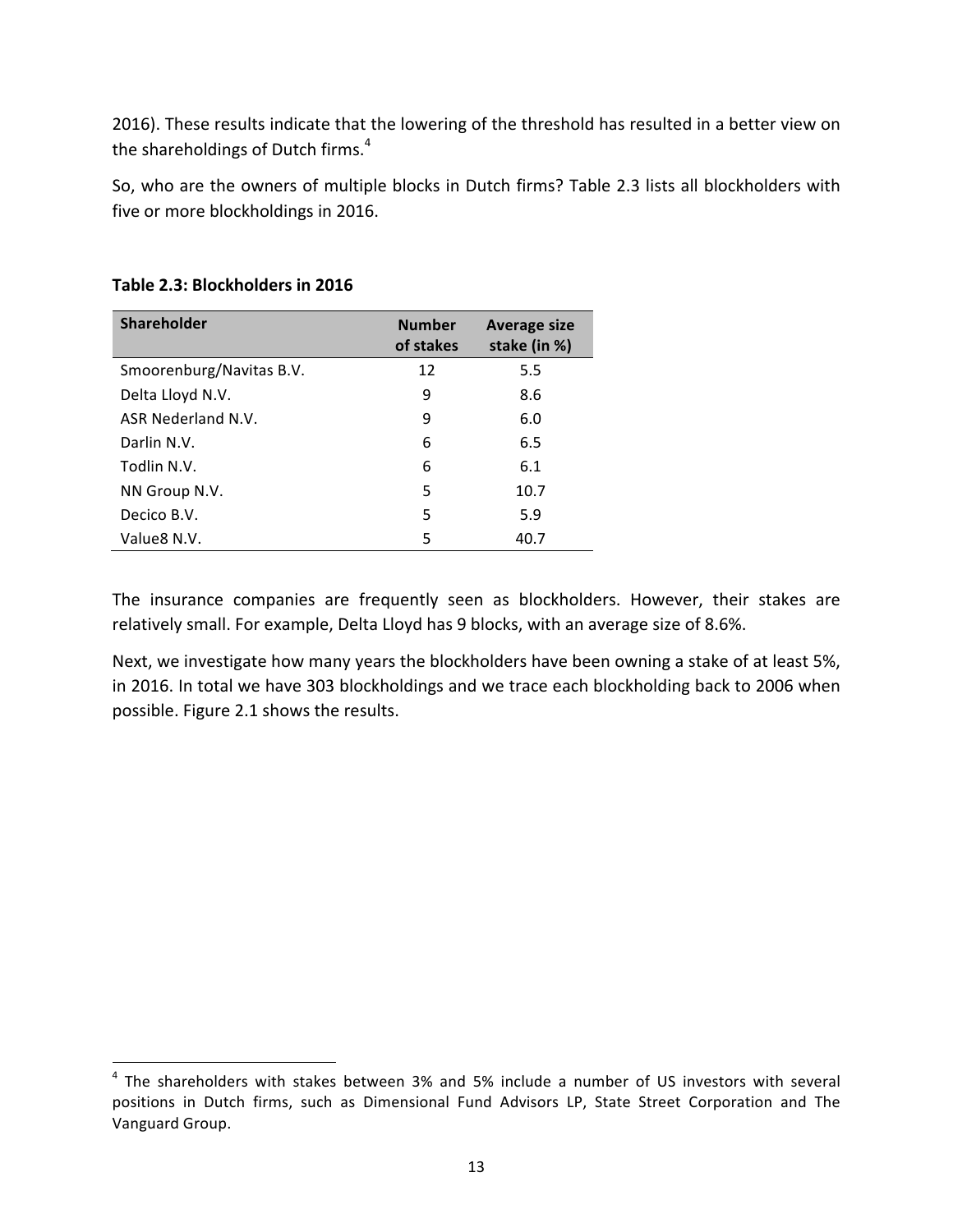

**Figure 2.1: Holding periods in 2016** 

After one year (2015), 87% of the blockholdings are still found. In 46% of the 2016 blockholdings we are able to trace the firm-shareholder relation back to 2006, i.e. after 10 years. Of course, this is an underestimation, because some firms are not present in our database over the entire 11 years, blockholders may change names, and positions may be reported late.

#### **2.4 Triangle: ownership, liquidity and one-share-one-vote deviations**

Ownership structures cannot be studied in isolation and two obvious characteristics that may relate to ownership concentration and identity are liquidity and one-share-one-vote deviations, i.e. in the Dutch setting (anti-)takeover defenses. Table 2.4 compares concentration and takeover defenses.

| Table 2.4: Ownership and protection in 2016 |  |  |
|---------------------------------------------|--|--|
|---------------------------------------------|--|--|

| <b>Sum blockholdings</b> | <b>Priority shares</b> | <b>Certificates</b> | <b>Preferred shares</b> |
|--------------------------|------------------------|---------------------|-------------------------|
| Below 25%                | 25%                    | 0%                  | 79%                     |
| 26-50%                   | 16%                    | 19%                 | 46%                     |
| Above 50%                | 13%                    | 13%                 | 35%                     |

Note: The cells indicate the percentage of firms with a defense measure versus sum of blockholdings.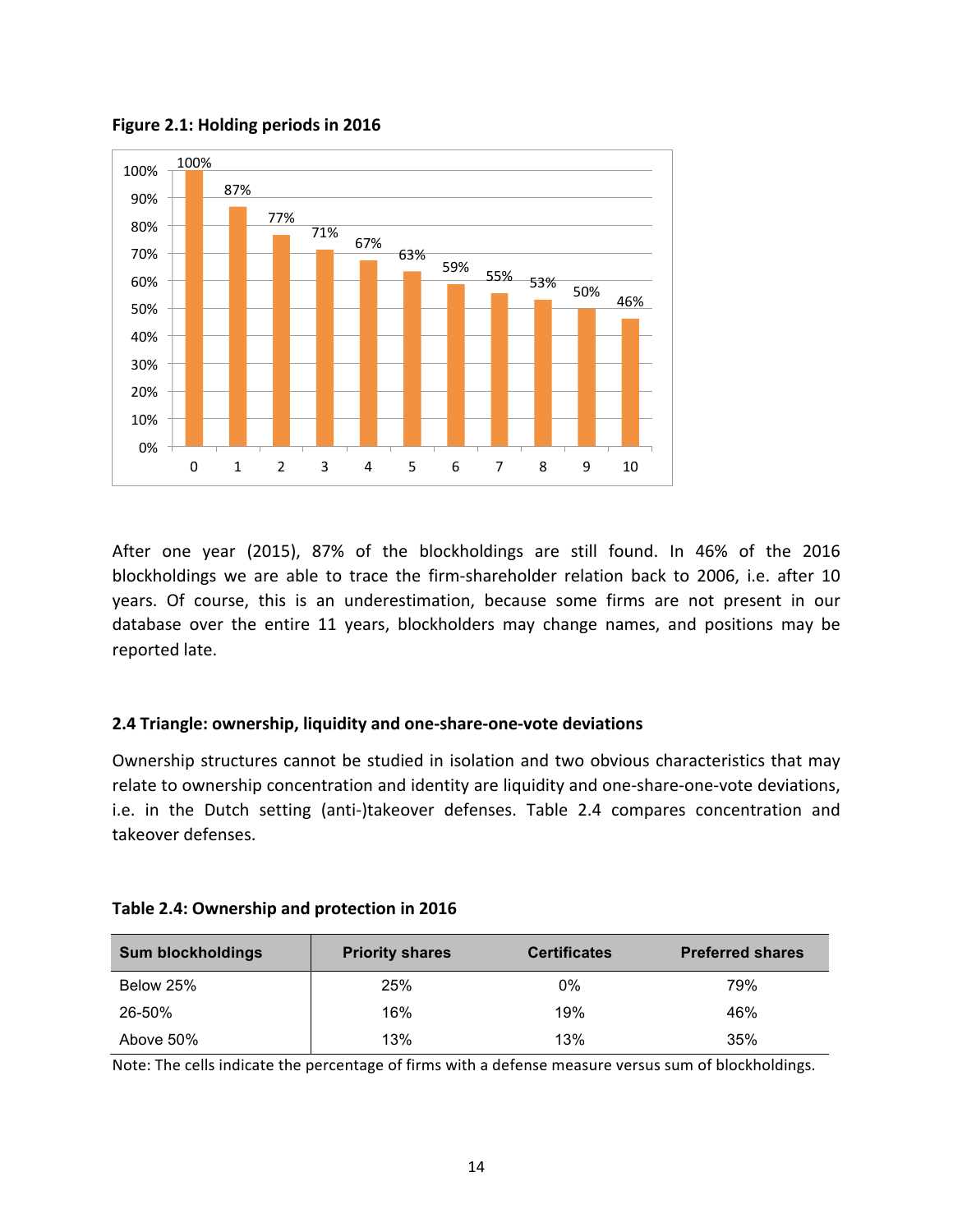Priority shares are mostly found in firms with fewer blockholdings: 25% in the below 25% group and only 13% in the above 50% group. Firms with priority shares have 46% blockholdings on average, compared to 51% of the firms without priority shares. For certificates the result is not very clear, probably because few firms are still using certificates. Preferred shares as an antitakeover device are more (79%) used by firms with fewer blockholdings, when compared to majority blockowned firms (35%). This table presents evidence of a trade-off between large shareholders and takeover defenses.

Finally, we investigate the relation between blockholders and liquidity. For the years 2014-2016 we collect from Datastream the share turnover, compared with the number of shares outstanding. In total we obtain information for 252 firm-year observations. In Figure 2.2 we plot the liquidity and the sum of blockholdings.



**Figure 2.2: Liquidity and blockholdings in 2014-2016**

The results in Figure 2.2 indicate a negative relation. The correlation is -0.13. The figure shows that the observations with high blockholdings (above 65%) have relatively low liquidity.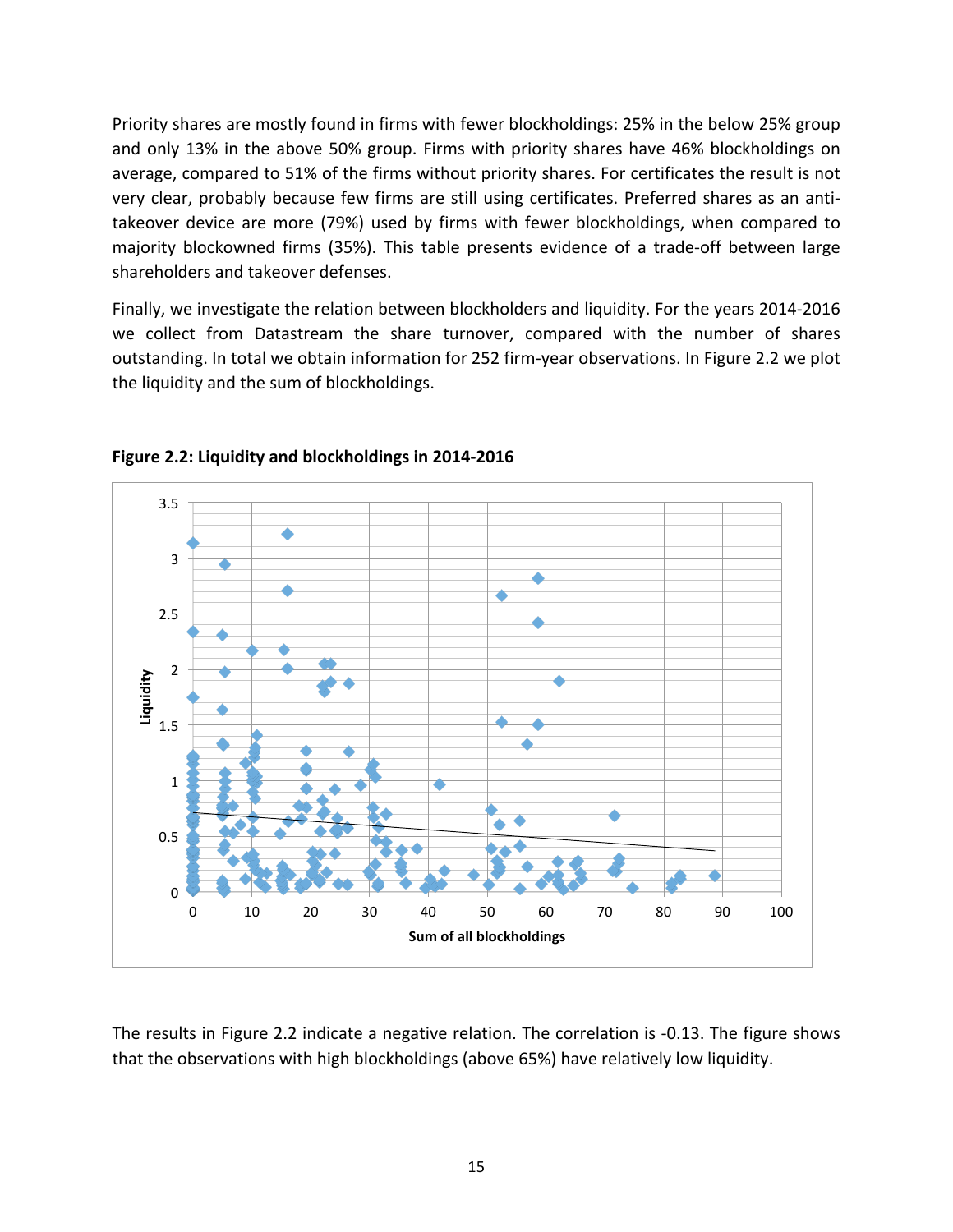## **Chapter 3: Motives and activities of large shareholders**

## **3.1 Introduction**

This chapter investigates the types of large shareholders and their motives to hold large shareholdings. The research focuses on the long-term orientation of large investors. What is their investment horizon and do they care about long-term value creation? The behaviour of large shareholder is also investigated. Do they engage with companies or do they exit, when financial and non-financial performance issues emerge?

For our empirical research, we followed a two-step approach. The first step is based on a survey among the large shareholders in Dutch listed companies. To gain more insight in the motives of large shareholders and their views on long-term value creation, the survey is complemented with face-to-face interviews with a selection of key shareholders.

## **3.2 Survey and characteristics of respondents**

The survey is conducted among a selected set of large shareholders (in particular Dutch institutional investors) of Dutch companies. The survey design and questions build on earlier surveys among large shareholders by De Jong, Mertens, Van Oosterhout and Vletter-van Dort (2007), Barton and Wiseman (2014) and McCahery, Sautner and Starks (2016) to ensure proper formulation and comparability. Survey questions are provided in Appendix 1. The survey covers the following elements: investor and investment characteristics, investment assessment and investor engagement. The Monitoring Committee has provided feedback on the survey.

Because the survey is conducted from a portfolio investment perspective, it invites the Chief Investment Officer or another Board Member to complete the survey (on behalf of the company). The institutional investors are contacted via Eumedion and the Dutch Fund and Asset Management Association (DUFAS), whose members cover over 95 percent of the assets under management in the Netherlands. Our sample includes financial investors and the government, but misses the category of persons (see Tables 2.1 and 2.2). 26 responses are received from 116 invitations that have been sent via e-mail, which gives a response rate of 22.4%. This response rate can be considered reasonable compared to similar shareholder surveys, for example 4.3% in McCahery, Sautner and Starks (2016) and 4.6% in De Jong, Mertens, Van Oosterhout and Vletter-van Dort (2007). Although the number of respondents is not high, the targeted approach that is used to contact participants has resulted in an acceptable response rate. The limited number of respondents reflects the size and concentration of the Dutch asset management market.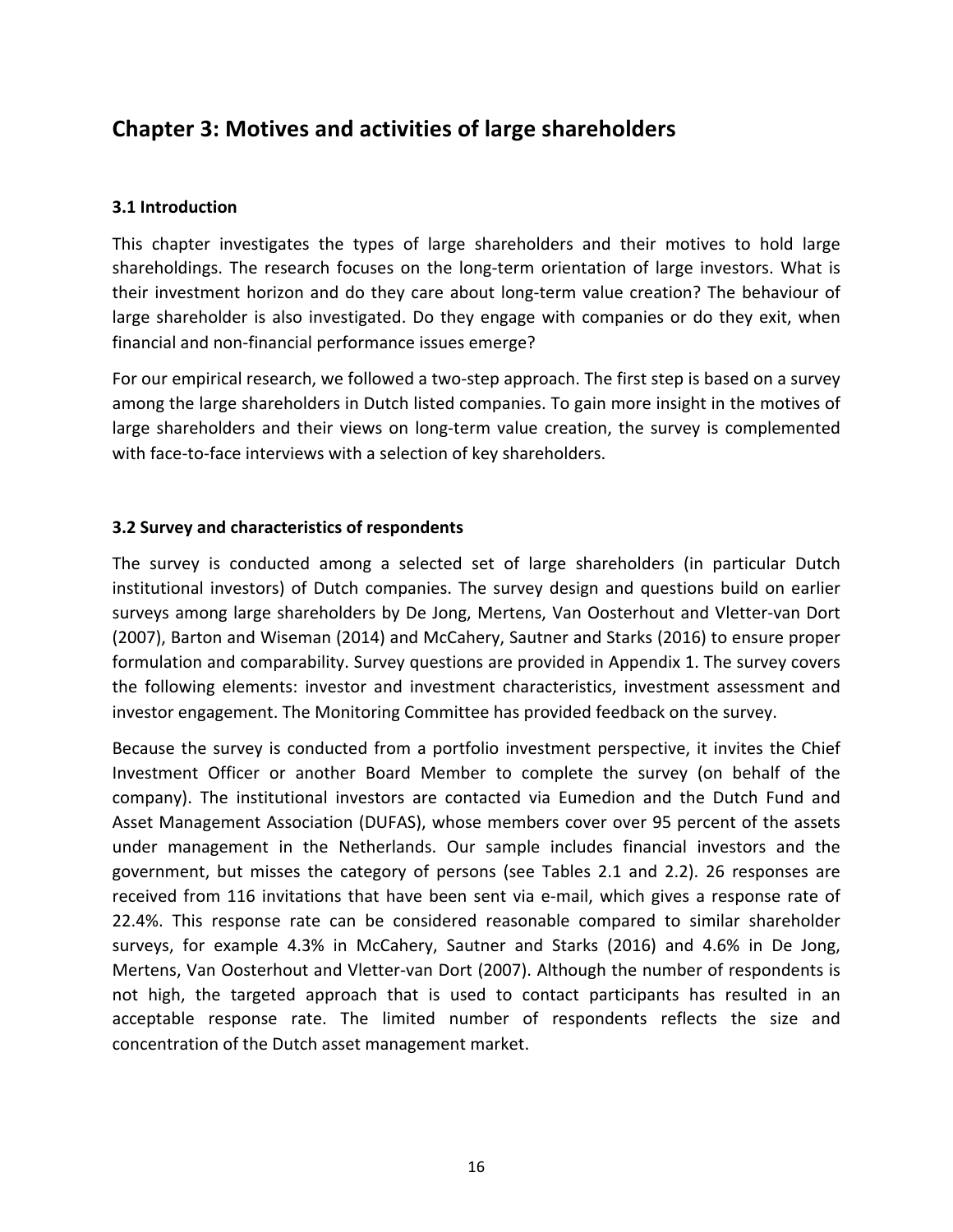#### *Respondent characteristics*

Table 3.1 provides the respondent characteristics of the 26 respondents that have completed the survey. Panel A shows the investor characteristics. Considering the job titles of respondents, it can be safely assumed that the people completing the survey are knowledgeable about their firm's investment policies, motives and actions as large shareholders. A large part of the respondents are Chief Investment Officers (15%) and portfolio managers (35%) with primary responsibility for the firm's investment policy. This is relevant, as the study is conducted from a portfolio investment perspective. Furthermore, at least half of the respondents are Chief Investment Officers (15%) or Board members (35%), indicating they are senior within their organisation.

Of the types of large shareholders that are represented in the survey, the majority are pension funds (31%). If the asset managers of pension funds are added to this category, they represent the majority of the respondents (58%). Pension fund owners and asset managers are separately included in the survey, because delegated investment management can cause agency problems between the asset owner and the delegated asset manager. Investment objectives, risk appetite, horizons and knowledge are typically not fully aligned, neither across nor within organisations (Schoenmaker, 2017). The low response rate of hedge funds was to be expected, as this type of investor is known to be secretive and therefore less willing to cooperate in such a study. Mutual/investment funds are 27% of the sample, and insurance companies are a small number representing 11%. Table 3.2 shows that pension funds are slightly overrepresented in the survey, while insurance companies are under-represented in the survey.

As our survey is primarily targeted at Dutch investors, Dutch funds are over-represented (92%), with only one respondent from the United States and one from the United Kingdom. Nevertheless - on average - only 21% of the portfolio of the participating investors is invested in the Netherlands. The limited scope and timeframe of this study did not allow an extensive survey among foreign investors in Dutch listed companies. The over-presentation of pension funds and under-presentation of foreign investors (including hedge funds) leads to a selection bias, which affects the results. As pension funds tend be more long-term oriented (reported in our results below), the survey results may reveal longer time horizons than a survey with all types of investors proportionally represented. McCahery, Sautner and Starks (2016) also find that pension funds are overrepresented in their study, arguing that this type of investors is more publicly oriented and is thus more inclined to fill in surveys on this particular topic, while hedge funds are under-represented in their study at 4%. The selection bias may also affect the engagement results, as hedge funds, which are not participating in our survey, are activist investors, also in the Netherlands (Becht, Franks, Grant and Wagner, 2017).

The respondents include very large investors; 35% of the sample (9 respondents) have assets under management of more than  $E100$  billion. According to the Dutch asset manager tables (IPE, 2017), only 7 Dutch institutions have total group assets under management of more than €100 billion in 2016. The fact that these investors are represented is important for the analysis,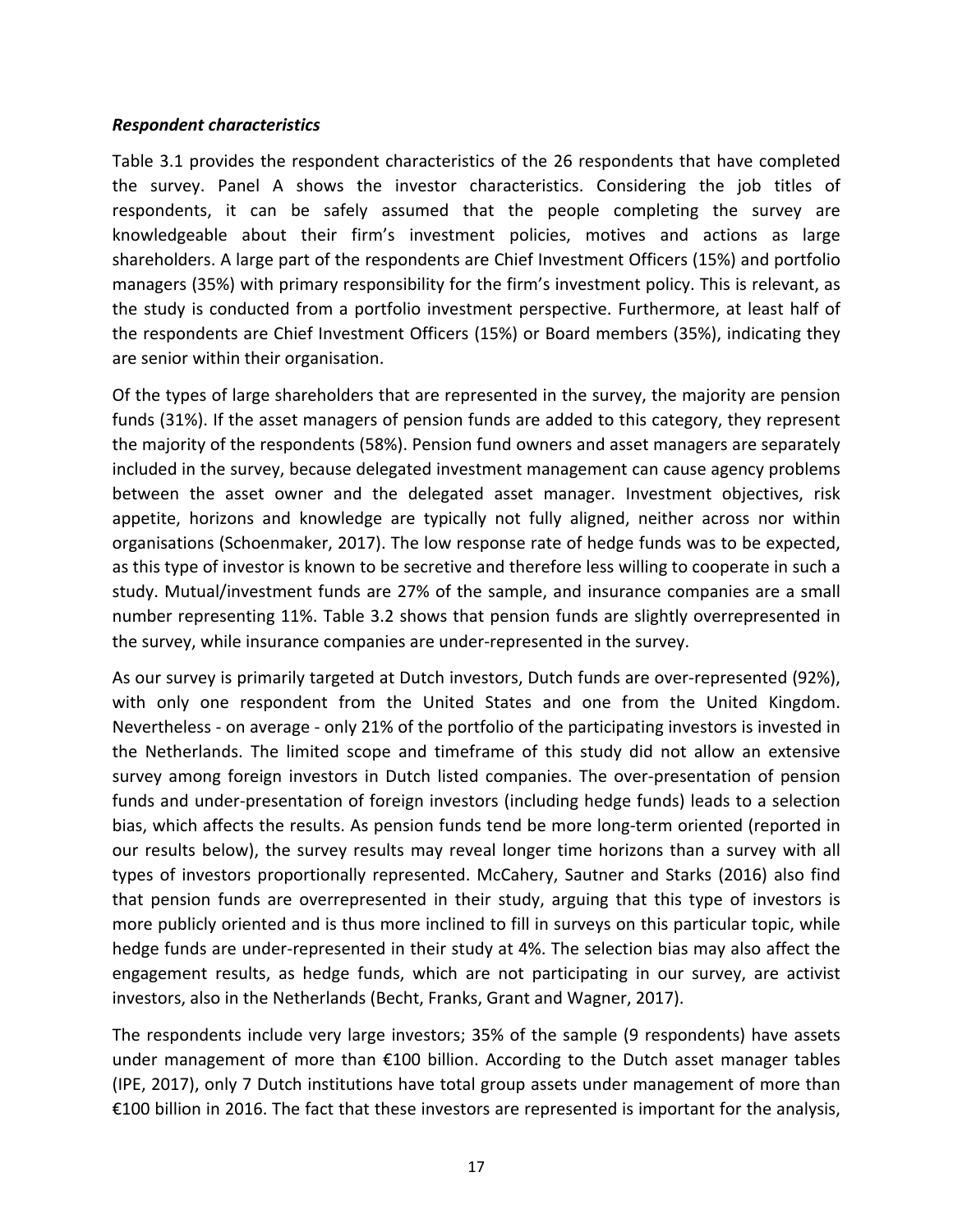as they are likely to have the motives and capabilities to engage with companies and pursue long-term value creation. But the importance of the smaller family offices, which are included under investment funds in our survey, should not be underestimated. When it comes to longterm value creation and impact investing, family offices play a unique and important role due to their desire to align family values with investment decisions and the autonomy with which they can make capital allocation decisions (World Economic Forum, 2014).

Panel B of Table 3.1 reports the investor characteristics. 50% of the respondents have a very long holding period of more than five years and 35% have a long holding period of more than two years. The combined number indicates that 85% of respondents have a long investment horizon. In an international survey of investors based in the United States and Europe, McCahery *et al* (2016) find that 71% have a long holding period of more than two years. Dutch investors are thus found to be more long-term oriented than their international counterparts, which is consistent with the stakeholder-oriented corporate governance model in the Netherlands. The investor horizon is relevant as long-term oriented investors are expected to engage more in long-term value creation and pursue shareholder activities more actively.

Next, respondents were asked to indicate how important they deem stock liquidity. Only 12% of the respondents indicate that it is very important, while 85% indicates that their fund only deems it slightly / moderately important. Again liquidity is less important in the Netherlands. McCahery *et al* (2016) find that 35% of their respondents deem it very important and 53% consider it somewhat important. Furthermore, the respondents in our survey indicate that  $-$  on average - 65% of their investments is invested actively versus passively. Larger fractions of investments are invested under a concentrated strategy and fundamental analysis, rather than under a diversified portfolio approach.

Lastly, the average period over which performance reviews are performed is 18 months. Nevertheless, this result is quite dispersed and responses range from 1 month (27%) and 12 months (23%) to 120 months (4%). The period over which performance reviews are conducted can be an important indicator of long-term (or conversely short-term) orientation, as shorter periods give rise to 'quarterly capitalism' (Barton and Wiseman, 2014).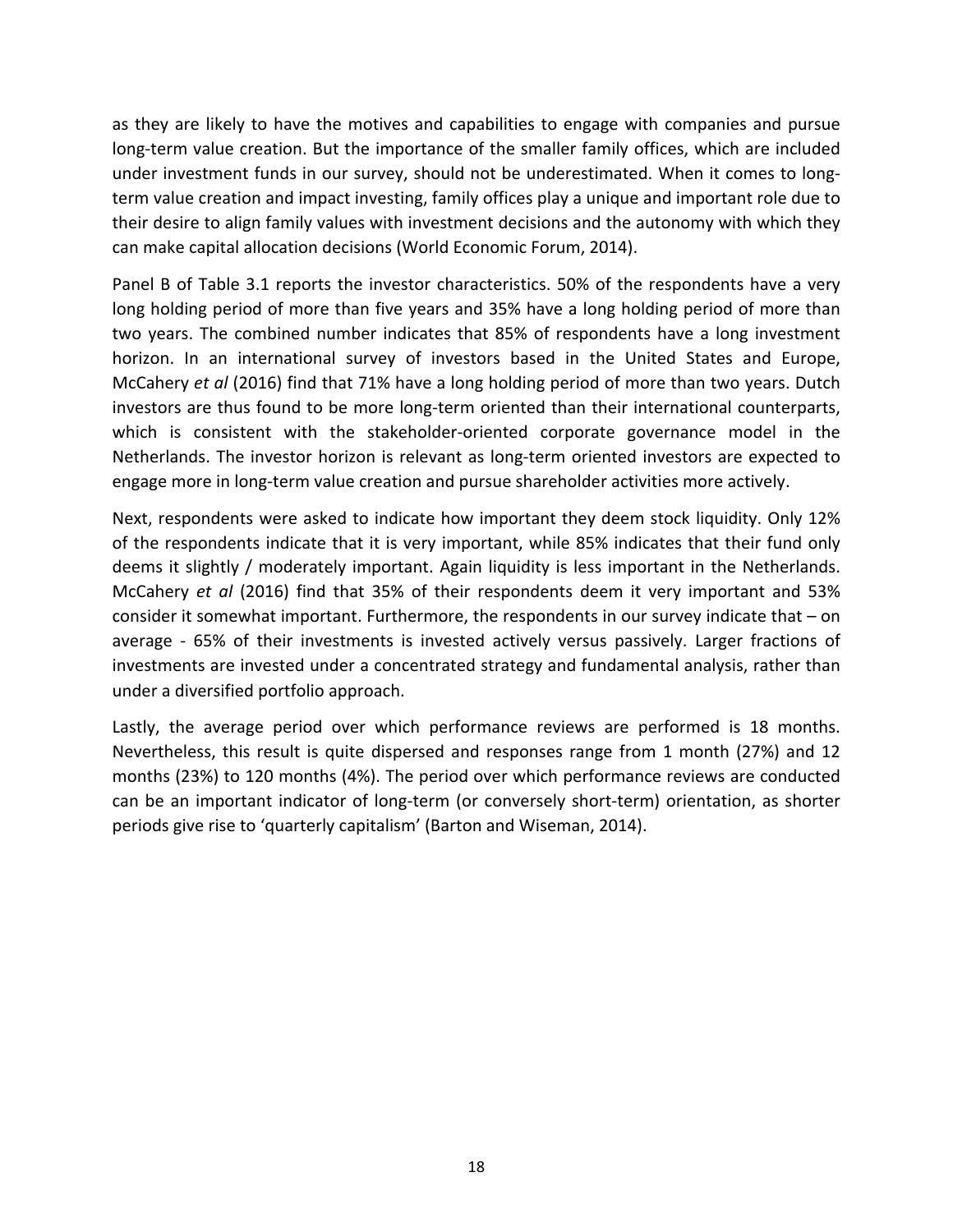## **Table 3.1: Characteristics of respondents**

| <b>Panel A: Investor Characteristics</b> |  |
|------------------------------------------|--|
|------------------------------------------|--|

| Job-title respondent                                      | <b>Observations</b> | Percentage     |
|-----------------------------------------------------------|---------------------|----------------|
| Chief Investment Officer                                  | 4                   | 15             |
| <b>Board Member</b>                                       | 9                   | 35             |
| Portfolio Manager                                         | 9                   | 35             |
| Corporate Governance or Proxy Voting Specialist           | 4                   | 15             |
| <b>Total</b>                                              | 26                  | 100            |
| Type of Shareholder                                       | <b>Observations</b> | Percentage     |
| <b>Pension Fund</b>                                       | 8                   | 31             |
| Pension Fund - Asset Manager                              | 7                   | 27             |
| Mutual / Investment Fund                                  | 7                   | 27             |
| Bank                                                      | $\boldsymbol{0}$    | $\overline{0}$ |
| Hedge Fund                                                | $\theta$            | $\theta$       |
| <b>Insurance Company</b>                                  | 3                   | 11             |
| <b>Other Financial Institution</b>                        | 1                   | $\overline{4}$ |
| <b>Total</b>                                              | 26                  | 100            |
|                                                           |                     |                |
| <b>Assets Under Management</b>                            | <b>Observations</b> | Percentage     |
| Less than $\epsilon$ 100 million                          | $\boldsymbol{0}$    | $\theta$       |
| Between $\epsilon$ 100 million and $\epsilon$ 1 billion   | 3                   | 12             |
| Between $\epsilon$ l billion and $\epsilon$ 40 billion    | 11                  | 42             |
| Between $\epsilon$ 40 billion and $\epsilon$ 100 billion  | 3                   | 12             |
| Between $\epsilon$ 100 billion and $\epsilon$ 400 billion | 6                   | 23             |
| More than $\epsilon$ 400 billion                          | 3                   | 12             |
| <b>Total</b>                                              | 26                  | 100            |
| Country of Headquarters                                   | <b>Observations</b> | Percentage     |
| The Netherlands                                           | 24                  | 92             |
| <b>United States</b>                                      | 1                   | $\overline{4}$ |
| <b>United Kingdom</b>                                     | 1                   | 4              |
| <b>Total</b>                                              | 26                  | 100            |
| Invested in the Netherlands                               | Mean                | Median         |
| Fraction of portfolio (in percent)                        | 20.8                | $\overline{4}$ |
|                                                           |                     |                |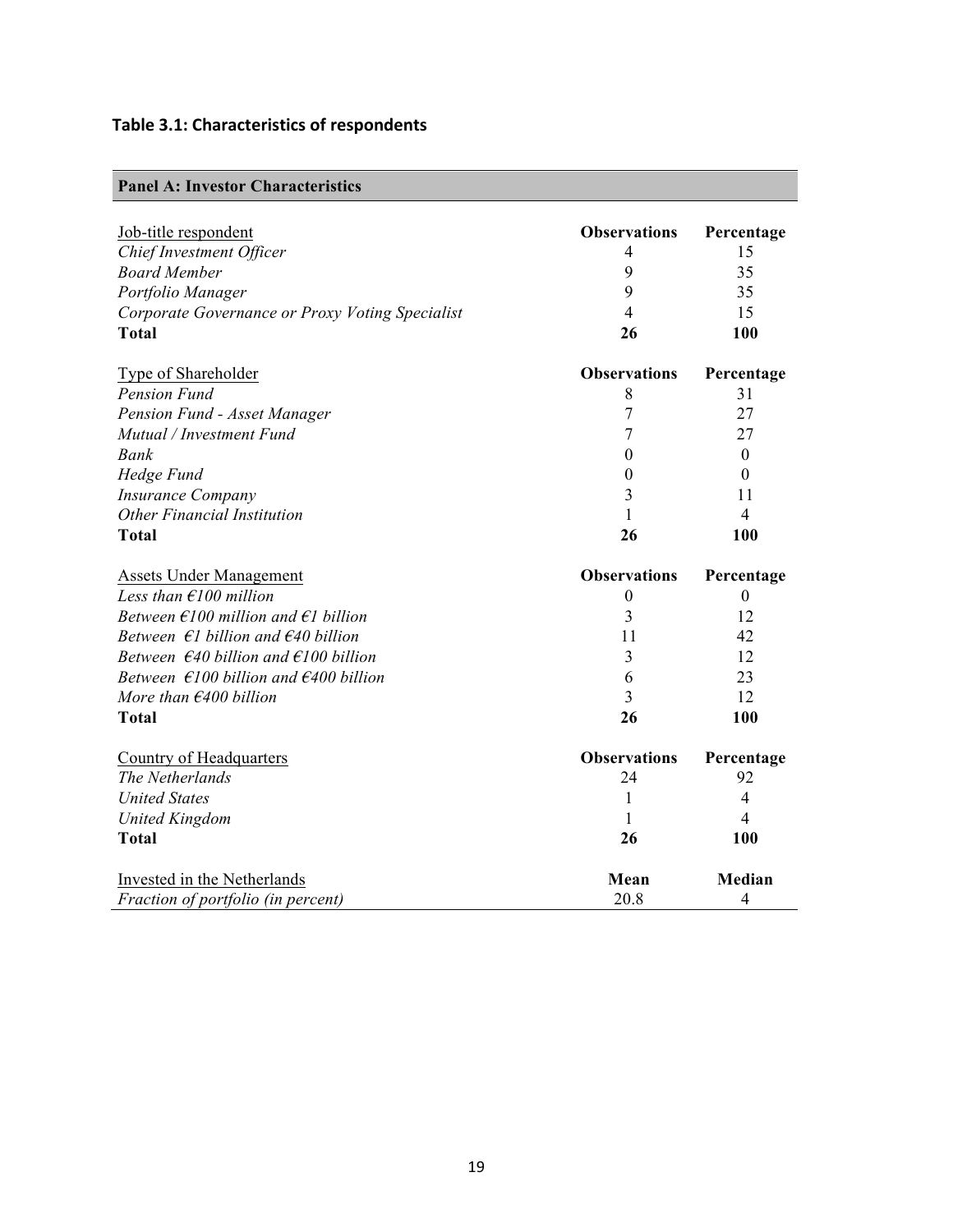#### **Panel B: Investment Characteristics**

| Holding period of Investments (Horizon) | <b>Observations</b> | Percentage       |
|-----------------------------------------|---------------------|------------------|
| Very short (less than 1 week)           |                     | 4                |
| Short (less than 6 months)              | $\boldsymbol{0}$    | $\theta$         |
| Medium (6 to 12 months)                 | 3                   | 12               |
| Long (more than 2 years)                | 9                   | 35               |
| Very long (more than 5 years)           | 13                  | 50               |
| <b>Total</b>                            | 26                  | 100              |
| <b>Importance of Stock Liquidity</b>    | <b>Observations</b> | Percentage       |
| Not at all important                    |                     | 4                |
| Slightly important                      | 9                   | 35               |
| Moderately important                    | 13                  | 50               |
| Very important                          | 3                   | 12               |
| Extremely important                     | $\theta$            | $\Omega$         |
| <b>Total</b>                            | 26                  | 100              |
| <b>Investment strategy</b>              | Mean                | Median           |
| Active                                  | 65                  | 78               |
| Active concentrated                     | 25                  | 10               |
| Active diversified portfolio            | 16                  | $\boldsymbol{0}$ |
| Active fundamental analysis             | 24                  | 5                |
| <b>Passive</b>                          | 35                  | 23               |
| Actively monitored                      | 27                  | 20               |
| Not actively monitored                  | 8                   | $\overline{0}$   |
| Period of Perfomance Reviews            | Mean                | Median           |
| Number of months                        | 18                  | 12               |

Note: The percentages add vertically up to 100%.

#### Table 3.2: Division of investor types in the Netherlands (2015)

| <b>Investor type</b>       | <b>Total assets</b><br>$(in \in billion)$ | <b>Fraction of total assets</b> | <b>Fraction of survey</b><br>responses |
|----------------------------|-------------------------------------------|---------------------------------|----------------------------------------|
| <b>Insurance Companies</b> | $\epsilon$ 477                            | 19%                             | $11\%$                                 |
| <b>Investment Funds</b>    | $\epsilon$ 762                            | 31%                             | 31%                                    |
| Pension Funds              | € 1,249                                   | 50%                             | 58%                                    |

Source: Financial Corporations, Statistical Data Warehouse, European Central Bank.

Note: This table shows how the total assets of the three major investor types are divided in the Netherlands. Column 3 shows the fraction of total assets (sum of the three reported investor groups). Column 4 shows the fraction of survey responses for each investor type.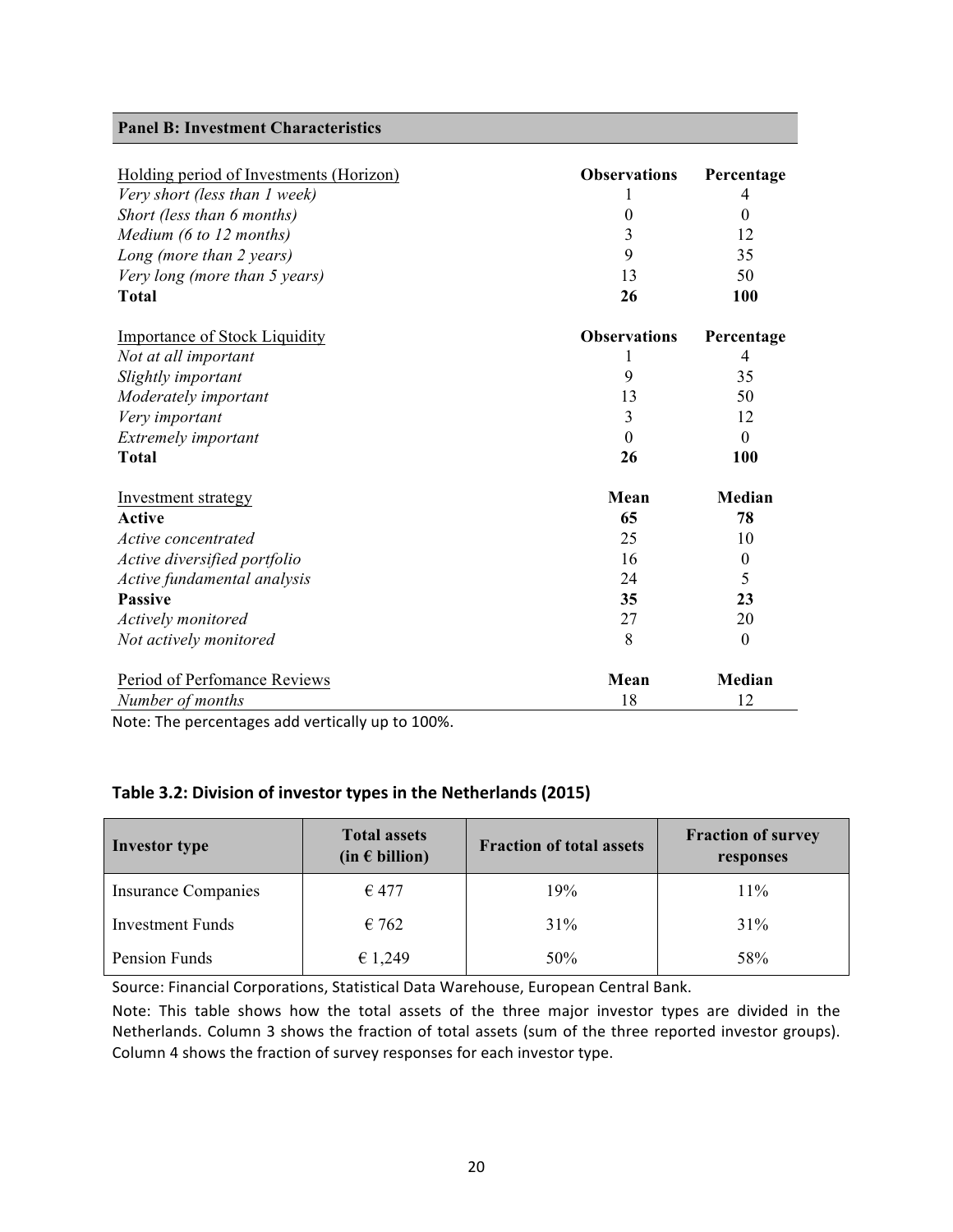#### **3.3 Survey outcomes**

The survey covers investment assessment (including long-term value creation) and investor engagement (including voice and exit channels). The small sample size and even smaller groups for each investor type place constraints on the analysis that can be performed on the collected data. In order to make a meaningful distinction in the results, the respondents are clustered in different ways. In the first categorisation, pension funds and insurance companies are put in one group (hereinafter 'PFIs') and all other blockholders are put in another group (hereinafter 'Other blockholders' or 'OBs'). Pension funds and insurance companies are put together, because these types of investors have long-term obligations and are subject to considerably more prudential oversight than investment funds.

This initial categorisation is supplemented with two other methods in which the respondents are clustered into two groups. The first method distinguishes investors with a (more) long-term horizon from investors with a more short-term horizon. The categorisation is based on the responses that investors have provided on questions 6 (holding period), 8 (ideal horizon) and 12 (period over which performance reviews are conducted) of the survey. The median score on these questions is calculated: investors who score below the median are in the "short-term" group (ST) and investors whose score is above the median are in the "long-term" group (LT). The second method distinguishes investors who are more financially oriented versus investors who are more stakeholder oriented. This categorisation is based on the responses to the seven items in question 13, which asks respondents to indicate how important various goals are for their fund. Items 1 (making strong financial returns) and 3 (outperforming benchmarks) are indicative of a financial orientation. The score on these financial items relative to the average score on all items is calculated for each respondent. Investors who score above the median score are categorised as "financially oriented" (FIN), whereas investors who score below the median are categorised as "stakeholder oriented" (STH).

#### *Long-term value creation*

The first set of questions revolves around investment assessment and long-term value creation. To question 25a, *"does your institution care about long-term value creation"*, 100% of the respondents answered yes. Nevertheless, the definition of long-term value creation may differ per respondent and some investors may have answered this question in a politically correct manner. When asked about their definition of long-term value creation (question 17), all respondents highlight the importance of healthy financial returns in excess of the cost of capital, while some also emphasise the goal to contribute to economic stability and sustainable economic growth.

Next, the "*pressure to perform in the short term (less than two years)*" is investigated. Table 3.3 shows no major differences between the groups. The mean hovers around 3, indicating that investors feel on average slightly pressurised to perform in the short term. On "*tolerance*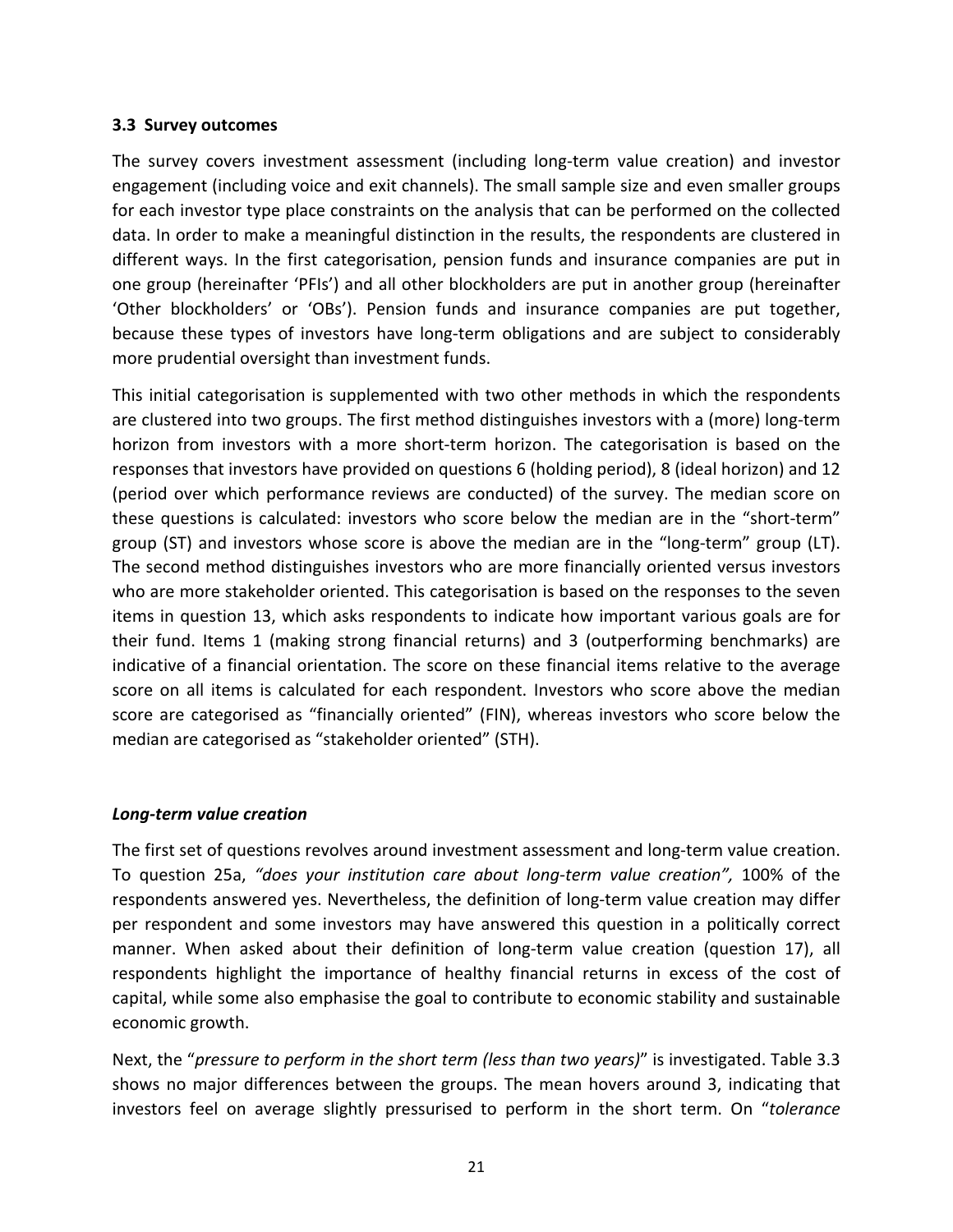towards temporary uncertainty", other blockholders and long-term investors are somewhat more tolerant. The sources of pressure are the asset owners and beneficiaries of the fund. This suggests that the mandate given by the owner or the investment objective of the fund is leading for the asset manager.

|                                              | <b>PFIs</b>    | <b>OBS</b>       | <b>ST</b>      | LT           | <b>FIN</b> | <b>STH</b>     |
|----------------------------------------------|----------------|------------------|----------------|--------------|------------|----------------|
|                                              |                | Mean             | Mean           |              | Mean       |                |
| Pressure to perform in short-term<br>(< 2 y) | 3.1            | 2.8              | 3.1            | 2.9          | 3.1        | 2.9            |
|                                              |                | Percentage       |                | Percentage   |            | Percentage     |
| Not at all pressured                         | 11             | 25               | 15             | 15           | 15         | 15             |
| Neither pressured nor unpressured            | 17             | 13               | 23             | 8            | 15         | 15             |
| Slightly pressured                           | 28             | 25               | $\mathbf{0}$   | 54           | 15         | 38             |
| Pressured                                    | 44             | 38               | 62             | 23           | 54         | 31             |
| Extremely pressured                          | $\theta$       | $\Omega$         | $\theta$       | $\theta$     | $\Omega$   | $\overline{0}$ |
| <b>Total observations</b>                    | 18             | 8                | 13             | 13           | 13         | 13             |
|                                              |                | Mean             |                | Mean         | Mean       |                |
| Tolerance towards temporary<br>uncertainty   | 3.4            | 3.9              | 3.4            | 3.7          | 3.5        | 3.5            |
|                                              |                | Percentage       | Percentage     |              | Percentage |                |
| Very intolerant                              | $\overline{0}$ | $\overline{0}$   | $\overline{0}$ | $\mathbf{0}$ | $\theta$   | $\overline{0}$ |
| Somewhat intolerant                          | 11             | 13               | 15             | 8            | 15         | 8              |
| Neither tolerant nor intolerant              | 44             | 25               | 46             | 31           | 31         | 46             |
| Somewhat tolerant                            | 39             | 25               | 23             | 46           | 38         | 31             |
| Very tolerant                                | 6              | 38               | 15             | 15           | 15         | 15             |
| <b>Total observations</b>                    | 18             | 8                | 13             | 13           | 13         | 13             |
|                                              |                | Percentage       |                | Percentage   |            | Percentage     |
| <b>Source of Pressure</b>                    |                |                  |                |              |            |                |
| <b>Board of directors</b>                    | 17             | 20               | 25             | 11           | 22         | 13             |
| Asset owners                                 | 25             | 60               | 38             | 33           | 44         | 25             |
| Beneficiaries of the fund                    | 33             | $\boldsymbol{0}$ | $\mathbf{0}$   | 44           | 11         | 38             |
| Regulators                                   | 8              | $\theta$         | $\overline{0}$ | 11           | 11         | $\overline{0}$ |
| <b>Others</b>                                | 17             | 20               | 38             | $\theta$     | 11         | 25             |
| <b>Total observations</b>                    | 18             | 8                | 13             | 13           | 13         | 13             |

#### **Table 3.3: Pressure to perform in short-term**

Note: No significantly different means between the two groups. The percentages add vertically up to 100%.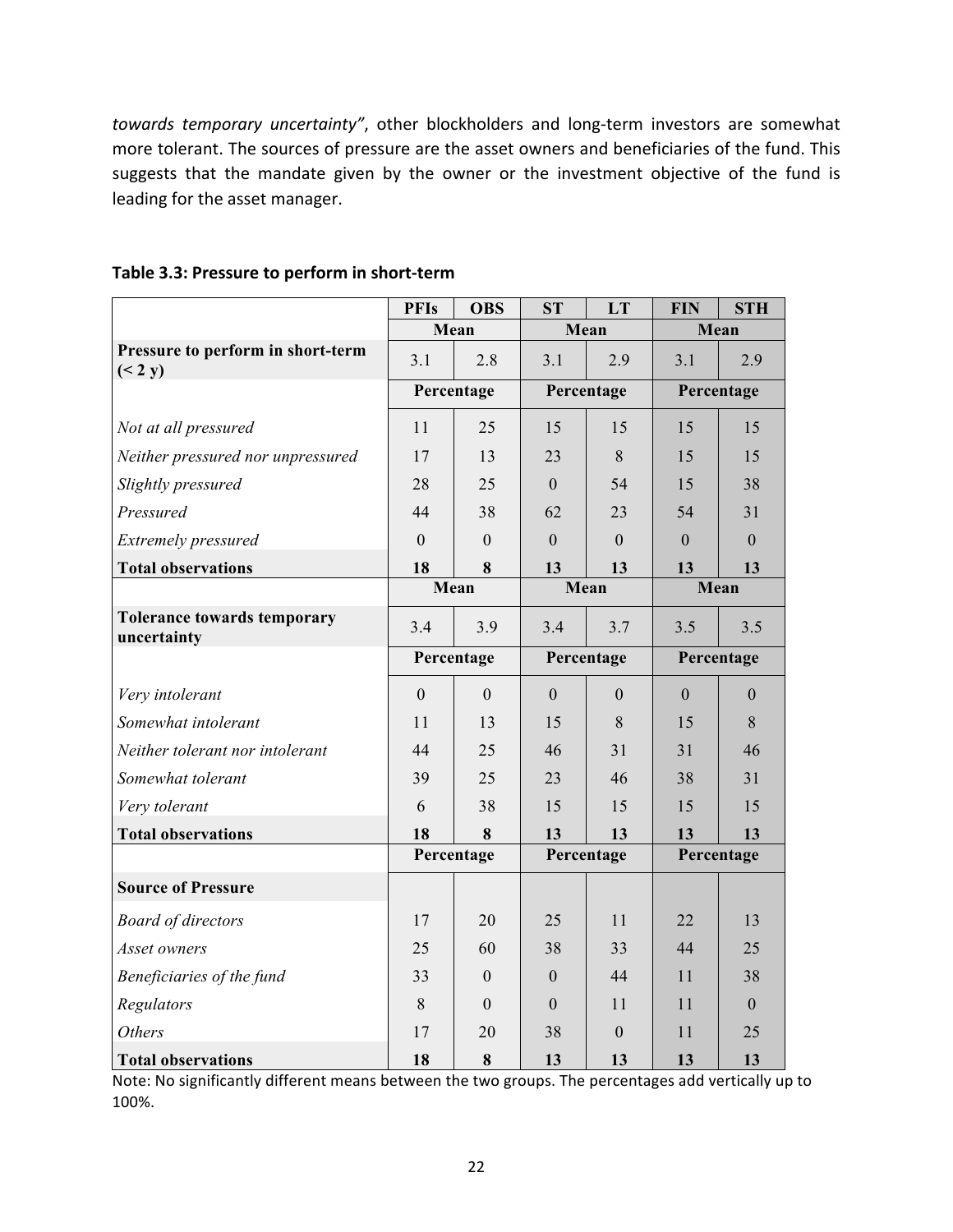To learn about performance metrics, an open-ended question (11) is used. Responses differ among investors but (international) benchmarks and relative returns (relative to a benchmark) are widely employed. Some pension fund asset owners indicate they use time-weighted returns. At the same time, the performance of pension fund asset managers is measured against a benchmark using metrics such as tracking error. This implies an inconsistency in the chain from asset owner to asset managers and is likely to give rise to principal-agent frictions. Moreover, several respondents include ESG risks in their performance measurement. Some investment funds and insurers use absolute return or total shareholder return. A venture capital fund indicates to look at revenue and EBITDA growth.

In order to gain further insights in long-term value orientation, respondents are asked to indicate how important several goals are for their fund. Table 3.4 presents the survey outcomes, together with a statistical test to what extent the mean score of groups are significantly different<sup>5</sup>. The highest goal scoring for all groups is *"making strong financial returns*". This makes sense, as all respondents work for financial institutions and their primary goal is generating returns for beneficiaries by investing their money. All groups regard "good *governance"* as an important goal. It is notable that other blockholders, short-term investors and financially oriented investors rate "outperforming benchmarks" as significantly more important than the pension funds and insurers, long-term investors and stakeholder oriented investors. This could be a sign these investor groups are less long-term oriented and could cautiously be interpreted as evidence for the fact that "benchmark thinking" is more prevalent within these groups of investors. Next, pension funds and insurers as well as stakeholder oriented investors rate social and environmental impact as significantly more important.

On the composite scales for long-term and short-term goals, again pension funds and insurers and stakeholder oriented investors show a strong preference for long-term value creation, which is statistically different from the respective counterparts (i.e. other blockholders and financially oriented investors). There is surprisingly no difference between short-term and longterm investors.

<u> 1989 - Johann Stein, markin film yn y breninn y breninn y breninn y breninn y breninn y breninn y breninn y b</u>

 $5$  A Wilcoxon signed-rank test is used, which is a non-parametric test and is chosen over a simple t-test because the data is not normally distributed.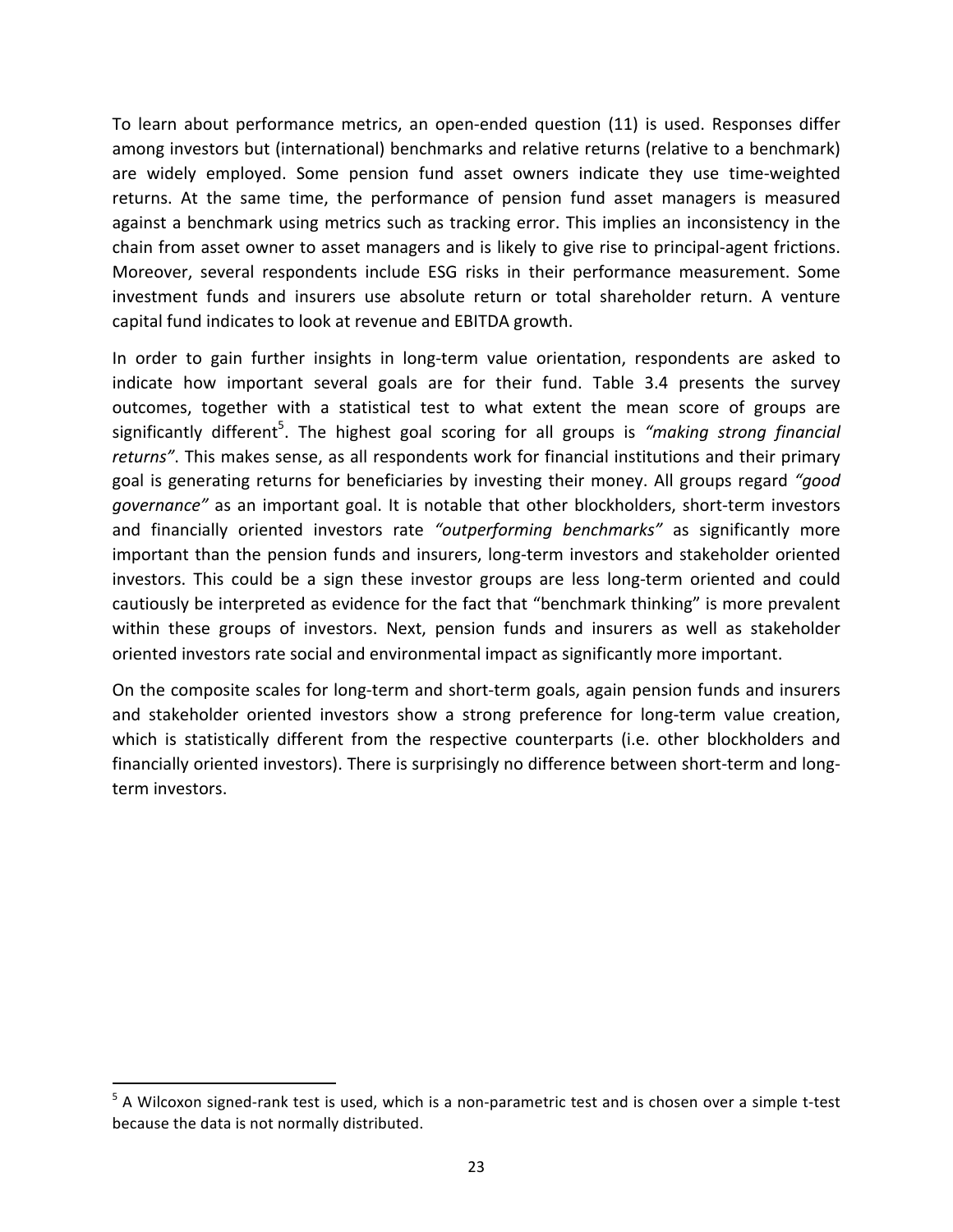|                                                | <b>PFIs</b> | <b>OBS</b> | <b>ST</b>  | LT     | <b>FIN</b> | <b>STH</b> |
|------------------------------------------------|-------------|------------|------------|--------|------------|------------|
|                                                | Mean        |            |            | Mean   |            | Mean       |
| <b>Importance of goals</b>                     |             |            |            |        |            |            |
| 1. Making strong financial returns             | 4.6         | 4.9        | 4.8        | 4.5    | $4.9*$     | $4.5*$     |
| 2. Environmental impact                        | $3.9**$     | $3.1**$    | 3.7        | 3.7    | $3.2***$   | $4.2***$   |
| 3. Outperforming benchmarks                    | $3.4*$      | $4.3*$     | 3.9        | 3.4    | $4.4***$   | $2.9***$   |
| 4. Social (e.g. human rights)                  | $4.1*$      | $3.3*$     | 3.8        | 3.8    | $3.4**$    | $4.2**$    |
| 5. Play a stewardship role                     | 3.5         | 3.6        | 3.5        | 3.5    | $3.1**$    | $4.0**$    |
| 6. Employee interests                          | 3.4         | 3.1        | 3.2        | 3.5    | 3.2        | 3.5        |
| 7. Good governance                             | 4.1         | 3.9        | $4.2*$     | $3.8*$ | 3.9        | 4.2        |
| <b>Total observations</b>                      | 18          | 8          | 13         | 13     | 13         | 13         |
|                                                | Mean        |            | Mean       |        | Mean       |            |
| <b>Composite scales</b>                        |             |            |            |        |            |            |
| Long-term value creation goals<br>$(max = 20)$ | $15.5*$     | $13.4*$    | 14.9       | 14.8   | $13.7**$   | $16.0**$   |
| Short-term oriented goals<br>$(max = 10)$      | $8.0**$     | $9.1**$    | 8.7        | 7.9    | $9.2***$   | $7.4***$   |
| <b>Total observations</b>                      | 18          | 8          | 13         | 13     | 13         | 13         |
|                                                | Percentage  |            | Percentage |        |            | Percentage |
| Does your fund reject ESG risks                |             |            |            |        |            |            |
| Yes                                            | 89.0        | 87.5       | $100.0*$   | 76.9*  | 84.6       | 92.3       |
| N <sub>o</sub>                                 | 11.0        | 12.5       | 0.0        | 23.1   | 15.4       | 7.7        |
| <b>Total observations</b>                      | 18          | 8          | 13         | 13     | 13         | 13         |

Table 3.4: Importance of long-term value creation goals

Note: \* significantly different score between the two groups at 10% level, \*\* at 5% level, \*\*\* at 1% level. The percentages add vertically up to 100%.

The motives for investors to engage in long-term value creation differ. Table 3.5 shows that all investor groups are motivated by their primary beneficiaries to pursue long-term value creation. Pension funds and insurers "base their decisions on a thorough cost-benefit analysis" and are "inspired by their professional networks". Stakeholder oriented investors "feel it is their *obligation to society*" and "*invest significant resources in measuring the benefits of long-term value* creation". Interestingly, this investor group also "pursue long-term value creation as *insurance against uncertainty*". Finally, all investor groups "know that long-term value creation *has a positive impact on shareholder returns*".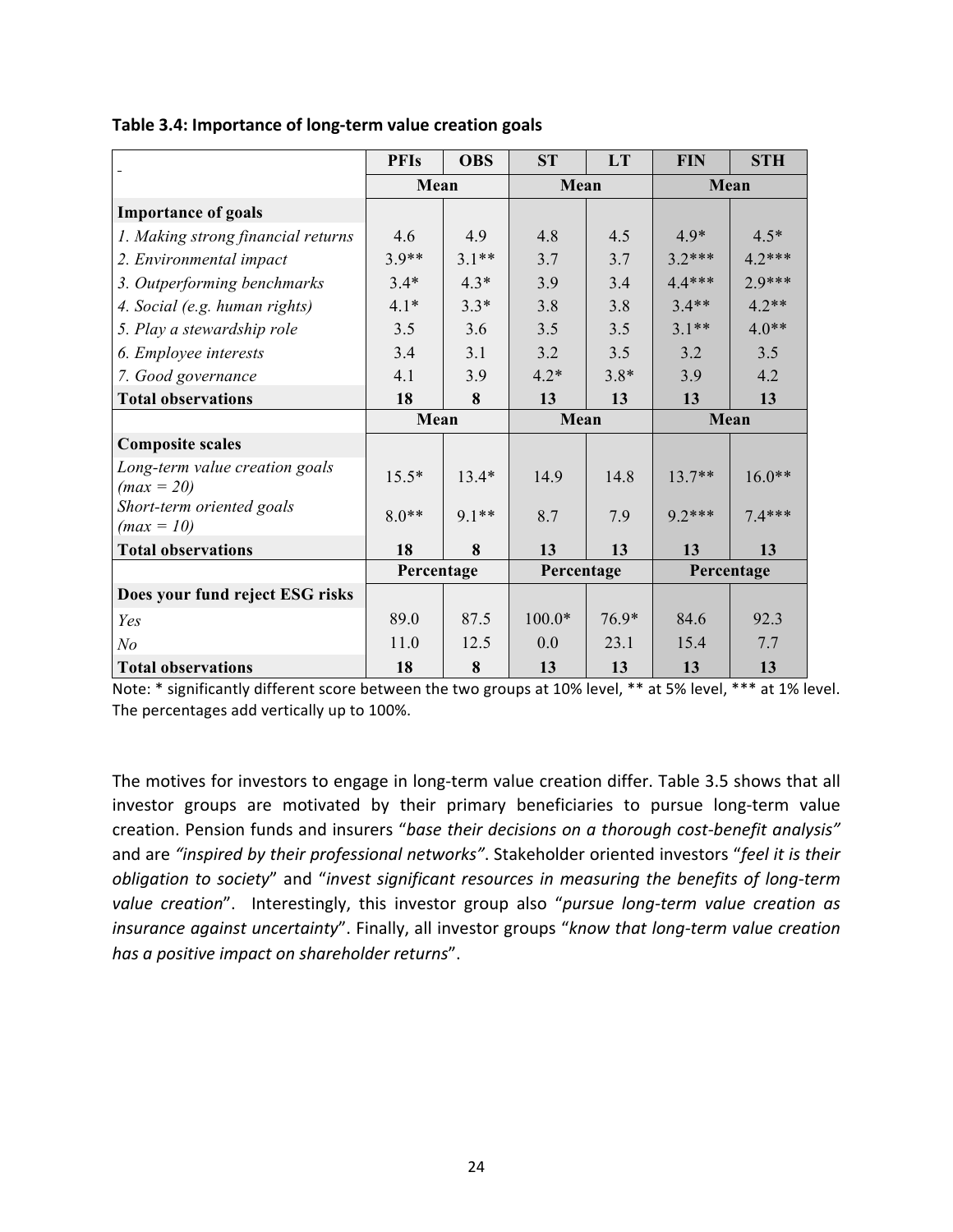#### **Table 3.5: Motives of large shareholders**

|                                                                                      | <b>PFIs</b> | <b>OBS</b> | <b>ST</b> | <b>LT</b> | <b>FIN</b> | <b>STH</b> |
|--------------------------------------------------------------------------------------|-------------|------------|-----------|-----------|------------|------------|
|                                                                                      | Mean        |            | Mean      |           |            | Mean       |
| Motives to engage in LTVC                                                            |             |            |           |           |            |            |
| (1) Decisions are based on a thorough cost-benefit analysis                          | $4.1**$     | $3.1**$    | 3.6       | 3.9       | 3.5        | 4.1        |
| $(2)$ We know that LTVC has a postive impact with shareholder returns                | 4.5         | 4.6        | 4.6       | 4.5       | 4.5        | 4.5        |
| $(3)$ Our activieties to pursue LTVC are influenced by other institutional investors | 2.9         | 2.7        | 2.7       | 2.9       | 3.1        | 2.6        |
| (4) Our primary beneficiaries want us to pursue $LTVC$                               | 4.2         | 4.3        | 4.1       | 4.3       | 4.1        | 4.3        |
| (5) We invest significant resources in measuring the benefits of $LTVC$              | 3.1         | 3.3        | 3.4       | 3.0       | $2.8*$     | $3.5*$     |
| (6) The new Corporate Governance code or NGOs prompt us to pursue LTVC               | 2.9         | 2.7        | 2.9       | 2.9       | 2.9        | 2.8        |
| (7) Pursuing LTVC is our insurance against uncertainty                               | 3.7         | 3.9        | 3.8       | 3.7       | $3.6**$    | $3.9**$    |
| (8) We assume but have no proof that LTVC has a postive impact on sh. returns        | 3.0         | 2.4        | 2.9       | 2.8       | 2.7        | 3.0        |
| (9) We feel pressure from our stakeholders to pursue $LTVC$                          | 3.4         | 3.1        | 3.4       | 3.3       | 3.2        | 3.5        |
| $(10)$ We feel it is our obligation to society to pursue LTVC                        | 4.0         | 3.3        | 3.8       | 3.8       | $3.4*$     | $4.2*$     |
| $(11)$ Professional networks inspire us to pursue LTVC                               | $3.3*$      | $2.4*$     | 3.0       | 3.1       | 3.0        | 3.1        |
| <b>Total observations</b>                                                            | 17          | 7          | 11        | 13        | 12         | 12         |

Note: \* significantly different score between the two groups at 10% level, \*\* at 5% level. 2 respondents did not answer this question.

#### *Shareholder engagement*

The second set of questions concern shareholder engagement. Starting with the characteristics of targeted companies, Table 3.6 shows the results. For pension funds and insurers, the most important company characteristic is when that company is experiencing corporate governance issues. This is in line with the findings from de Jong, Mertens, Van Oosterhout and Vletter-van Dort (2007). For the other blockholders, the most important characteristic to become active is an underperforming company. Next, stakeholder oriented investors target companies more for engagement "when the level of insider ownership in the target is higher". An important characteristic for all investor groups is the size of "our investment in the target is relatively large to our total investments", which is understandable.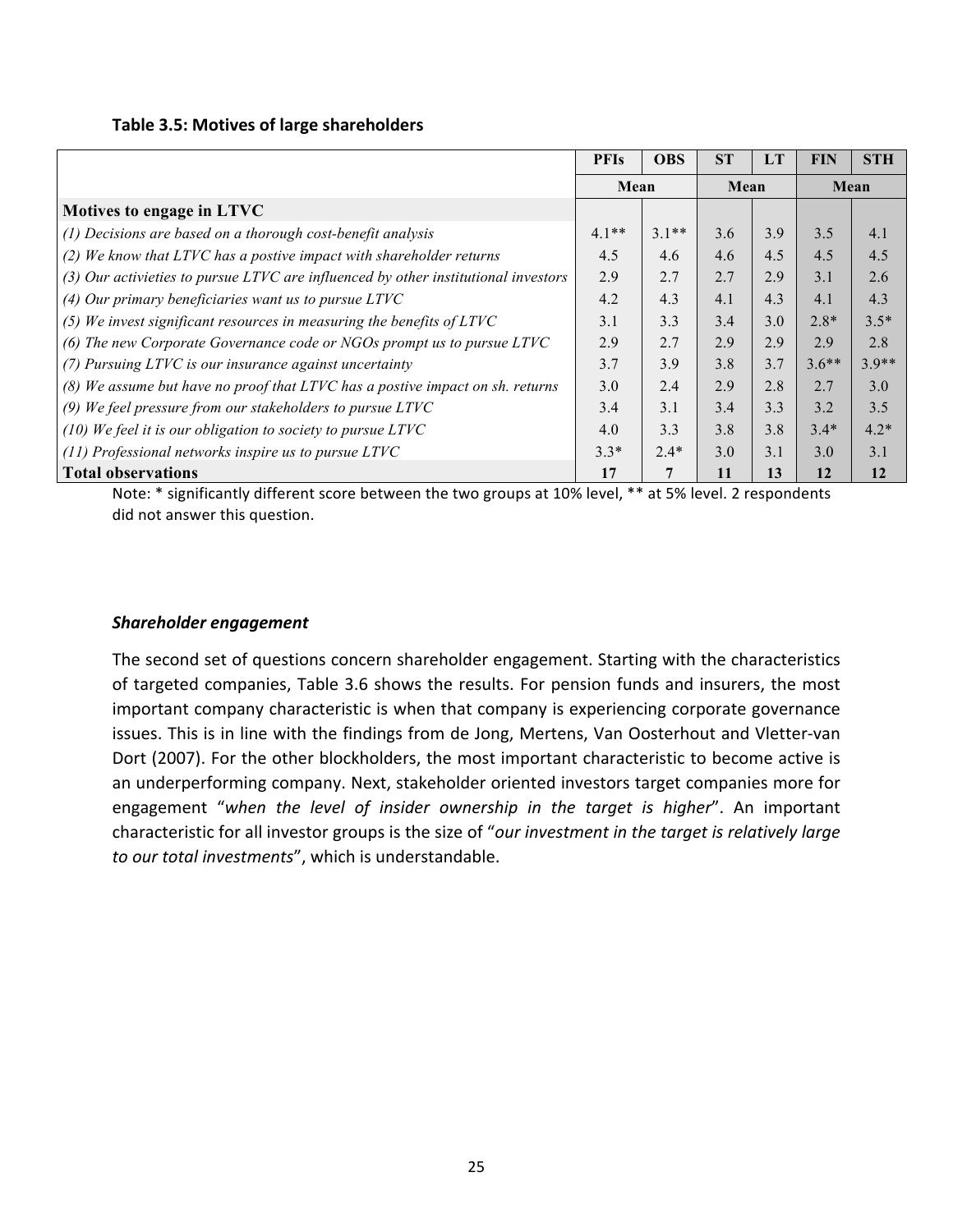|                                                                                | <b>PFIs</b> | <b>OBS</b> | <b>ST</b> | LT      | <b>FIN</b> | <b>STH</b> |
|--------------------------------------------------------------------------------|-------------|------------|-----------|---------|------------|------------|
|                                                                                | Mean        |            | Mean      |         |            | Mean       |
| We tend to become more active                                                  |             |            |           |         |            |            |
| with companies that are experiencing corporate governance issues               | 4.2         | 4.3        | 4.3       | 4.1     | 4.1        | 4.3        |
| when we hold a larger % of total outstanding voting rights of the target       | 3.3         | 4.0        | 3.4       | 3.6     | 3.8        | 3.2        |
| when we know that other investors are also active in the target company        | 2.9         | 3.1        | 2.9       | 3.0     | 2.8        | 3.1        |
| when the level of insider ownership in the target is higher                    | 2.7         | 2.9        | $2.4**$   | $3.1**$ | 2.8        | 2.8        |
| when the level of institutional ownership in the target is higher              | 2.8         | 3.1        | 2.8       | 2.9     | 2.9        | 2.9        |
| when our investment in the target is relatively large to our total investments | 3.4         | 3.9        | 3.3       | 3.7     | 3.6        | 3.5        |
| on the shares of companies we know well                                        | 3.2         | 3.9        | 3.3       | 3.5     | 3.4        | 3.4        |
| on the shares of companies with whom we do not have close business ties        | 2.5         | 2.9        | 2.3       | 2.9     | 2.5        | 2.7        |
| with companies that are underperforming                                        | $3.6*$      | $4.4*$     | 3.8       | 3.8     | 3.7        | 4.0        |
| <b>Total observations</b>                                                      | 18          | 8          | 13        | 13      | 13         | 13         |

Note: \* significantly different score between the two groups at 10% level, \*\* at 5% level.

Respondents were asked to indicate their top four triggers for shareholder engagement. Table 3.7 indicates again that "inadequate corporate governance" emerges as the most important trigger for all investor groups. This is consistent with the findings of McCahery, Sautner and Starks (2016). The other triggers differ across the groups. "Corporate fraud" and "management *compensation*" are important triggers for pension funds and insurers and stakeholder-oriented investors. For other blockholders, "poor corporate strategy" is an important trigger. Finally, "Socially irresponsible corporate behaviour (e.g. pollution)" is an important trigger for pension funds and insurers, long-term and stakeholder oriented investors, indicating that these investors groups rate social and environmental factors more than their respective counterpart groups.

So, Table 3.6 is about the selection of companies that are targeted and Table 3.7 about the triggers for engagement. There is some overlap, for example in the case of companies with corporate governance issues or underperformance.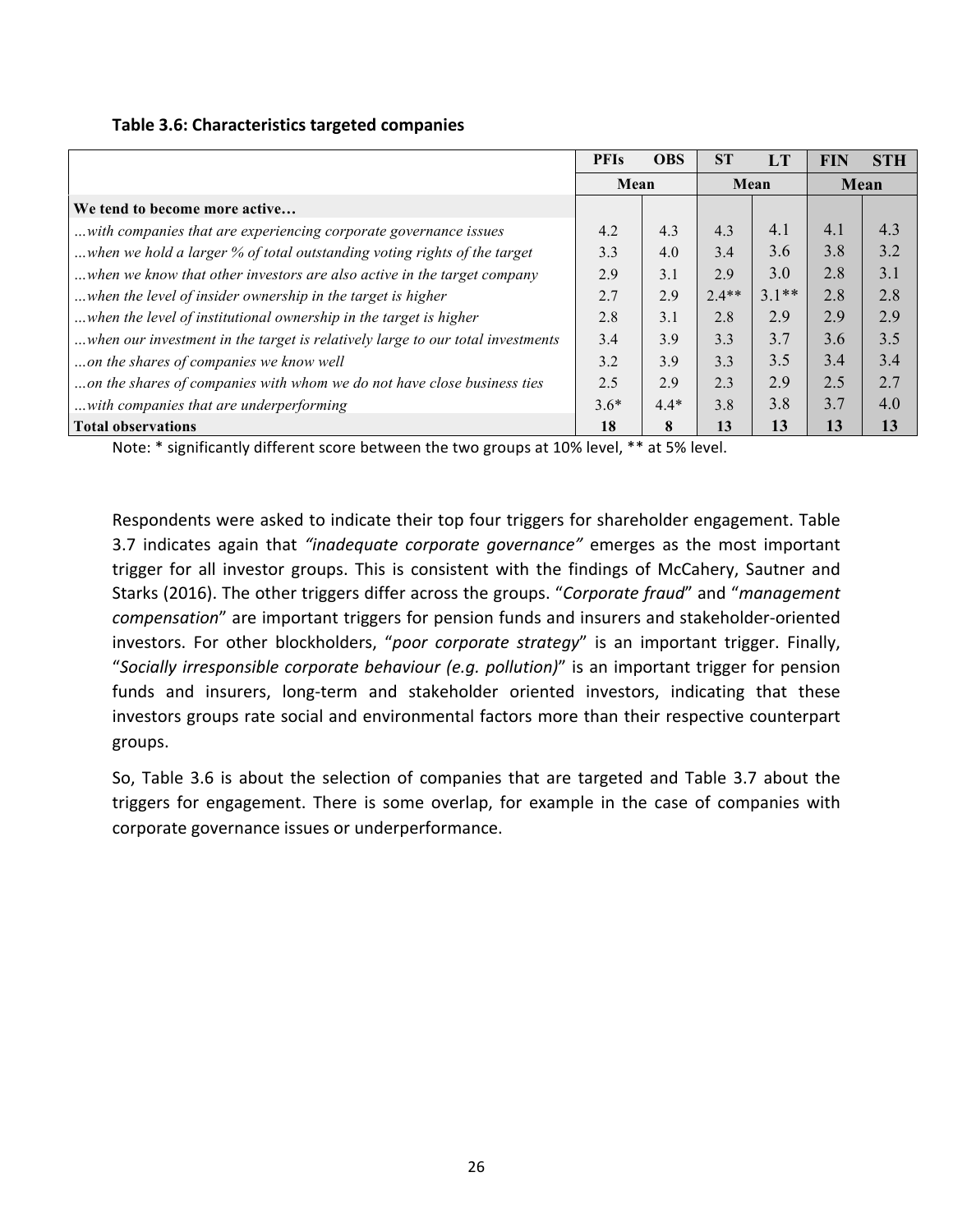| Table 3.7: Triggers for shareholder engagement |  |  |
|------------------------------------------------|--|--|
|------------------------------------------------|--|--|

|                                                               | <b>PFIs</b>   | <b>OBs</b> | <b>ST</b>        | LT       | <b>FIN</b>   | <b>STH</b>   |
|---------------------------------------------------------------|---------------|------------|------------------|----------|--------------|--------------|
|                                                               | $\%$ of top 4 |            | $%$ of top 4     |          | $%$ of top 4 |              |
| <b>Triggers for Shareholder Engagement</b>                    |               |            |                  |          |              |              |
| Poor absolute financial performance                           | 11            | 38         | 15               | 23       | 31           | 8            |
| Poor corporate strategy                                       | 28            | 63         | 31               | 46       | 46           | 31           |
| Excessive management compensation                             | 67            | $\theta$   | 54               | 38       | 31           | 62           |
| Earnings restatement                                          | 17            | $\Omega$   | 23               | $\Omega$ | $\Omega$     | 23           |
| Large negative earnings surprise                              | 11            | $\theta$   | $\theta$         | 15       | 8            | 8            |
| Low payments to shareholders despite high cash holdings       | 6             | $\Omega$   | $\theta$         | 8        | 8            | $\mathbf{0}$ |
| Inadequate corporate governance                               | 83            | 63         | 69               | 85       | 77           | 77           |
| Uncooperative management                                      | $\theta$      | 25         | 8                | 8        | 8            | 8            |
| Poor financial performance relative to peers                  | 28            | 38         | 31               | 31       | 38           | 23           |
| Large equity issuance                                         | $\theta$      | $\Omega$   | $\boldsymbol{0}$ | $\Omega$ | $\Omega$     | $\theta$     |
| Large diversifying merger or acquisition                      | 17            | 38         | 15               | 31       | 15           | 31           |
| Suboptimal capital structure                                  | 6             | 38         | 23               | 8        | 23           | 8            |
| The threat of major shareholders to sell shares               | $\theta$      | $\Omega$   | $\Omega$         | $\Omega$ | $\Omega$     | 0            |
| Corporate fraud                                               | 56            | 13         | 46               | 38       | $31**$       | $54**$       |
| Socially "irresponsible" corporate behaviour (e.g. pollution) | 67            | 25         | 46               | 62       | 38           | 69           |
| Other                                                         | $\theta$      | $\theta$   | $\theta$         | $\Omega$ | $\theta$     | $\mathbf{0}$ |
| <b>Total observations</b>                                     | 18            | 8          | 13               | 13       | 13           | 13           |

Note: Respondents indicate their top four triggers for shareholder engagement. \* significantly different score between the two groups at 10% level, \*\* at 5% level.

Moving to the preferred strategy, Table 3.8 reports the various strategies. As many respondents indicate they use a combination of strategies, we construct a composite variable for engagement (based on a full weight on the engagement variable and a half weight on the combined variable). It appears that engagement is by far the preferred strategy for all investor groups, with a slightly higher score for pension funds and insurers, long-term investors and stakeholder oriented investors. These latter groups have a slight preference for "*inclusion*", while their counterparts (investment funds, short-term investors and financial oriented investors) have a slight preference for a "best in class approach". About half of the investors belief that the threat of exit is effective.

Most investors belief that a minimum stake in the company of 2% is needed to be effective (bottom panel of Table 3.8). That is line with a recent report on the investment strategy of the Norwegian Government Pension Fund (Kapoor, 2017). The Norwegian Fund follows a passive benchmark strategy with a maximum allowable tracking error of 1%, investing in close to 9,000 companies. Kapoor (2017) observes that the Norwegian Fund does not know enough about what the companies it invests in get up to. Moreover, the average stake is 1.3% of companies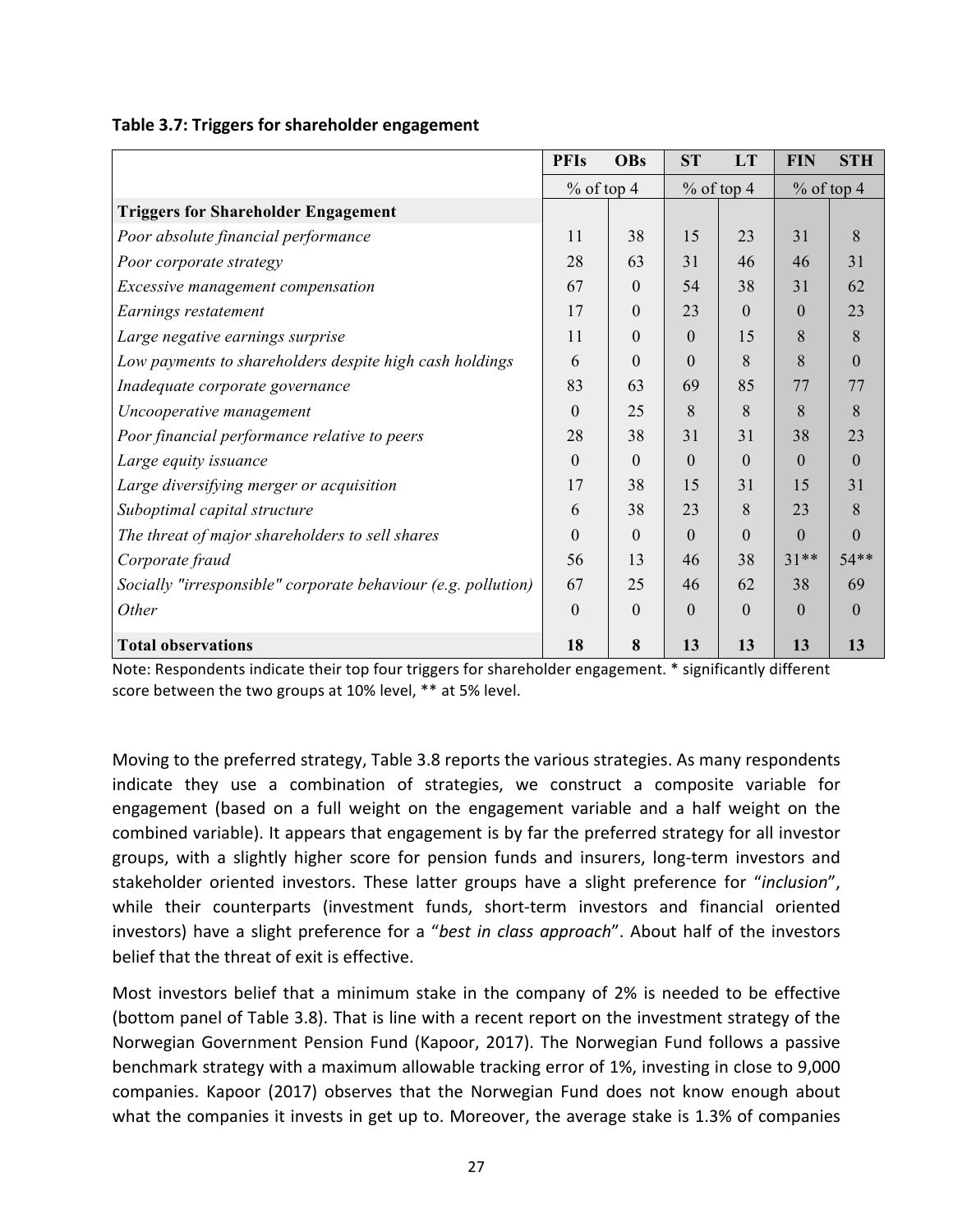worldwide. Kapoor (2017) concludes that the Norwegian Fund lacks the capacity (in terms of expertise and minimum stake) to engage actively and change practice.

|  |  | Table 3.8: Preferred strategy |  |
|--|--|-------------------------------|--|
|--|--|-------------------------------|--|

|                                     | <b>PFIs</b>   | <b>OBS</b>     | <b>ST</b>      | LT               | <b>FIN</b>     | <b>STH</b>   |
|-------------------------------------|---------------|----------------|----------------|------------------|----------------|--------------|
|                                     | $\frac{0}{0}$ |                | $\frac{0}{0}$  |                  | $\frac{0}{0}$  |              |
| <b>Preferred Strategy</b>           |               |                |                |                  |                |              |
| Exclusion                           | 11            | $\Omega$       | 8              | 8                | 8              | 8            |
| Inclusion                           | 6             | $\Omega$       | $\overline{0}$ | 8                | $\overline{0}$ | 8            |
| Engagement                          | 44            | 50             | 31             | 62               | 46             | 46           |
| Confrontation                       | $\theta$      | $\overline{0}$ | $\theta$       | $\boldsymbol{0}$ | $\theta$       | $\theta$     |
| Best-in-class approach              | $\theta$      | 13             | $\Omega$       | 8                | 8              | $\Omega$     |
| Combination of the above strategies | 39            | 25             | 54             | 15               | 31             | 38           |
| None of the above                   | $\mathbf{0}$  | 13             | 8              | $\theta$         | 8              | $\theta$     |
|                                     |               |                |                |                  |                |              |
| Composite engagement                | 64            | 63             | 58             | 69               | 62             | 65           |
|                                     |               |                |                |                  |                |              |
| <b>Threat of Exit Effective</b>     |               |                |                |                  |                |              |
| Yes                                 | 50            | 38             | 54             | 38               | 38             | 54           |
| N <sub>o</sub>                      | 50            | 63             | 46             | 62               | 62             | 46           |
|                                     |               |                |                |                  |                |              |
| Minimum stake size to be effective  |               |                |                |                  |                |              |
| Doesn't matter                      | 44            | $\Omega$       | 68             | $\theta$         | 25             | 43           |
| At least $0.5%$                     | 11            | $\Omega$       | $\Omega$       | 20               | $\overline{0}$ | 14           |
| At least 2%                         | 33            | 100            | 17             | 80               | 75             | 29           |
| At least 5%                         | $\theta$      | $\theta$       | $\overline{0}$ | $\boldsymbol{0}$ | $\mathbf{0}$   | $\mathbf{0}$ |
| At least 10%                        | 11            | $\theta$       | 17             | $\theta$         | $\theta$       | 14           |
|                                     |               |                |                |                  |                |              |
| <b>Total observations</b>           | 18            | 8              | 13             | 13               | 13             | 13           |

Note: Composite engagement = engagement  $+$  0.5 x combination of above strategies. The percentages add vertically up to 100%.

The results for prevalence of several voice and exit channels are contained in Table 3.9. The results are presented in the order in which they appear in the survey. As the responses that occur first are not necessarily those that are chosen most often, it is unlikely that the "primacy effect" bias is present here. The results show a high level of engagement, because only 4% has not taken any measures of shareholder engagement. Table 3.9 shows that *"discussions with top management*" at board level (73%), "voting against management" (73%) and "writing a letter *to* management" (62%) are the most important engagement channels. These channels are consistent with the results of McCahery, Sautner and Starks (2016). Next, "selling shares *because of dissatisfaction with performance"* (58%) and *"selling shares because of*  dissatisfaction with social or environmental practices" (54%) are important exit channels. The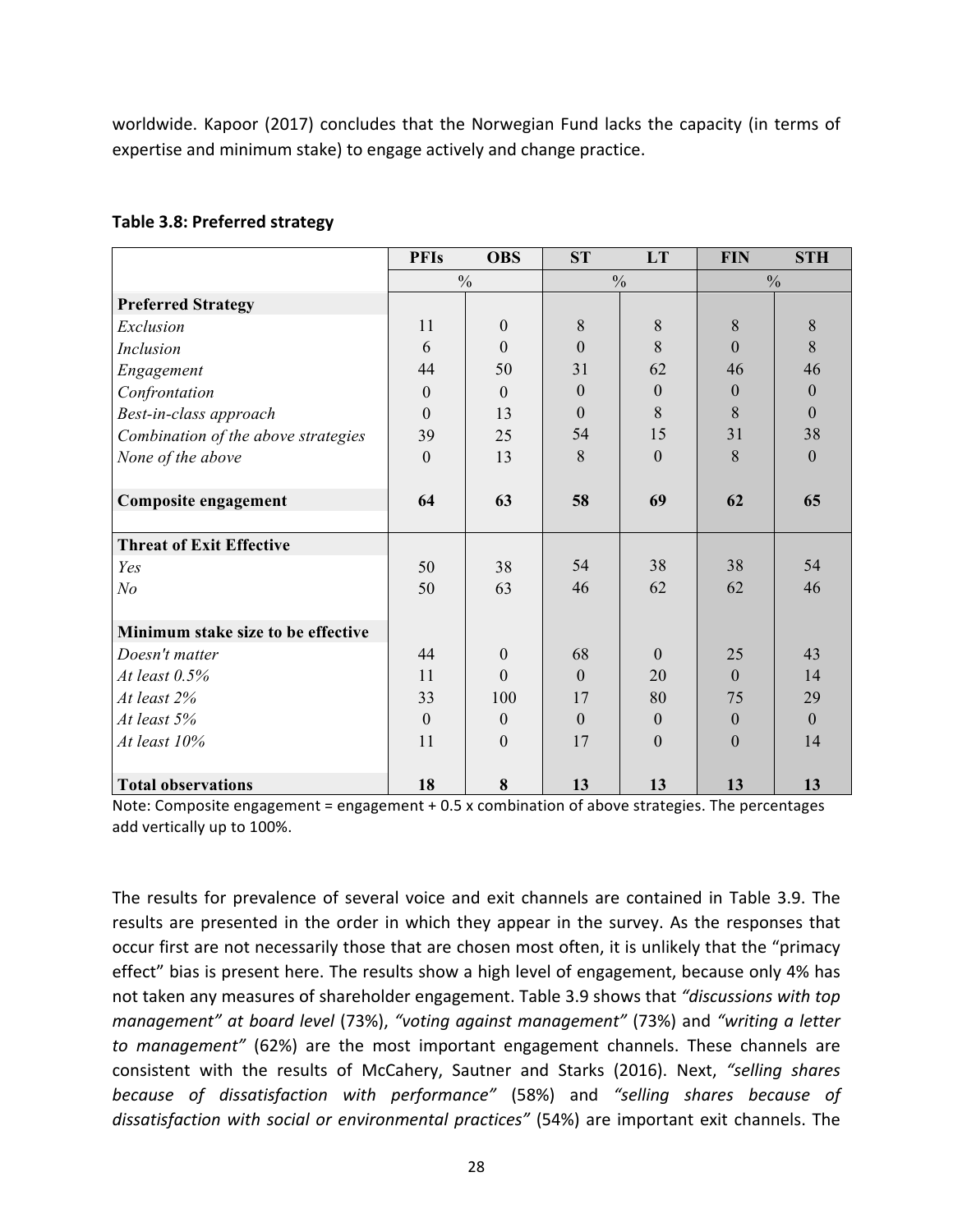use of the engagement channel *"discussions* with the Board of Directors<sup>6</sup> outside of *management"* (54%) is consistent with the finding by McCahery, Sautner and Starks (2016) that investors first try to engage with firms behind the scenes and only take public measures if these private discussions fail. It also explains why "publicly criticising management in the media" ranks so low.

Hedge funds, which are not included in our survey, are important activist investors, engaging with target companies. De Jong, Roosenboom, Verbeek and Verwijmeren (2007) report on hedge fund activism in the Netherlands from 1985 till 2007. The intentions of hedge funds refer to a change in corporate strategy (35%), sale or company split (38%), influence intended takeover (12%), change in governance structure (8%) and more dividend or share buy-back (15%). In a more recent international survey (including the Netherlands) from 2000 till 2010, Becht, Franks, Grant and Wagner (2017) find that almost one-quarter of hedge fund engagements are by multi-activists engaging the same target. These engagements perform better than single activist engagements.

| Number in<br>survey     | <b>Measures of Shareholder Engagement Taken in the Past 5 Years</b>                     | Percentage<br>that took<br>this measure |
|-------------------------|-----------------------------------------------------------------------------------------|-----------------------------------------|
| 1                       | None                                                                                    | 4%                                      |
| $\overline{2}$          | Selling shares because of dissatisfaction with performance                              | 58%                                     |
| 3                       | Selling shares because of dissatisfaction with corporate governance practices           | 50%                                     |
| $\overline{\mathbf{4}}$ | Voting against management at the annual meeting (AGM)                                   | 73%                                     |
| 5                       | Selling shares because of dissatisfaction with social or environmental<br>practices     | 54%                                     |
| 6                       | Publicly criticising management in the media                                            | 19%                                     |
| $\overline{7}$          | Legal action against management (e.g. file a lawsuit, participate in a class<br>action) | 35%                                     |
| 8                       | Submitting shareholder proposals for the proxy statement                                | 31%                                     |
| 9                       | Discussions with members of the Board of Directors outside of management                | 54%                                     |
| 10                      | Discussions with top management                                                         | 73%                                     |
| 11                      | Criticizing management and the board at the annual meeting (AGM)                        | 35%                                     |
| 12                      | Publicising a dissenting vote                                                           | 27%                                     |
| 13                      | Writing a letter to management                                                          | 62%                                     |
| 14                      | Aggressively questioning management in a conference call                                | 15%                                     |
| 15                      | Proposing specific actions to management (e.g. sell assets, fire the CEO)               | 46%                                     |
| 16                      | Other                                                                                   | 19%                                     |
|                         | <b>Total observations</b>                                                               | 26                                      |

#### **Table 3.9: Prevalence of voice and exit channels**

Note: The most important engagement channels are in bold.

<u> 1989 - Johann Stein, markin film yn y breninn y breninn y breninn y breninn y breninn y breninn y breninn y b</u>

 $6$  The Board of Directors is here without the non-executive members.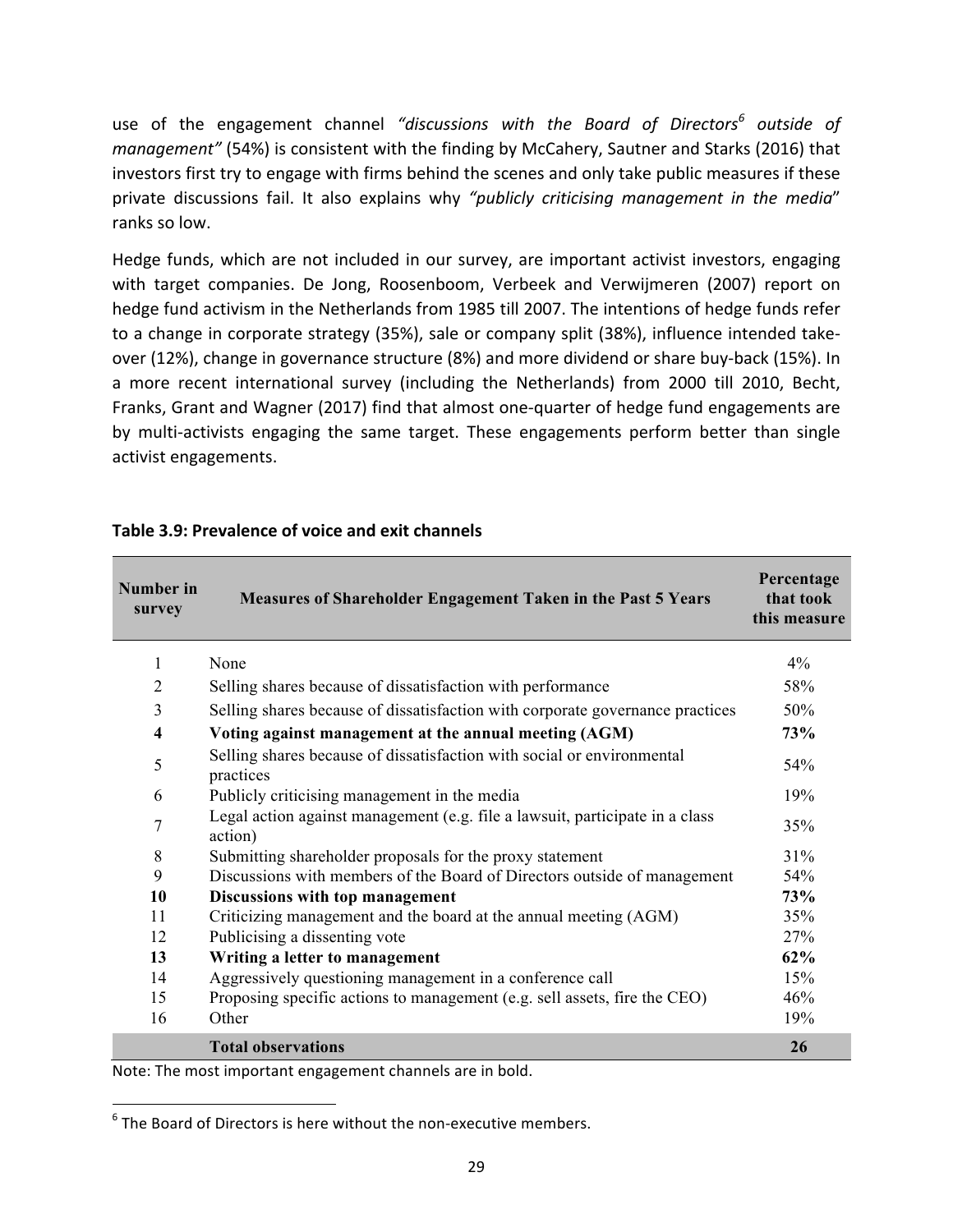## *Other issues*

The survey also covers the use of proxy advisors. Table 3.10 indicates that 69% of respondents make use of an external proxy advisor before the Annual General Meeting of shareholders (AGM). Investors use the proxy advice to determine their own position. This is in line with McCahery, Sautner and Starks (2016), who find that investors report that proxy advisors help them make better voting decisions, but that they remain their own decision makers. ISS and Glass-Lewis are the most important proxy advisors.

|                                             | <b>Total</b> |
|---------------------------------------------|--------------|
|                                             | Percentage   |
| Use of external proxy advisor before AGM    |              |
| Always                                      | 42           |
| That depends on the company                 | 12           |
| That depends on the agenda item             | 8            |
| That depends on the circumstances           | 8            |
| Never                                       | 31           |
| Extent to which advice is fully used        |              |
| Follow advice fully                         | 6            |
| Take into account to determine own position | 90           |
| Take into account in case of doubts         | $\Omega$     |
| <i>Other</i>                                | 6            |
| <b>Which advisor</b>                        |              |
| <i>ISS</i>                                  | 27           |
| Glass-Lewis                                 | 12           |
| Undisclosed                                 | 50           |
| <i>Other</i>                                | 12           |
| <b>Shares held back to short-sell</b>       |              |
| Fraction of shares (%)                      | 24           |
| <b>Total observations</b>                   | 26           |

#### Table 3.10: Use of proxy advisors

Note: The percentages add vertically up to 100%.

Next, the survey examines legal arrangements or take-over defenses. Table 3.11 report that pyramid structures and dual-class shares are prohibitive; a majority of investors would not invest in companies with this type of legal arrangement. Priority shares and loyalty voting rights are only for 36% of respondents a reason not to invest. Finally, investors are largely (72%) indifferent about certificates and anti-takeover preferred shares.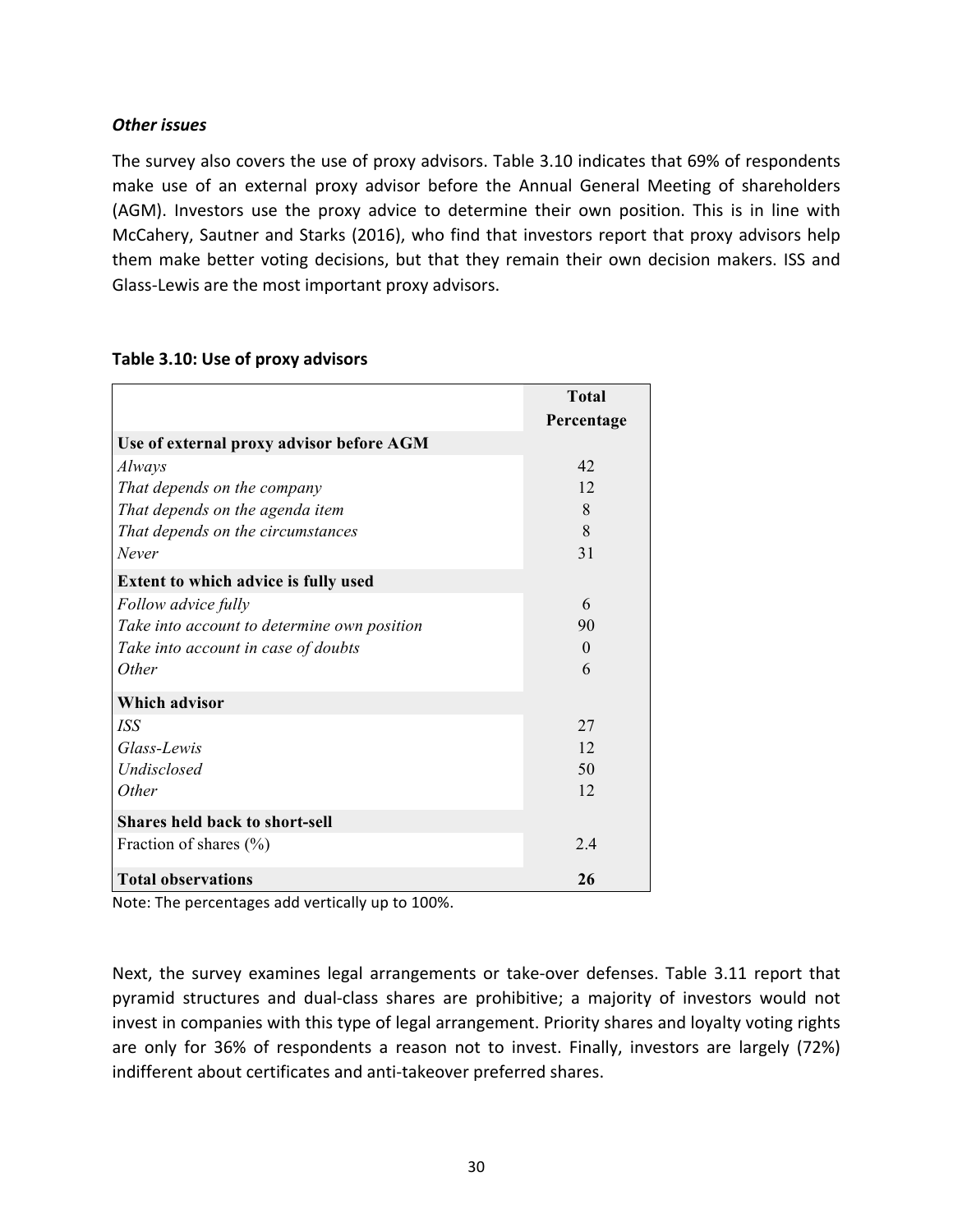#### **Table 3.11: Legal arrangements**

|                                | We would not invest | We are indifferent | More likely to invest |
|--------------------------------|---------------------|--------------------|-----------------------|
|                                | Percentage          | Percentage         | Percentage            |
| Legal Arrangements             |                     |                    |                       |
| <b>Binding nomination</b>      | 16                  | 84                 | 0                     |
| Anti-takeover preferred shares | 24                  | 72                 |                       |
| Certificates                   | 24                  | 72                 |                       |
| Priority shares                | 36                  | 64                 | 0                     |
| Loyalty voting rights          | 36                  | 64                 | 0                     |
| Pyramid structure              | 52                  | 48                 | $\theta$              |
| Dual-class shares              | 44                  | 56                 | $\theta$              |
| <b>Total observations</b>      | 25                  | 25                 | 25                    |

Note: The percentages add horizontally up to 100%.

#### **3.4 Interviews**

Face-to-face interviews provide in-depth qualitative data that is a very powerful addition to the quantitative data provided by the survey. The survey identifies motives, engagement triggers and methods in a structured way, whereas the interviews are used to provide some of the detail and the narrative of how concepts are applied and what potential bottlenecks and dilemmas investors face in the process of adopting a long-term perspective. Long-term value creation can still be considered a relatively qualitative concept requiring qualitative performance measures (Barton & Wiseman, 2014). The format is a semi-structured interview and participants are provided with a topic guide that includes six themes that define the area that will be exploited (long-term value creation). For each of the themes a concept map is developed depicting the most important concepts that emerged during the interviews.

The interviews took place in July and August 2017. The aim of the selection procedure is to select the most knowledgeable informants from a diverse variety of institutional investors. In total ten large shareholders of Dutch exchange-listed companies participated in the interviews, whereby the different blockholder types are represented. The results do not identify any company or individual name of interview participants.

#### *Definition of long-term value creation*

On the definition of long-term value creation, all investors indicate that a high and stable financial return is their most important goal. Second, a remark that recurred during a majority of the interviews is that investors view "long-term value creation" as a broad and sometimes even "all-purpose" concept. Nevertheless, most investors argue that long-term returns can only be realised by investing in and engaging with companies that are capable of adding value over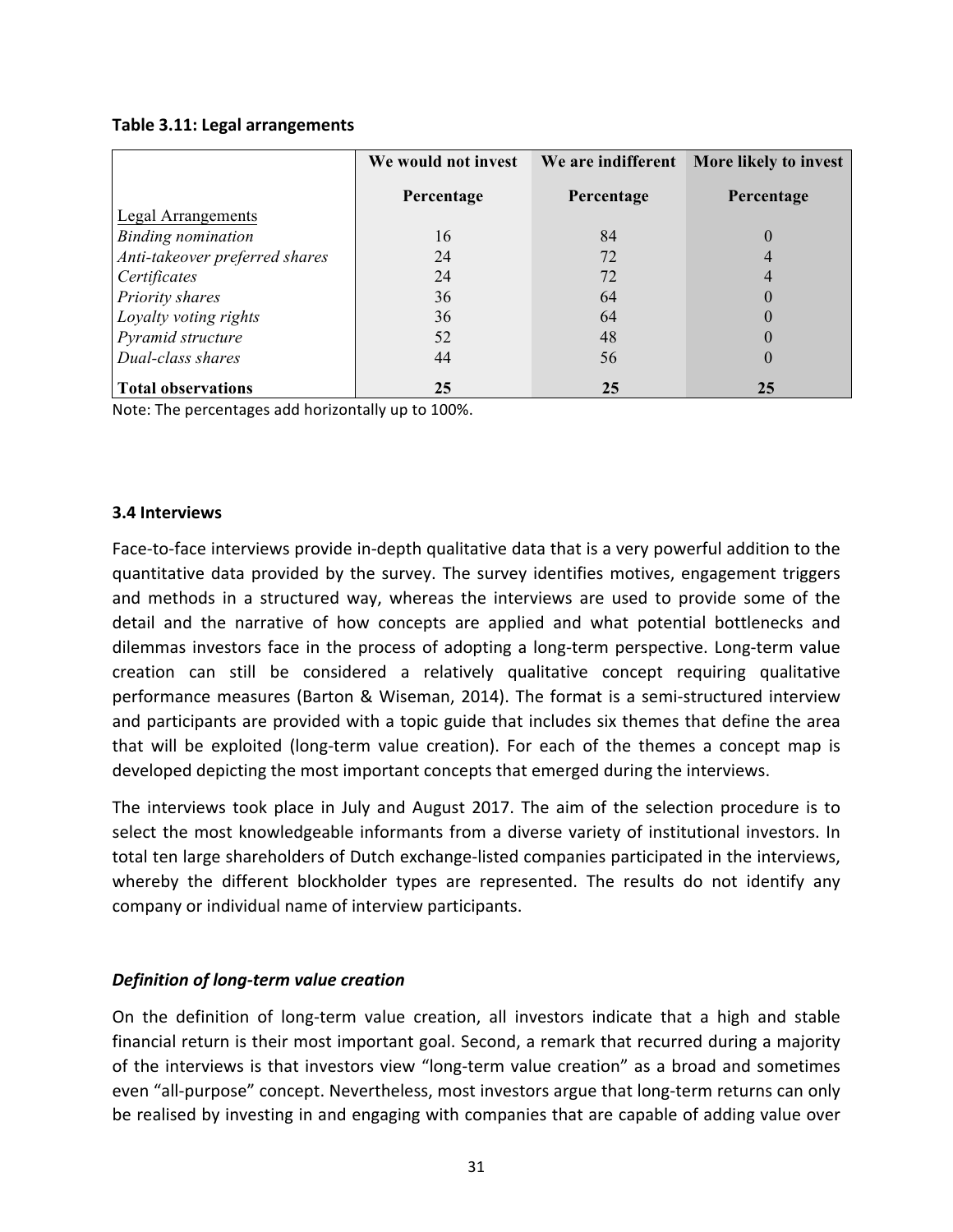the long-term, thereby having a positive or *at least* a less negative effect on society. Investors want to contribute to financial stability and add value to the real economy, which is done by taking into account more than only financial factors. A very important concept here is "stakeholders": a company cannot create value over the long-term if it does not take into account the interests of all stakeholders versus shareholders only. ESG factors are mentioned in every interview.

Additionally, one of the insurance companies sees long-term value creation as a way to reduce its risk. It indicates that companies, which pay attention to for example ESG factors, are better capable of managing their risks and therefore considered to be more attractive investment opportunities. 

Most investors consider long-term as being "more than five years". Larger investors indicate that equity capital or "shares" as an asset class are, by default, more short-term and liquid than other asset classes. One commercial investment fund was quite an exception when answering this question. This fund views a "three year horizon" as already very long, indicating that: "as an *investor, you are only as good as your last year's performance".* This investor indicates that clients exert pressure on them to perform well in the short-term. This subsequently induces them to chase "momentum" and invest in companies that are doing well, even though these companies might not be the best investments over a longer horizon. They fear that if they fail to do this, their clients will simply go to another fund.

Conversely, other (oftentimes smaller) investors point to a horizon of ten years or more. This distinction is important. Looking across all interviews, it is evident that the extent to which long-term goals are *really* pursued by an investor depends on the business model, investment belief and the mandate the investor has been given by asset owners/clients. Most funds argue it is easier to pursue long-term value creation for concentrated portfolios rather than (large) diversified portfolios. Family offices and smaller investment funds indicate that their concentrated portfolio enables them to engage in constant dialogues with a selected set of companies. They are able to compensate their "lack" of diversification with exceptional knowledge about the firms they are invested in.

Lastly, one large investment fund and one large pension fund asset manager argued that not only active investments are geared towards the long-term. They provide the contrarian argument, pleading that passive investments are by definition long-term: "as a passive investor, you cannot sell. You are invested in companies as long as they constitute the index and for large Dutch firms, this can be decades. We need to work with companies on achieving long-term *changes.* As long as companies are making progress, we can be patient, because we will be at the table with them year after year after year."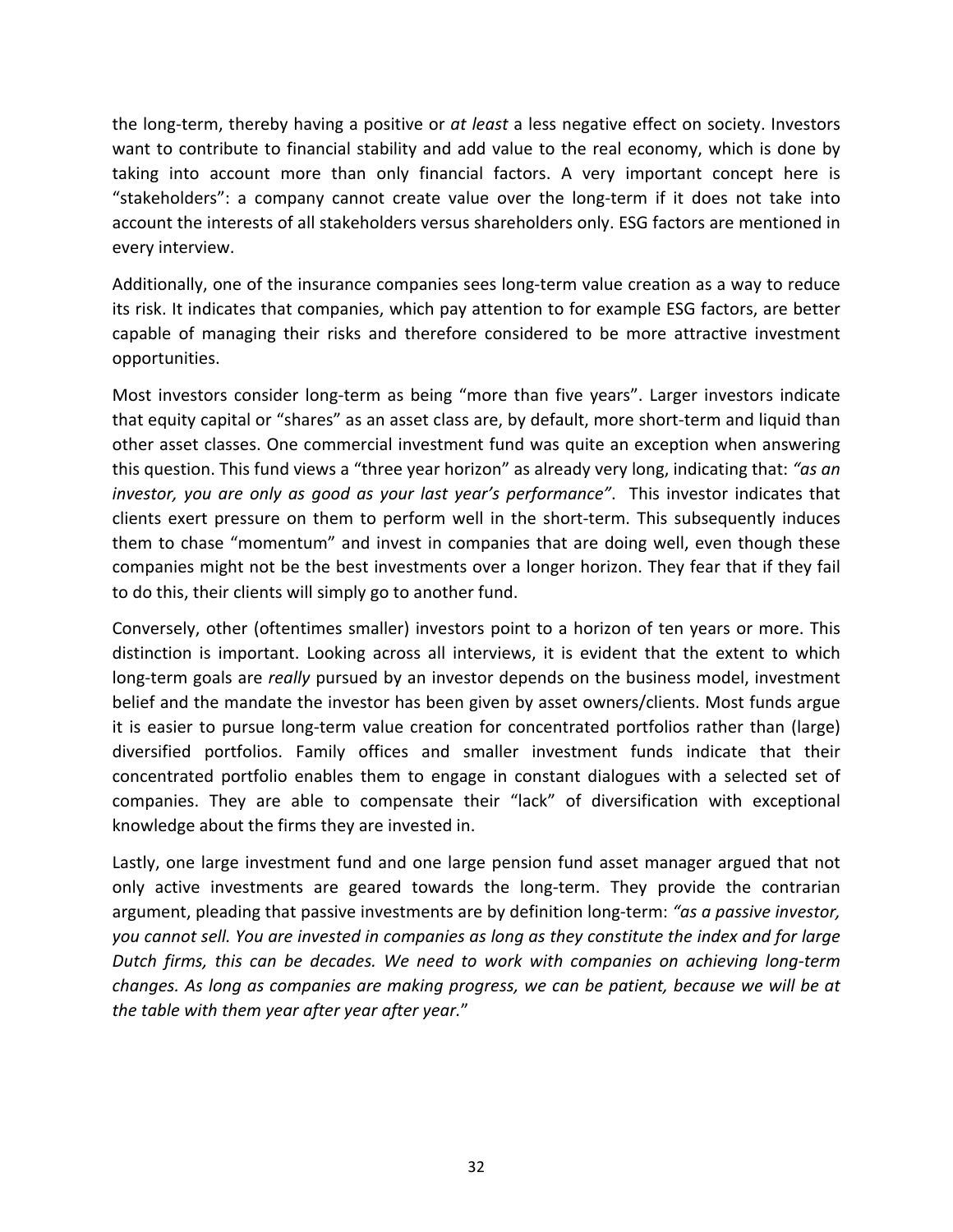## **Performance Metrics Used to Assess Portfolio Companies**

One can distinguish between two broad types of investment strategies. The more passive investment strategies that are tracking an index use metrics, such as tracking error, information ratio and Sharpe ratio. Funds with clients who have longer-term obligations indicate that their clients (asset owners) assess their fund's performance based on longer-term (i.e. five-year) returns. Even though this is a considerably lengthy period, the fact that investors follow a benchmark indicates they are not consciously selecting companies for which they believe that they will add value over the long run. One large pension fund (asset manager) indicates that, depending on the mandate of the asset owner, it does sometimes have some flexibility to adjust benchmarks and add ESG factors for example.

Most investors believe transparency and disclosure from portfolio companies is very important. When considering the period of performance reviews, one large passive investment fund indicates that: "we are not saying that quarterly reporting is completely wrong by definition. We *just think that the language around it needs to be changed: more forward-looking in relation to the long-term strategy, rather than observed in vacuum"*. On the other hand, a large active investment funds has an opposite view saying: *"because we as an investor have a long-term horizon, performance also needs to be assessed on the long-term*". This fund also includes the performance evaluation of its own asset managers (discussed at the sub-section Barriers below).

The other, more active investment strategies are those that use fundamental analysis based on a company's cash flows, return on invested capital, EBITDA margins and growth prospects. All these metrics are used to arrive at the intrinsic value of a company. Since one cannot observe fundamental metrics beyond a three/five year horizon, one insurance company indicates it does a valuation and then places this value within the context of longer term trends for the company / sector / market and subsequently applies a discount or a premium.

All investors highly value trust and capable (reliable) management, even though this point is most strongly emphasized by the more concentrated investment funds (for example Family Offices). Having a concentrated portfolio enables these investors to engage in constant dialogues with management.

Interestingly, the more active portfolios seem to have a more flexible mandate. They are not "punished" by their asset owners for (temporary) deviations from benchmarks and their performance is neither judged on absolute, nor relative returns. They look past (short-term) swings in the stock price, but more at the intrinsic value of the company. Nevertheless, when looking over the long-term, all these active investors indicated they have outperformed benchmarks significantly. They believe that it is a proven investment philosophy that works. The tension that is created by benchmarks is also highlighted by large pension fund asset managers: "you cannot invest for the long-term by fundamentally assessing firms AND at the same time be judged by asset owners on your performance versus a benchmark". Proponents of the long-term strategy point to the fact that investors need to let go of these benchmarks and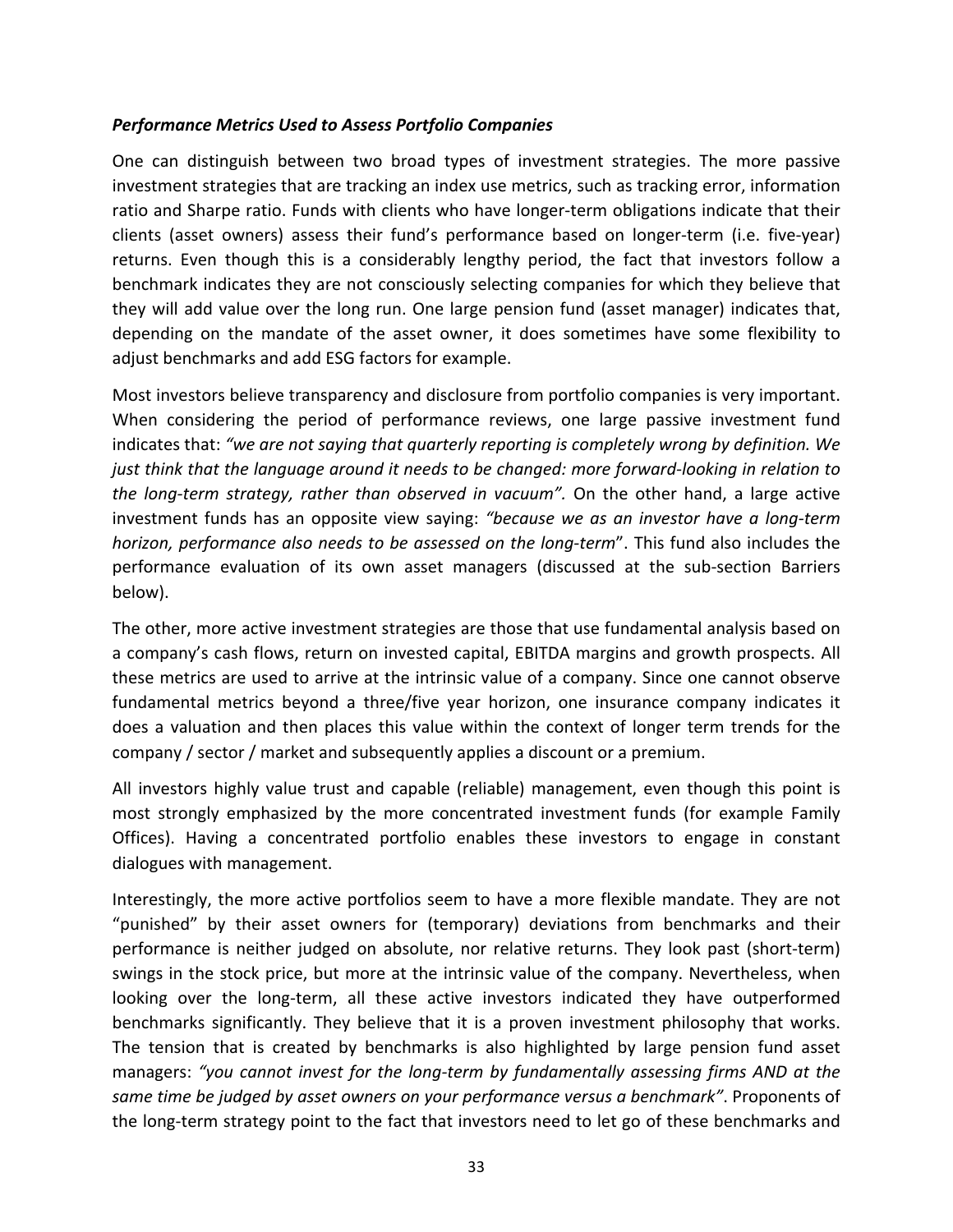merely use them as a "reference index". One investment fund even calls active investments *"benchmark agnostic"* and indicates that value creation on the long-term is a combination between economic profit, stock market returns and ESG factors.

All investors indicate that they increasingly use ESG factors such as  $CO<sub>2</sub>$  emissions, governance issues and human rights when valuing, selecting and assessing companies. Nearly all investors explicitly indicate that companies which care about *and* perform well on these dimensions, will also create more financial value in the long-run: "For us, ESG is not a tick-the-box element". Most investors use self-developed ESG indicators whereas some others rely on scores from, for example, Sustainalitics. Various investors indicate that more standardised measures or examples of "best practices" or "KPIs" could be beneficial for the industry.

## *Motives to engage in long-term value creation*

Because of the long-term nature of their obligations, pension funds and insurance companies want to make sure that the asset side is also capable of creating value on a long horizon. All investors mention the instrumental motives: they invest in order to generate returns and they believe that investing in sustainable companies with a solid business model will enable them to keep generating these returns long horizons (more than five years). Over the years, the instrumental (financial) motives have been complemented with additional motives, such as the will to achieve change and retaining the social license to operate by having a positive impact on society. 

One of the most important determinants is the "investment belief" or the "investment ethos" that is ingrained in an institution. This can be seen as an intrinsic motivation. Some investors simply have the strong investment belief that responsible investing (and investing for the longterm) coincides with strong financial returns. Moreover, a long-term focus is better for clients and companies. Once this belief is deeply rooted in the strategy of the firm, it can be put into practice without repeatedly being questioned. One of the interviewees indicates: "It is our *responsibility to be stewards of capital".* 

Another key driver to invest in long-term value creation is client demand (or the wishes/ mandates of asset owners). Investing is effectively a service business and client demand is a very important consideration when deciding on the strategy that will be pursued. Hence, fiduciary duty is a key concept. Interestingly, international interviewees indicate that they are increasingly held accountable by Dutch clients; more than in other markets. Not only to the extent to which they are committed to ESG, but also to the extent to which ESG influences their portfolios. 

Lastly, other factors providing additional guidance on this matter are for example the Corporate Governance Code, the United Nations Principles or Responsible Investments (PRI), or other movements such as Focusing Capital on the Long-Term. Most investors have signed or became part of one or multiple of these initiatives, thereby signalling their commitment.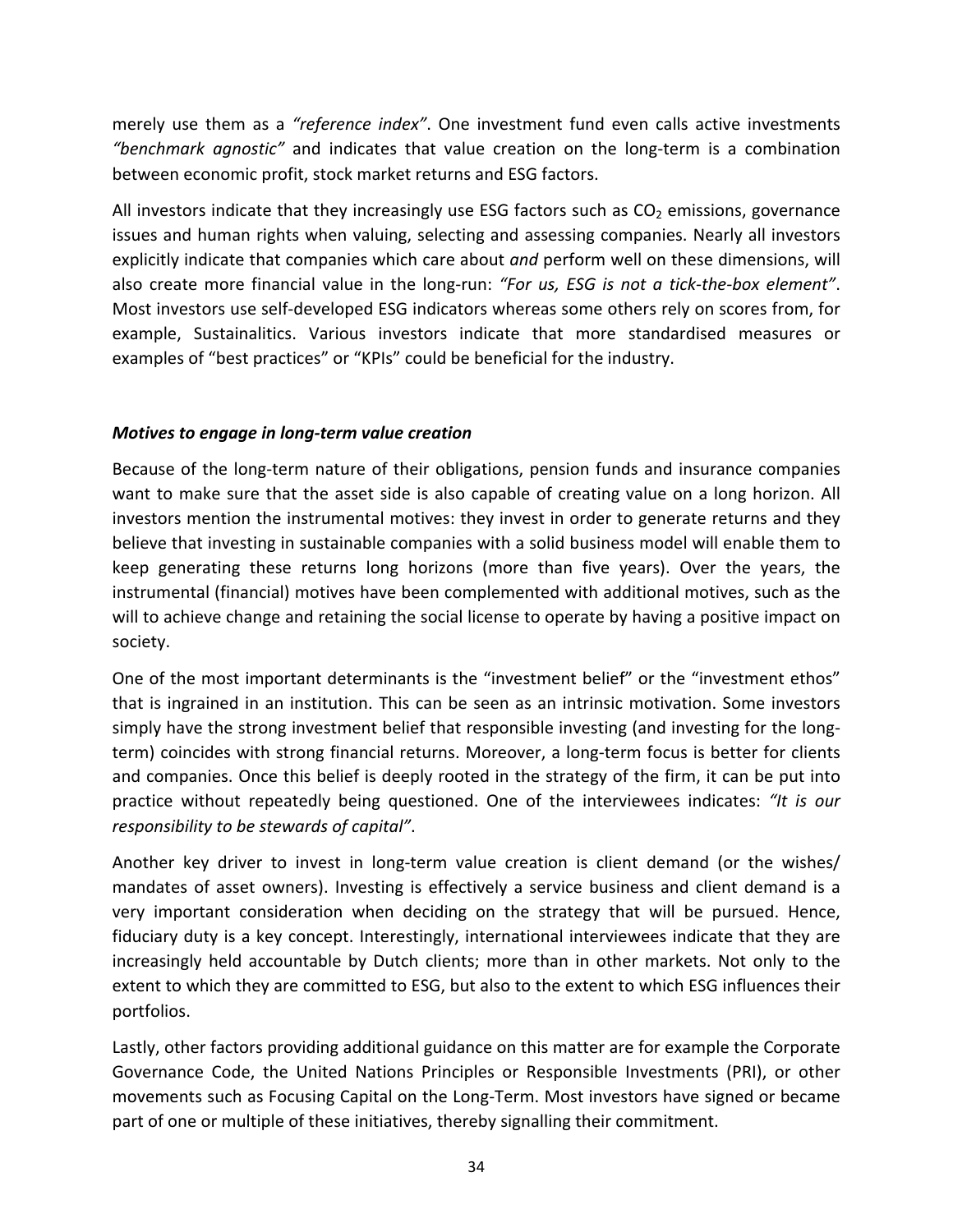#### *Engagement mechanisms*

Engagement consists of a number of subsequent steps, but it does not seem that the exact methods differ across investor types. The frequency and how the methods are employed do differ. Most investors indicate to actively pursue SRI (sustainable, responsible impact investing) engagement. One widely used mechanism is exclusion. Thus, excluded companies are already in advance not considered for investments (e.g. tobacco industry). One pension fund (asset manager) did indicate that extending the list of "excluded companies" does mean that portfolios deviate from benchmarks more, and this is not something that all portfolio managers are equally excited about. Most investors also use (positive) screening. For example, when deciding to invest in an oil and gas company, they pick the company with the strongest ESG performance. 

Different performance metrics (financial and non-financial) are used to assess companies and determine which companies need to be targeted. The larger funds indicate that engagement is primarily driven by the more active holdings, as it is impossible to engage in a dialogue with thousands of portfolio companies. Voting rights are used extensively (with almost every company), as these are considered to be the primary rights of shareholders.

Most investors indicate that (constant) dialogues with portfolio companies are most important. They rather engage in private (behind the scenes) than in public engagement. Even the AGM is not seen as the most interesting moment for engagement. More important is the period running up to the AGM. Only few investors have indicated that they have recently used the media to publicly communicate their viewpoint on a certain matter. Media attention is often not considered as supportive of long-term goals.

For most large funds, the corporate governance specialists decide on the engagement policy, whereas the portfolio managers take the investment decisions and are responsible for the actual engagement. This can lead to situations in which no integrated decisions are made. All investors indicate they make use of collective engagement (with other investors), as they believe this enables them to have a stronger voice. Of critical importance here are regulatory considerations (e.g. acting in concert rules) and finding investors that are like-minded. Collective engagement and collaboration only work if investors have similar investment beliefs. All investors indicate that they make extensive use of Eumedion (and equivalent bodies in other countries) to communicate with other investors. These dialogues stimulate relationships and trust among investors. Engagement with Dutch companies is considered as very pleasant by most investors, due to the proximity of management and good governance practices.

On the concept of exit, a distinction is made between active investments and passive investments that follow a benchmark. For active investments, most investors will *only* exit after an extensive period of engagement (if they believe in the company). Sometimes, if investors deem a business model to be "broken", they will exit earlier. More commercial investment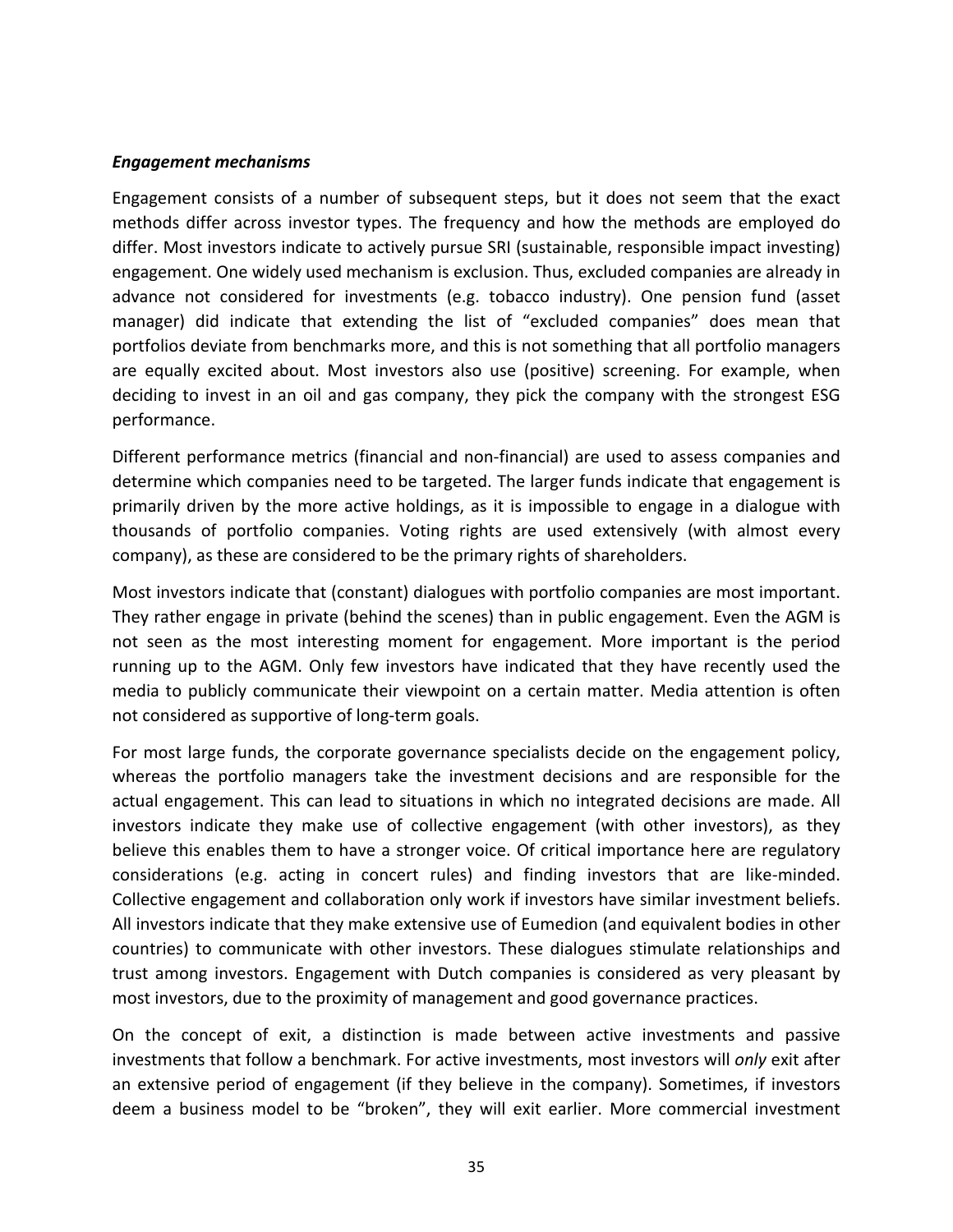funds are more inclined to exit if companies are underperforming (i.e. their share is underperforming) but for all investors holds that "trust" is considered to be of critical importance. Threat of exit is not something investors use explicitly, especially not publicly: often companies are already aware of the situation as constructive conversations take place in an earlier stage. Multiple interviewees referred to the "carrot and stick" idiom, indicating they try to use the carrot more than the stick. But if things are really not working out, exit is inevitable. Not following through would undermine investors' credibility.

Family offices have smaller, more concentrated portfolios and large stakes in the companies they invest in. They see themselves as cooperative and constructive shareholders, having dialogues with companies on a daily basis. These funds explicitly indicate to prefer engaging behind the scenes. Interestingly, family offices indicate they do not feel "exit pressure": they can remain invested in companies they believe in, even if these companies are temporarily underperforming or suffering from a crisis. Often these funds have a turn-over of only one or two companies a year. This is possible because the fund's performance is not related to an annual benchmark: the structure and investment strategy of these funds enables them to be true long-term investors. This approach is more suitable for small to medium size enterprises. For large companies turn-overs are much more frequent because these companies are much more liquid and can be influenced less by individual investors.

#### *Barriers when focusing capital on the long-term*

The social system in which investors operate is very complex. Investors need to simultaneously balance the interests of many different stakeholders, such as their asset owners, their regulators, the companies they are invested in and their own board of directors. Already eight years ago, Kemna and Van de Loo (2009) highlighted strategic, informational, social-emotional and procedural complexity, which is still prominent today.

On external barriers, an often mentioned barrier is prudential supervision and (legal) restrictions placed upon investors by regulators. The Dutch prudential supervisor (DNB) requires large institutional investors to adhere to a certain risk profile, diversification requirements and financial risk management metrics. As argued by one the respondents, the Dutch supervisor even explicitly penalises pension funds for using active management, with higher solvency requirements in its new FTK regulatory framework. An exception is made for equity portfolios that have a tracking error of less than 1%. Insurance companies explicitly mention Solvency II. These constraints in turn pressure investors into generating short-term returns, rather than focusing on long-term investments. It is known that the use of short-term benchmarks enhances short-termism, but pension funds and insurance companies are not allowed to simply choose another (non-standard) benchmark. One must not only be willing but also able to be patient and accept (temporary) set-backs in stock performance of portfolio companies. According to investors, outcomes of longer-term strategies are more ambiguous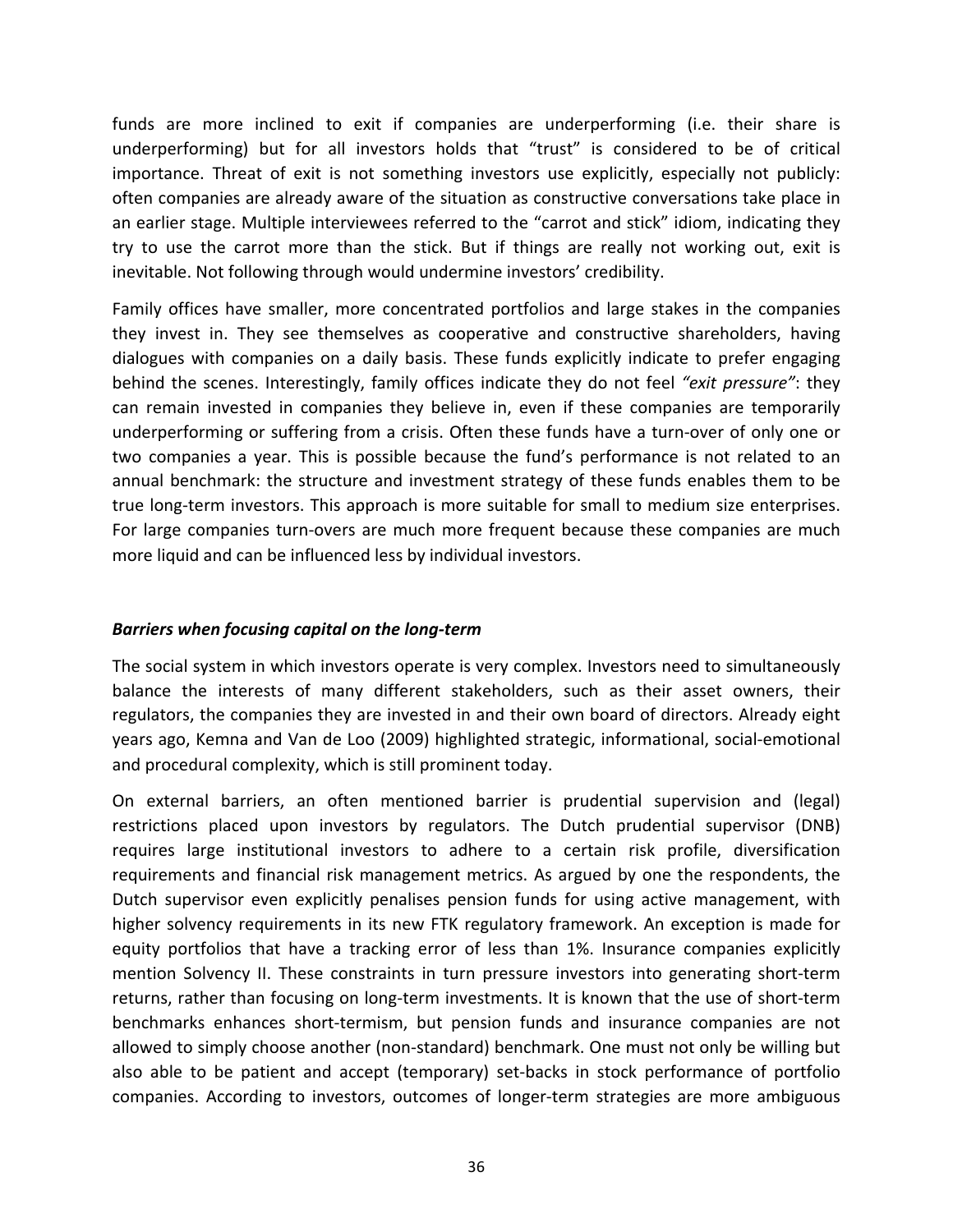and their risk is often harder to measure (volatility is a short-term metric). It is hard to accept more uncertainty while still adhering to the regulatory frameworks.

As a result of several prominent take-over attempts in the first half of 2017, tensions have emerged in the Netherlands. Dutch politics is looking into ways of protecting companies from hostile take-overs and making sure that management has sufficient time to respond in case of a (hostile) bid, for example by means of a legal time-out or cooling-off period. More time means management can take deliberate decisions in the best interests of all stakeholders. Nevertheless, not all investors are equally happy about these developments. During the interviews, some investors (both Dutch and foreign) have indicated their concerns, as they are afraid that the introduction of new legislation might lead to an erosion of shareholder rights. During cooling-off periods for example, shareholders might be blocked from engagement. This would even hold for very long-term shareholders that have been with the company for decades. One interviewee said: "Effectively, we cannot do our job if we don't have the tools to *hold* companies accountable. Shareholder rights are being slowly eroded for various reasons. And when you take away our rights, then the only option is to sell. This is not ideal because it *creates short-termism"*.

The next external barrier is disclosure by portfolio companies. It is hard for investors to form a long-term view of a company and assess their potential, if they are not given the information that enables them to do that. All companies use different methods to report ESG factors for example. A more standardised approach would be beneficial.

Investors also need to take the mandate of their asset owners and the wishes of their clients into careful consideration. This is the most important determinant of the investment strategy that is pursued. Asset owners may judge an investors' performance based on a short-term benchmark or put more emphasis on strong financial rather than socially responsible performance. Investors need to adhere to these wishes. Thus, key here is that the triangular interests between asset owner, asset manager and company are aligned. Therefore, in order to truly maintain a long-term focus, it is important for all three actors to have long-term goals. According to one insurance company: "we are evaluated by our clients. Asset managers cannot *move* without asset owners moving preferably beforehand or at least at the same time". Another clear example of this is family offices: they indicate that they do not experience any of these barriers as they deal with less regulatory issues and have a very flexible mandate. For them, the chain from asset owner to asset manager is short and works efficiently.

The last external barrier is the monthly performance rankings between investors. The media compares investment funds with each other on one, three and six months intervals and makes all sorts of rankings. This is not supportive of a long-term focus but gives rise to short-termism.

Looking at more internal barriers, an important one is compensation. Out-performance often yields high fees, and this inevitably stimulates asset managers to have a more short-term orientation. Compensation is a very powerful tool to align incentives and stimulate a change in behaviour. One large investment fund indicates it maintains a longer-term horizon by having a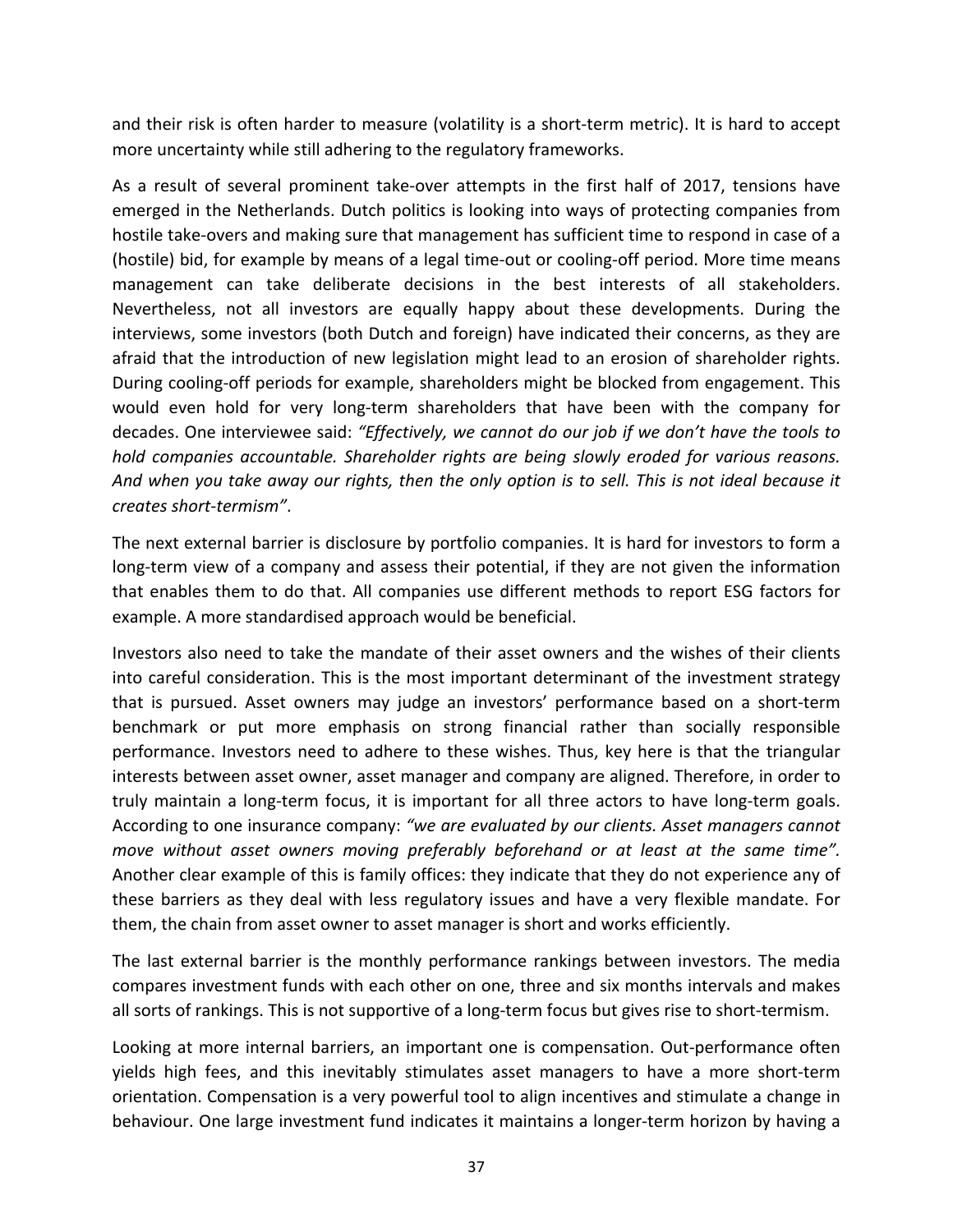balanced performance strategy for evaluation. It says: "you need to walk the talk, so internally *we assess our products by evaluating portfolio managers based on a combination of 1, 3 and 5year performance where most weight is placed on 3 year performance and 1 and 5 years are equally important."*

Another barrier is that actively investing in and engaging with companies also requires more feet on the ground and inevitably costs more time and money. Lastly, many asset managers have been educated classically and most professionals have been conditioned into a certain way of thinking. Our brains are "wired" towards the short-term. Therefore a fund's investment belief is critical. Investors who truly have a long-term horizon must be patient and must also signal to their asset managers that they are in support of a long-term strategy: the plug cannot be pulled at the first signs of under-performance. We must dare to let go of the conventional way of thinking and this requires a paradigm shift.

## The future of focusing capital on the long-term

A paradigm shift is needed and this can be achieved through differently educating new (finance) professionals. Not only the universities but also the CFA program are important in this. Sustainable finance must not be viewed as a separate branch, but as an integral part of finance. Next, incentives need to be aligned. Not only internally towards asset managers by adjusting their compensation structure, but also externally between all the players in the complex social system. Important here are companies, which need to work on their disclosure, and regulators which need to adjust their policies and remove current obstacles that hinder long-term investment.

One additional solution mentioned by an investment fund is that they could start offering new products that are closed-ended. This type of product deters impatient clients as they cannot get out on a daily basis but need to commit their capital for a longer period. It could possible cause a better match between the investment philosophy of clients and investors.

Lastly, according to one interviewee who is a strong proponent of focusing capital on the longterm, a new model is needed. "A long-term oriented mandate is needed between asset owners, asset managers and companies. This model needs to include an entirely new framework of the *types of KPIs, benchmarks, risk management tools, incentives and bonuses that are used"*.

## *Relation to survey*

In the survey, all investors answer that they care about long-term value creation. In practice, the interviewed investors indicate they consider financial motives as being the most important determinant to invest in long-term value creation. This is in line with the results presented in Table 3.4 of the survey results. The finding makes common sense, as generating returns is what investing is about. Therefore valuing financial goals does not necessarily need to imply a short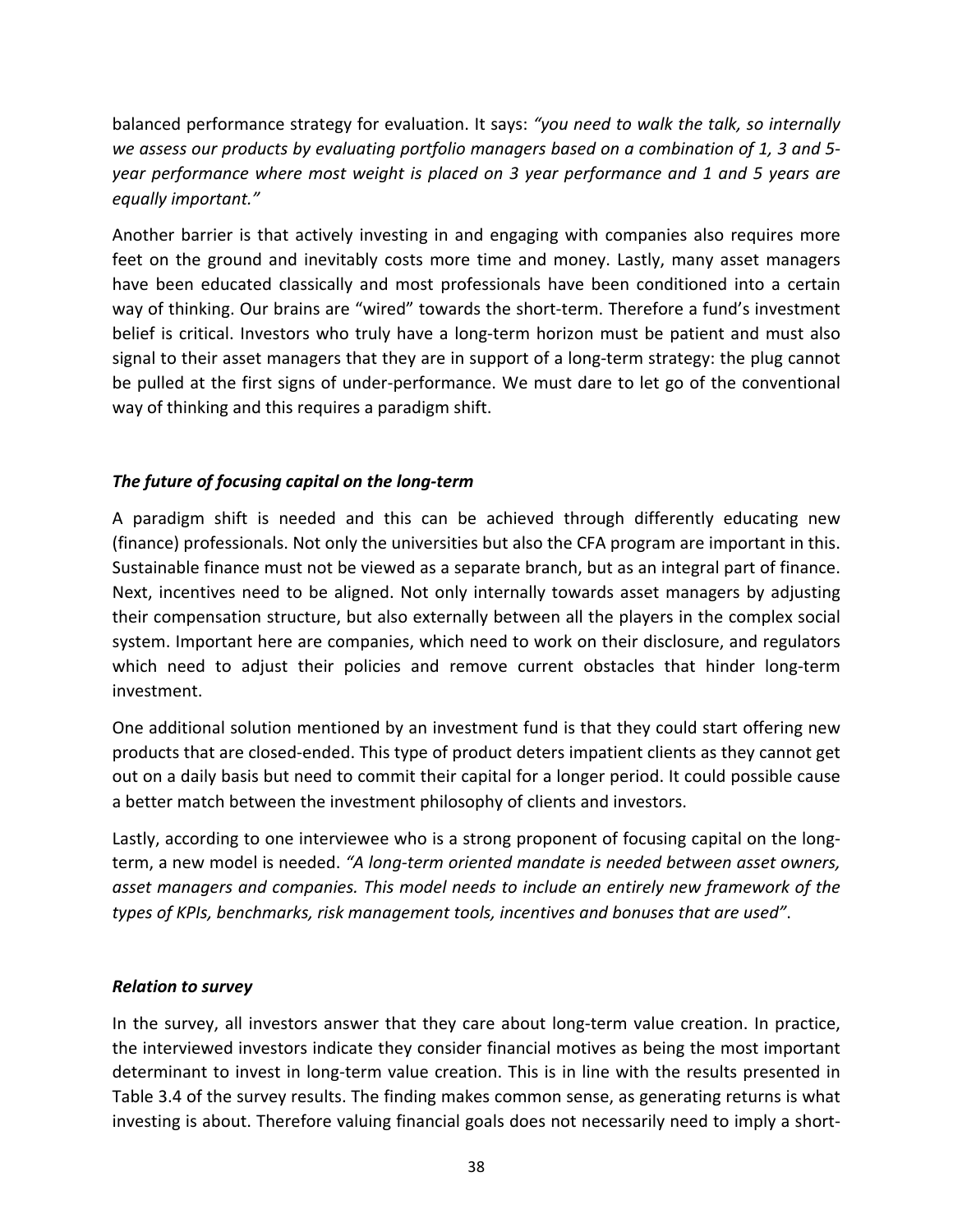term focus. Nevertheless, what distinguishes truly long-term oriented investors from other investors is the emphasis they put on other stakeholders (the wider stakeholder model; also taking into account social and environmental factors for example). Many investors explicitly mention stakeholders when they are asked to provide their definition of long-term value creation. In the survey, pension funds and insurers score these factors higher. Also, in the interviews, different types of investors mention that pension funds and insurers are frontrunners when it comes to sustainable investing practices.

Interviews disclose that the mandate of asset owners / obligation towards clients is the most important determinant of investment strategies. This is in line with the results from Table 3.5, indicating that the wishes of the primary beneficiaries are an important motive to pursue longterm value creation. It also stresses the importance of having aligned triangular interests between asset owners, asset managers and companies in order to escape from "shorttermism". 

Lastly, another result from the survey that is emphasised in the interviews is that investors prefer behind the scenes (private) engagement over public engagement. Trust and cooperation with management are found to be very important, and this has increased in the last couple of years. So not only are company managers more open to collaborate with large, engaged investors but also investors themselves are mutually engaging in dialogues. In the Netherlands, Eumedion is considered as the most effective platform for this.

#### **3.5 Voting behaviour**

Ideally, this study would include the voting behaviour of large shareholders of Dutch firms at the shareholder meetings. In the US, institutional investors are required to disclose their voting for each firm and per agenda item. Also in the Dutch setting this information is available for large institutional investors. We have contacted ISS, the largest data warehouse on voting, but they could not provide voting data for blockolders in Dutch firms to us. Although we have been able to find evidence of Dutch shareholders disclosing information about voting, this only applies to a minority of the blockholdings, which would lead to an unreliable sample for inferences about shareholder voting behaviour. We therefore prefer not to discuss the voting behaviour.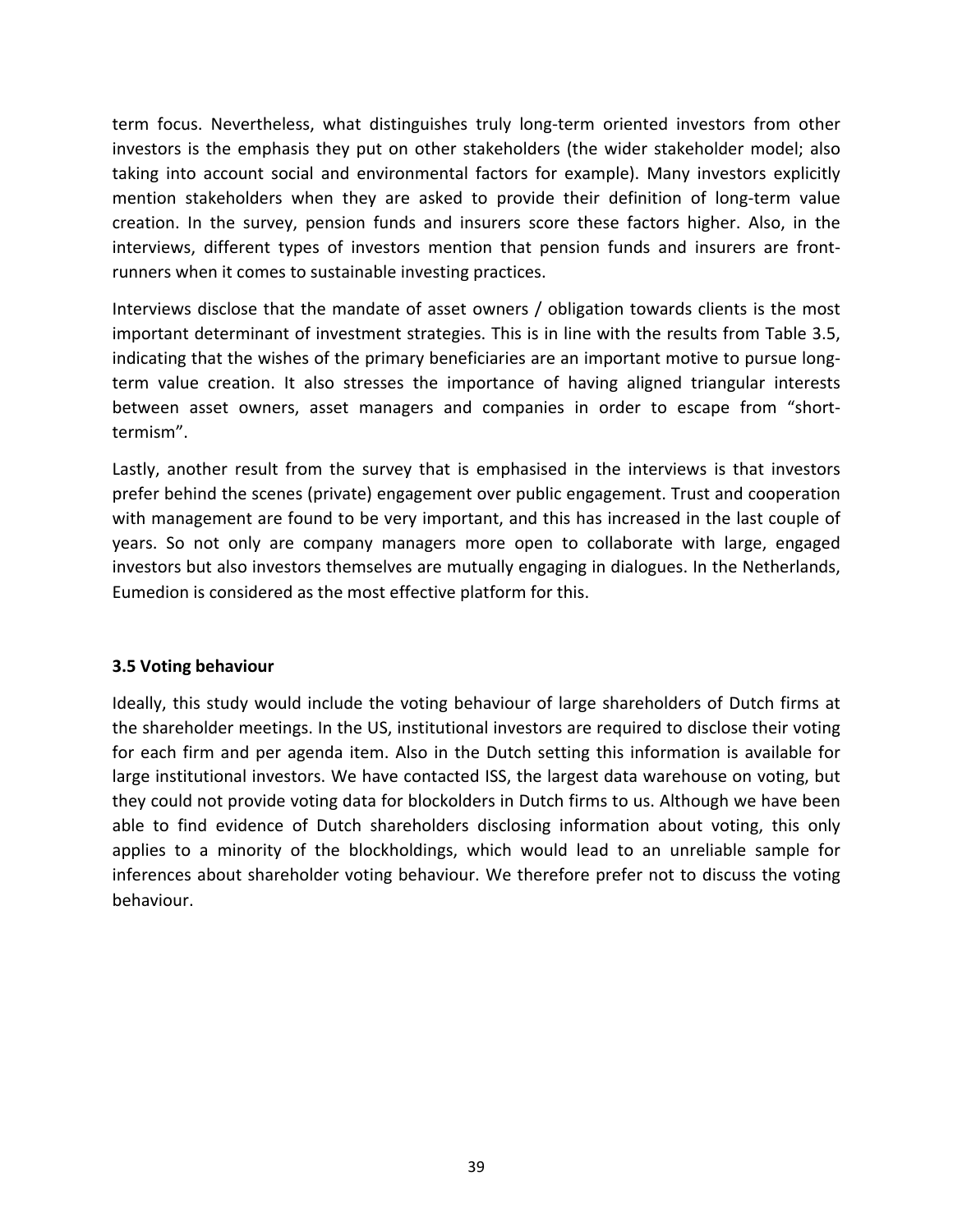## **Chapter 4: Conclusions**

#### **4.1 Summary of findings**

#### **Blockholdings**

On average 24.1% of the shares are held by shareholders with a stake of 5% or more, and the average firm has 2.3 blockholders. Over the period 2006-2016, the concentration of ownership has decreased, from 34.6% to 24.1% ownership by blockholders. In the Netherlands, financial institutions, including pension funds, are relatively unimportant as blockholders in Dutch-listed companies, while individuals are blockholders with the largest average blocks of shares. Further analyses show that 46% of the blockholdings in 2016 have been established more than 10 years earlier. There is a trade-off between ownership concentration on the one hand and takeover defenses and liquidty on the other hand: firms with blockholders are less protected by takeover defenses and have lower liquidity.

The development over the past decade is interesting, because concentrated shareholdings facilitate a long-term orientation (see section 4.3). Blockholders have the voting power to influence firms, while reduced liquidity makes voting with the feet expensive. The development for Dutch firms where ownership concentration is reduced thus affects the potential for longterm oriented shareholders negatively. Simultaneously, shareholdings in Dutch corporations are increasingly held by foreign institutional investors with relatively small stakes, which also limits the potential for shareholder engagement with a long-term horizon.

#### **Survey and interview outcomes**

#### *Long-term value creation*

The vast majority of the surveyed investors indicate that they have an investment horizon of at least two years and half of the investors indicate that they have a horizon of more than five years. Pension funds and insurers find long-term oriented goals more important than investment funds. While all investor groups consider financial returns to be important for longterm value creation, pension funds and insurers rank social and environmental factors significantly higher than investment funds.

Most investors argue that long-term value creation can only be realised by investing in and engaging with companies that are capable of adding value over the long-term, thereby having a positive or at least a less negative effect on society. Investors want to contribute to financial stability and add value to the real economy. A very important concept here is "stakeholders": a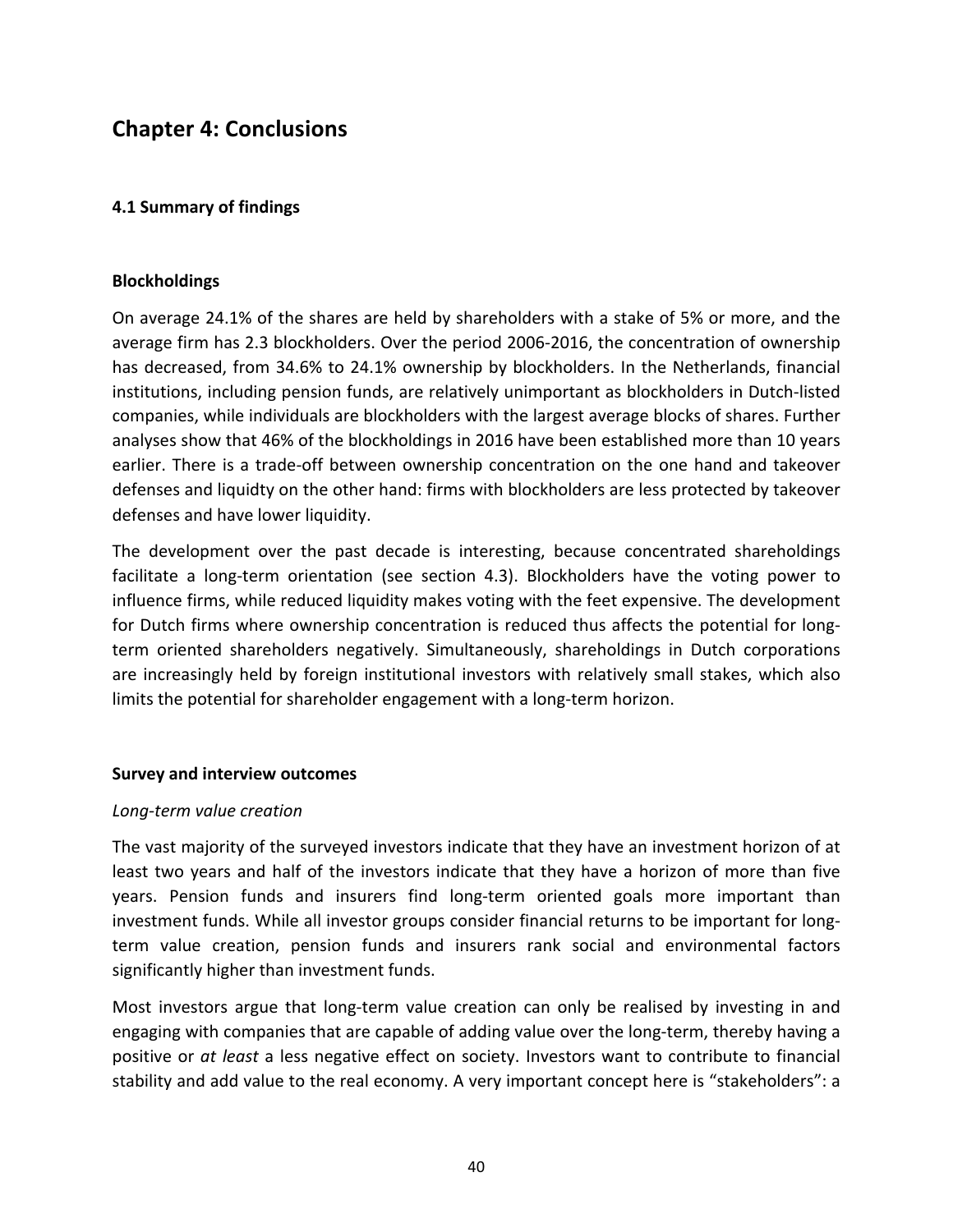company cannot create value over the long-term if it does not take into account the interests of all stakeholders versus shareholders only.

The survey shows that all investor groups are primarily motivated by their beneficiaries (asset owners or clients) to pursue long-term value creation. Another important motive is the investment belief that long-term value creation has a positive impact on shareholder returns. Stakeholder oriented investors feel it is their obligation to society and invest significant resources in measuring the benefits of long-term value creation.

It is easier to pursue long-term value creation for concentrated portfolios rather than (large) diversified portfolios. Moreover, a long investment chain complicates alignment on long-term value creation, while family offices with concentrated investments and a long-term vision (without frequent performance benchmarking) are able to engage effectively with companies on long-term value creation.

A key barrier to long-term value creation is periodic benchmarking. This is particularly prevalent among investment funds, short-term investors and financially oriented investors. The fact that investors follow a benchmark indicates they are not consciously selecting companies for which they believe that they will add value over the long run. Also pension fund mandates for asset managers are sometimes based on minimising the tracking error with a leading benchmark, while pension fund owners themselves use a time weighted return. Respondents' indication that they pursue long-term value creation is inconsistent with the wide- spread practice of measuring performance against a market return benchmark.

Another barrier is the traditional education of portfolio managers with a strong belief in markets, which can foster short-termism. Next, prudential supervision requires large institutional investors to adhere to a certain risk profile, diversification requirements and financial risk management metrics and questions investors when there are deviations from benchmarks.

Fiduciary duty is a key concept. International investors indicate that Dutch clients (more than clients in other markets) hold them accountable on ESG factors.

## *Engagement*

Inadequate corporate governance is an important trigger for shareholder engagement for all investor groups. For investment funds, the most important trigger to become active is underperformance of a company. In contrast, socially irresponsible corporate behaviour is an important trigger for pension funds and insurers and stakeholder oriented investors.

Engagement is the preferred strategy for all investor groups. Most investors indicate that (continuous) dialogues with portfolio companies are most important. They rather engage in private (behind the scenes) than in public.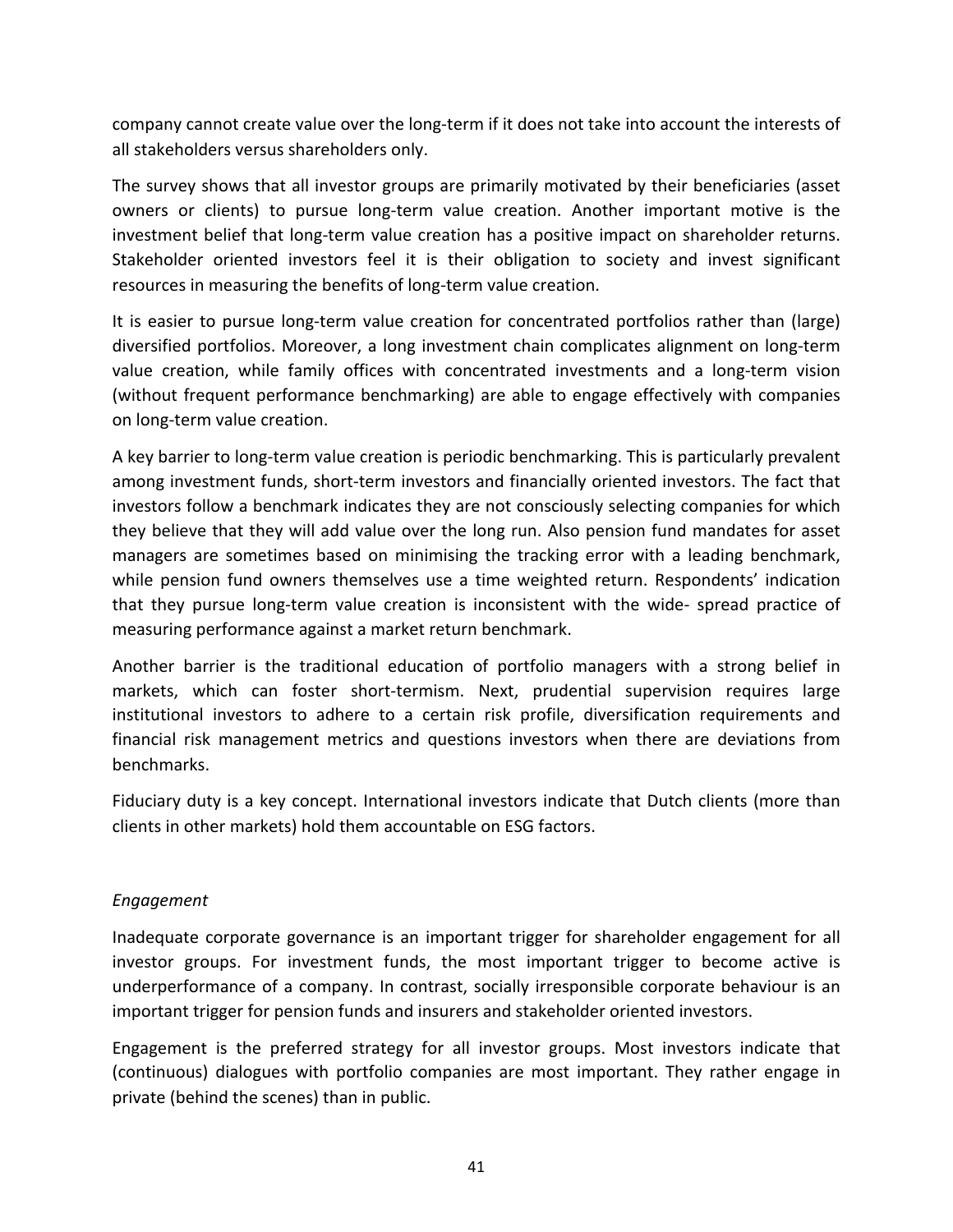For most large funds, the corporate governance specialists decide on the engagement policies, whereas the portfolio managers are responsible for investment decisions. This can lead to situations in which no integrated decisions are made.

All investors indicate they make use of collective engagement (with other investors), as they believe this enables them to have a stronger voice. Of critical importance here are regulatory considerations (e.g. acting in concert rules) and finding investors that are like-minded. Collective engagement and collaboration only work if investors have similar investment beliefs. All investors indicate that they make extensive use of Eumedion (and equivalent bodies in other countries) to communicate with other investors.

## **4.2 Approach and limitations**

The blockholder data obtained from WFT notifications offers a reasonable overview of the shares of 5% and above and since 2013 also for stakes in the 3-5% range. However, due to the absence of periodic confirmations of the ownership information, the data may include inaccuracies.

While the survey provides the opportunity to quantitatively analyse data, it is very difficult to extend the findings to "all blockholders" of Dutch exchange-listed companies. As explained in Chapter 3, the respondent group is biased towards the more long-term investors, which have their headquarters in the Netherlands. Besides the targeting of participants via Eumedion and DUFAS, another cause for the overrepresentation of these investors is the fact that they are more interested in and inclined to participate in a survey on this particular topic. Hedge funds, which are more short-term oriented and activist shareholders, are not included in our survey. This leads to a selection bias.

Next, participants may be concerned with confidentiality and anonymity of their responses. In surveying the opinion of large shareholders, they may also be inclined to answer in a strategic or untruthful way. In particular, if the survey is completed by corporate governance specialist, one faces the risk of obtaining politically correct answers on how the investors wants its policy to look like, rather than the actual investment decisions that are taken by portfolio managers. In order to partially overcome these limitations, communication towards participants on how the data is handled and the importance of confidentiality is very clearly and repeatedly stated and participants have received an official letter from the Monitoring Committee enclosed in the e-mail invitation for the survey. Furthermore, the survey specifies that the research is conducted from a portfolio investment perspective and invites the Chief Investment Officer or another Board Member to complete the survey and in the face-to-face interviews, questions are asked from an asset management perspective.

Finally, large shareholders operate in complex social systems consisting of many different stakeholders whose interests need to be balanced. Therefore it is difficult to identify the 'view' of the shareholder and the important factors precisely.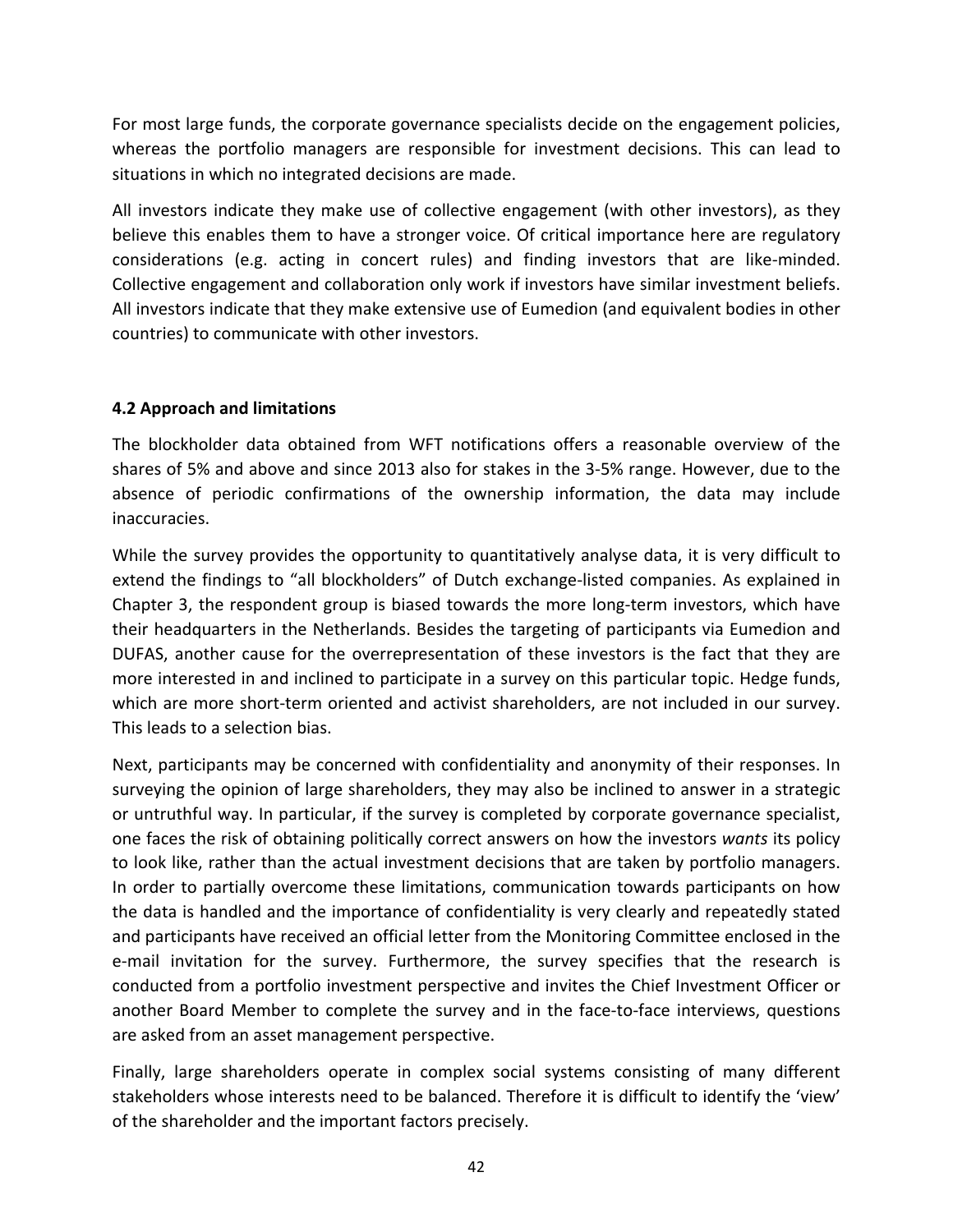## **4.3 Conditions for long-term value creation**

From our study, we distil several conditions for investors to enable them to pursue an investment strategy aimed at long-term value creation. Investors can realise long-term investment returns by investing in and engaging with companies that are capable of adding value over the long-term, thereby having a positive effect on the value of their portfolios and on society.

A first condition is an intended buy-and-hold approach with a typical holding period of more than five years. This stimulates acting as a steward of the company. The description of the blockholding data of Dutch firms demonstrates that blockholders  $-$  with stakes of 5% or more  $$ are long-term shareholders.

A second condition is an active investment strategy, with a concentrated portfolio. This active investment strategy is often based on fundamental analysis of the invested companies.

A third condition is effective engagement with invested companies on the long-term, both behind the scenes by meeting with companies and in the annual general meeting by voting. This requires human resources, expertise and time.

A fourth condition is performance analysis based on companies' value-added in the real economy (both financial and societal value). By contrast, a passive benchmark strategy (with minimum tracking error) does not allow (large) deviations from the market benchmark. It is also difficult to have sufficient knowledge about, and really engage with, multiple companies in the benchmark portfolio.

A fifth condition is alignment of the mandate of the asset owner or client and the asset manager. Our survey indicates that asset managers are primarily motivated by their beneficiaries (asset owners or clients) to pursue long-term value creation. Another important motive is the investment belief that long-term value creation has a positive impact on shareholder returns.

A sixth condition is to keep the investment chain (between parties and within parties) as short as possible, as each player in the investment chain may hold the next player accountable to a shorter period.

Figure 4.1 illustrates the alignment in the investment chain on long-term value creation (FCLT, 2015). The asset owner provides a long-term mandate to the asset manager and commits to a long-term horizon. The asset manager has an active ownership stake (as part of a concentrated portfolio) and engages with companies on the long term.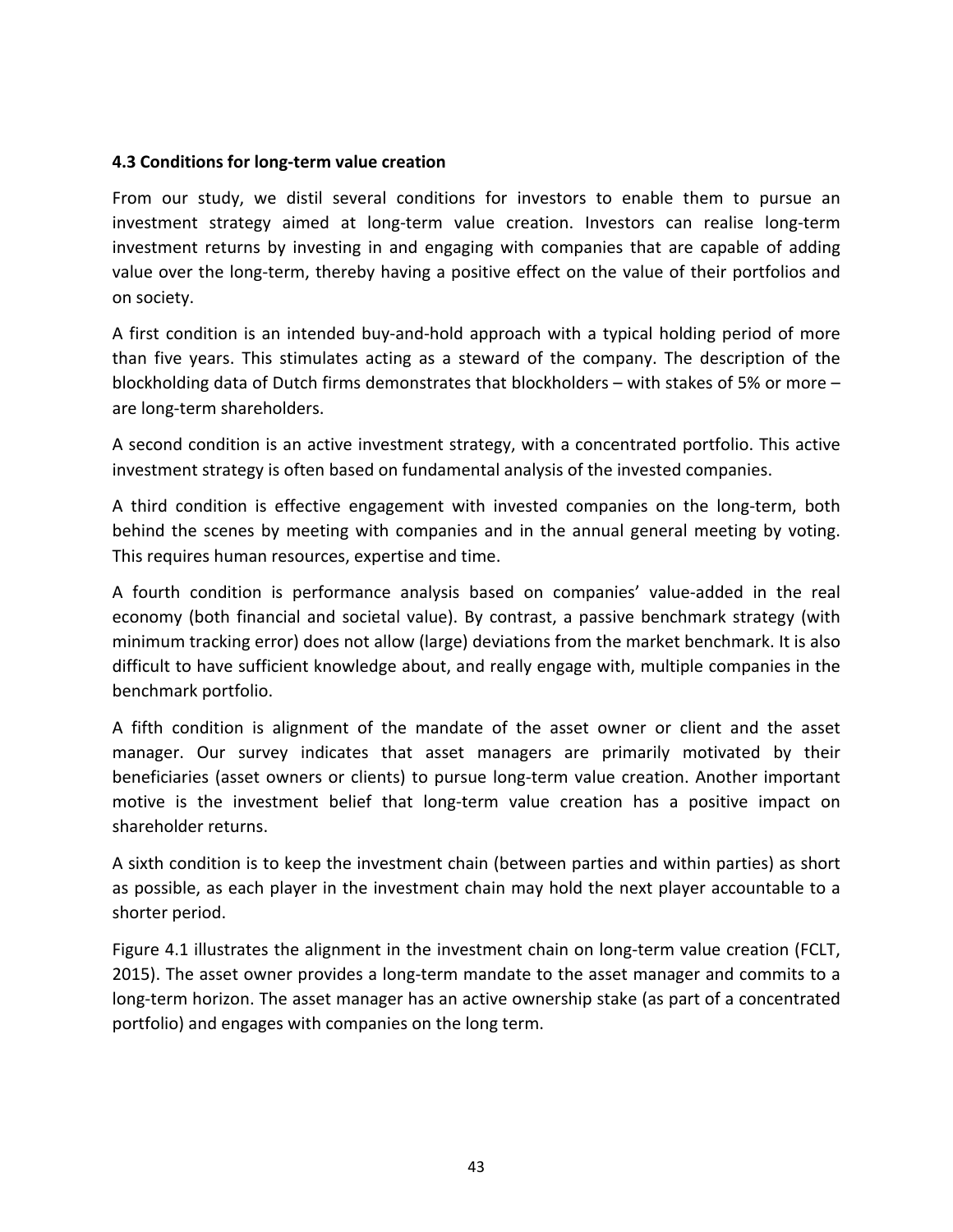## Figure 4.1: Alignment in the investment chain on LTVC



Source: Adapted from FCLT (2015)

## **4.4 Recommendations**

Based on the analysis in this report, we make the following recommendations to strengthen long-term value creation:

- 1. The data on block holdings of Dutch firms may be incomplete. The data quality can be improved by periodic updates of shareholdings by blockholders.
- 2. Because the concentration of blockholdings in Dutch firms shows a negative correlation with take-over defenses, it is important to take into account in the debate about the protection of exchange-listed firms against hostile takeovers that these protectons are most relevant for firms with fewer blockholders.
- 3. To pursue long-term value creation, it is important that asset owners, asset managers and companies are aligned on a long-term mandate, which includes ESG factors and allows asset managers to take larger stakes and thus deviate from market-based benchmarks.
- 4. Investors should work alongside other stakeholders, as companies can only create value over the long-term if they take into account the interests of all stakeholders.
- 5. Investors should have sufficient human resources and expertise to engage with companies on the long-term. Long-term investors could be incentivised through loyalty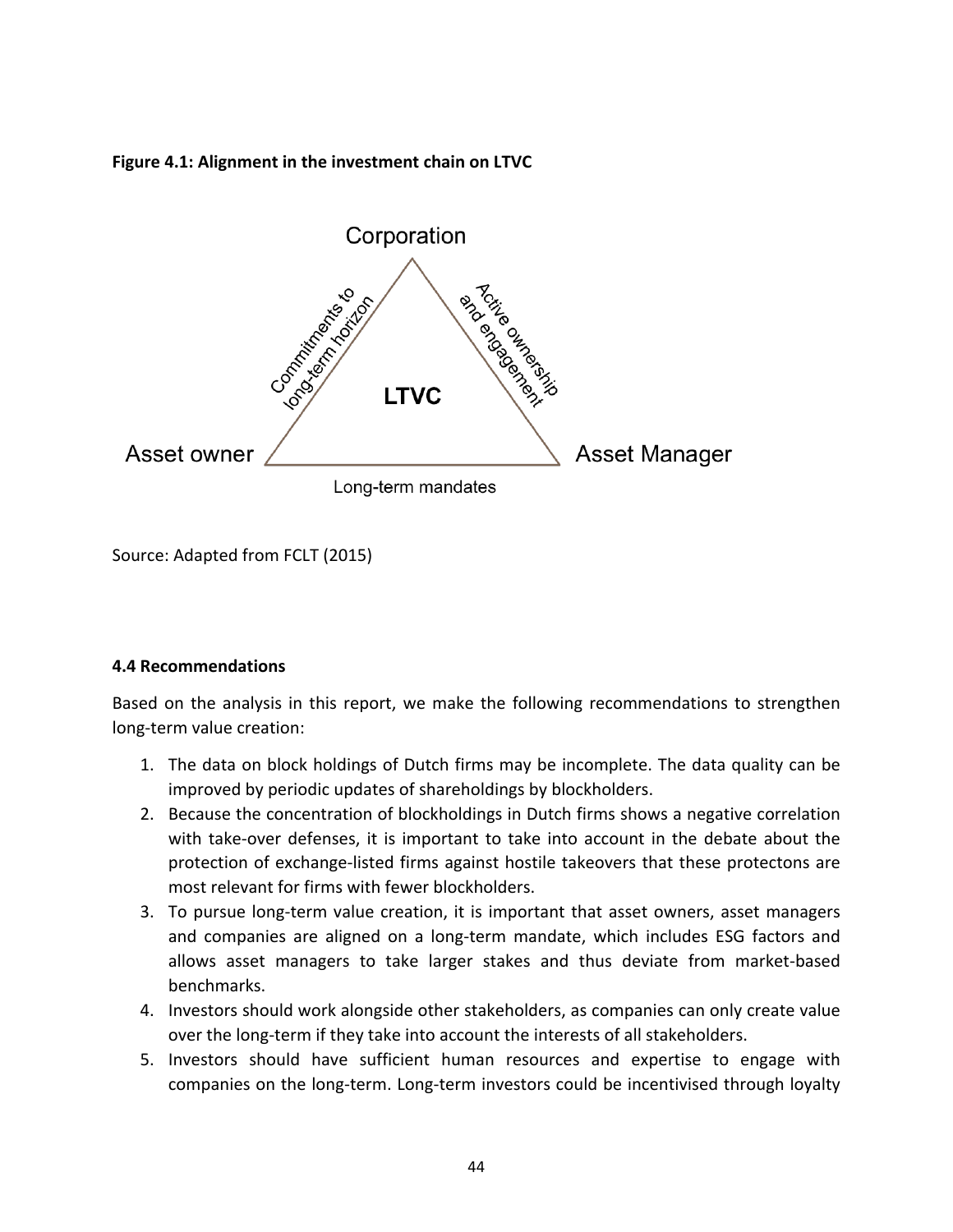shares, which provide an additional reward to shareholders if they have held on to their shares during a so-called loyalty period (three, five or ten years).<sup>7</sup>

- 6. New investment approaches can be achieved through differently educating (young) finance professionals on new investment beliefs, which includes ESG-factors and longterm thinking.
- 7. The prudential supervisor should avoid encouraging institutional investors to follow the market benchmark and allow active long-term portfolio strategies.
- 8. Institutional investors should promote internal cooperation between the governance teams and the portfolio managers and ensure a single voice on engagement.

 

 $^7$  At the implementation, the lessons learned from current practices (e.g. loyalty shares given to the founder or controlling shareholder) should be taken into account so that large shareholders feel comfortable to be eligible for loyalty shares. Moreover, there should be no need to register shares to be eligible for loyalty shares.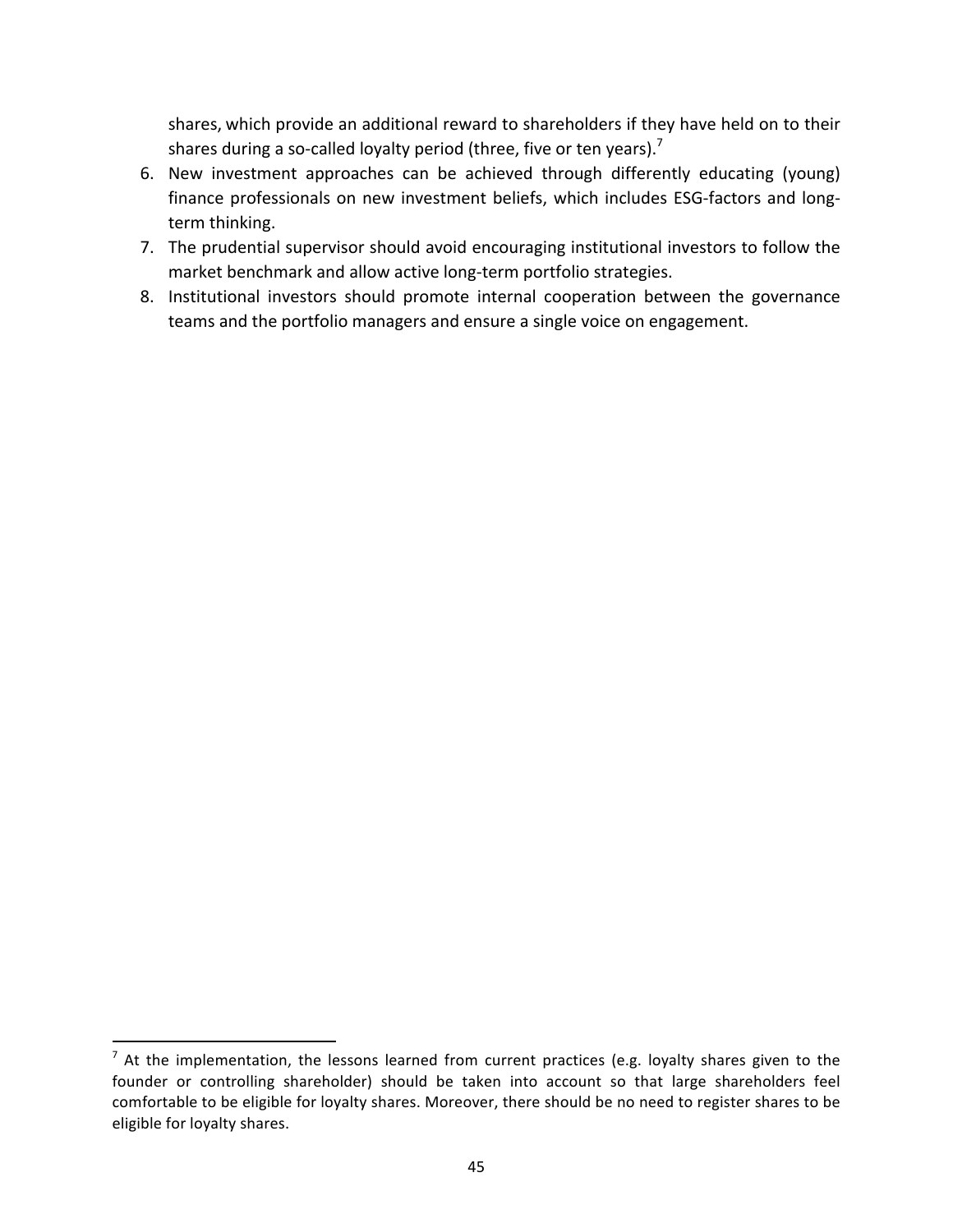## **References**

- Barton, D. and M. Wiseman (2014), 'Focusing Capital on the Long Term', *Harvard Business Review*, 92(1/2): 44-51.
- Becht, M., J. Franks, J. Grant, and H. Wagner (2017), 'Returns to Hedge Fund Activism: An International Study', Review of Financial Studies, 30(9): 2933-2971.
- Bier, B., P. Frentrop, M. Lückerath-Rovers and D. Melis (2012), 'Naleving Nederlandse Corporate Governance Code: Aandeelhouders in de Nederlandse Corporate Governance Code', Report in opdracht van de Monitoring Commissie Corporate Governance Code.
- Van der Elst, C.F., A. de Jong en M.J.G.C. Raaijmakers (2007), 'Een overzicht van juridische en economische dimensies van de kwetsbaarheid van Nederlandse beursvennootschappen', Onderzoeksrapport ten behoeve van de SER Commissie Evenwichtig Ondernemingsbestuur.
- De Jong, A., P. Roosenboom, M. Verbeek and P. Verwijmeren (2007), 'Hedgefondsen en private equity in Nederland', Report to Dutch Ministry of Finance.
- De Jong, A., G.M.H. Mertens, J. van Oosterhout and H.M. Vletter-van Dort (2007), 'Substance or symbolism? Corporate governance practices of institutional investors', Report to Eumedion, Dutch Corporate Governance Institute.

Eumedion (2014), 'De toekomst van de publieke aandelenmarkt', Position paper by Eumedion.

FESE (2008), 'Share ownership structure in Europe', Report by FESE.

- FCLT (2015), 'Long-term portfolio guide: Reorienting portfolio strategies and investment management to focus capital on the long term', Boston.
- IPE (2017), Dutch Asset Manager Tables 2016, London.
- Kapoor, S. (2017), 'Investing for the Future', Re-Define Discussion Paper, Report to Norwegian Church Aid.
- Kemna, A. and E. van de Loo (2009), 'Role of institutional investors in relation to management boards and supervisory directors: A triangular survey', Report to Eumedion, Dutch Corporate Governance Institute.
- McCahery, J., Z. Sautner and L. Starks (2016), 'Behind the Scenes: The Corporate Governance Preferences of Institutional Investors', Journal of Finance, 71(6): 2905-2932.
- Monitoring Commissie Corporate Governance Code (2016), De Nederlandse Corporate Governance Code, Den Haag.
- Schoenmaker, D. (2017), *From Risk to Opportunity: A Framework for Sustainable Finance*, Rotterdam School of Management, Erasmus University, Rotterdam.
- World Economic Forum (2014), *Impact Investing: A primer for Family Offices*, Geneva.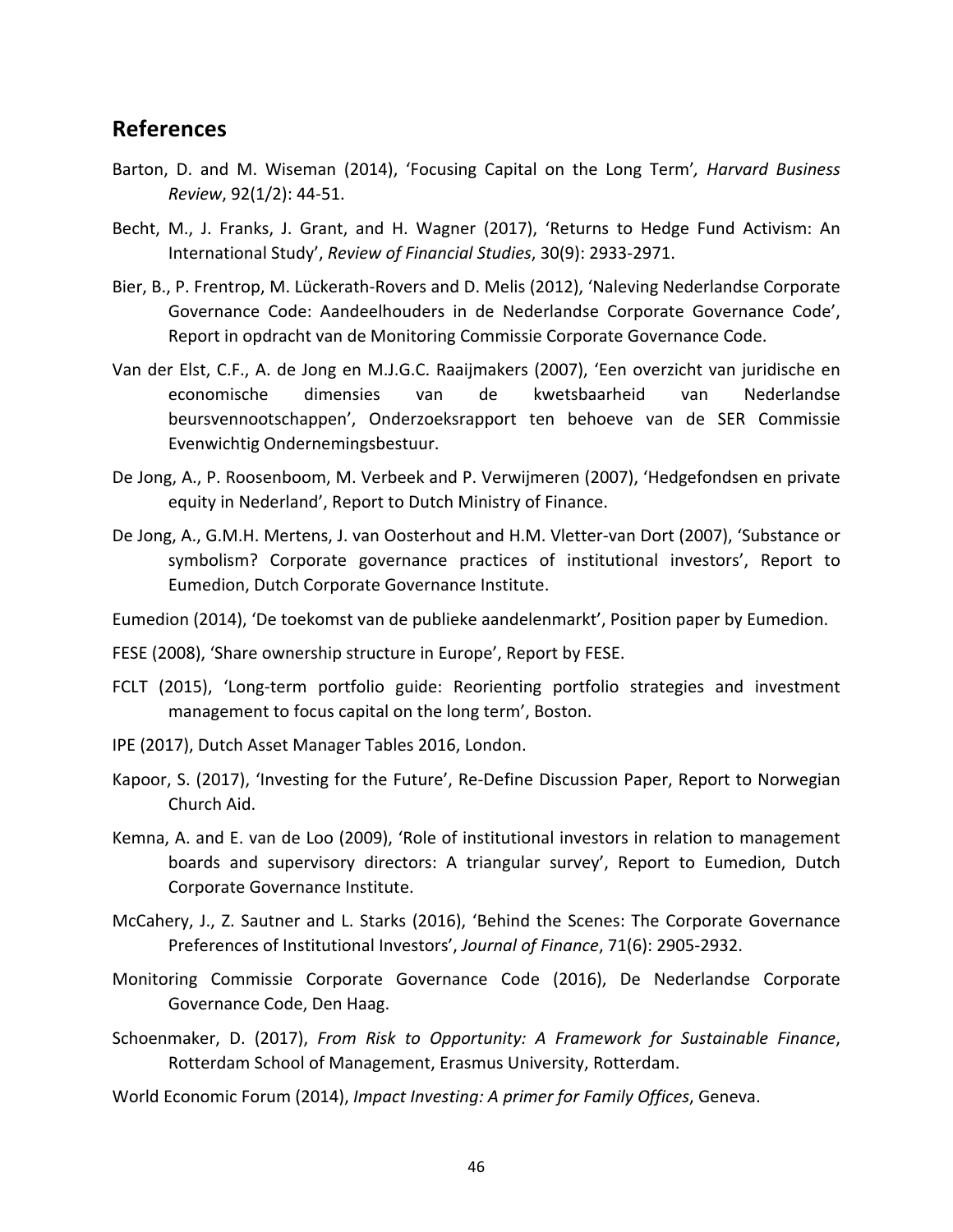## **Appendix - Survey**

## Large Shareholders in Dutch Exchange-listed Companies

#### **Intro**

The Dutch **Corporate Governance Code Monitoring Committee** monitors compliance of Dutch listed companies and institutional investors with the Dutch Corporate Governance Code. The Committee also ensures that the Corporate Governance Code is practicable and up-to-date. This survey is conducted by the Rotterdam School of Management of the Erasmus University and seeks to assess the motives of large shareholders in Dutch exchange-listed companies. The survey is executed from a **portfolio investment perspective**, therefore we invite the CIO or another board member to complete the survey.

We take the **confidentiality** of your responses very seriously. Rotterdam School of Management will not share your responses with anyone, nor will individual firms or respondents be identified. If you would like to comment on any question in the survey, please do so at the dedicated space at the end of the survey.

**End of Block**

## **Investor Characteristics**

| Q1 What is your position or job title?              |  |
|-----------------------------------------------------|--|
| Chief Investment Officer (1)                        |  |
| Board Member (2)                                    |  |
| Portfolio Manager (3)                               |  |
| Corporate Governance or Proxy Voting Specialist (4) |  |
| Other, please specify: (5)                          |  |
|                                                     |  |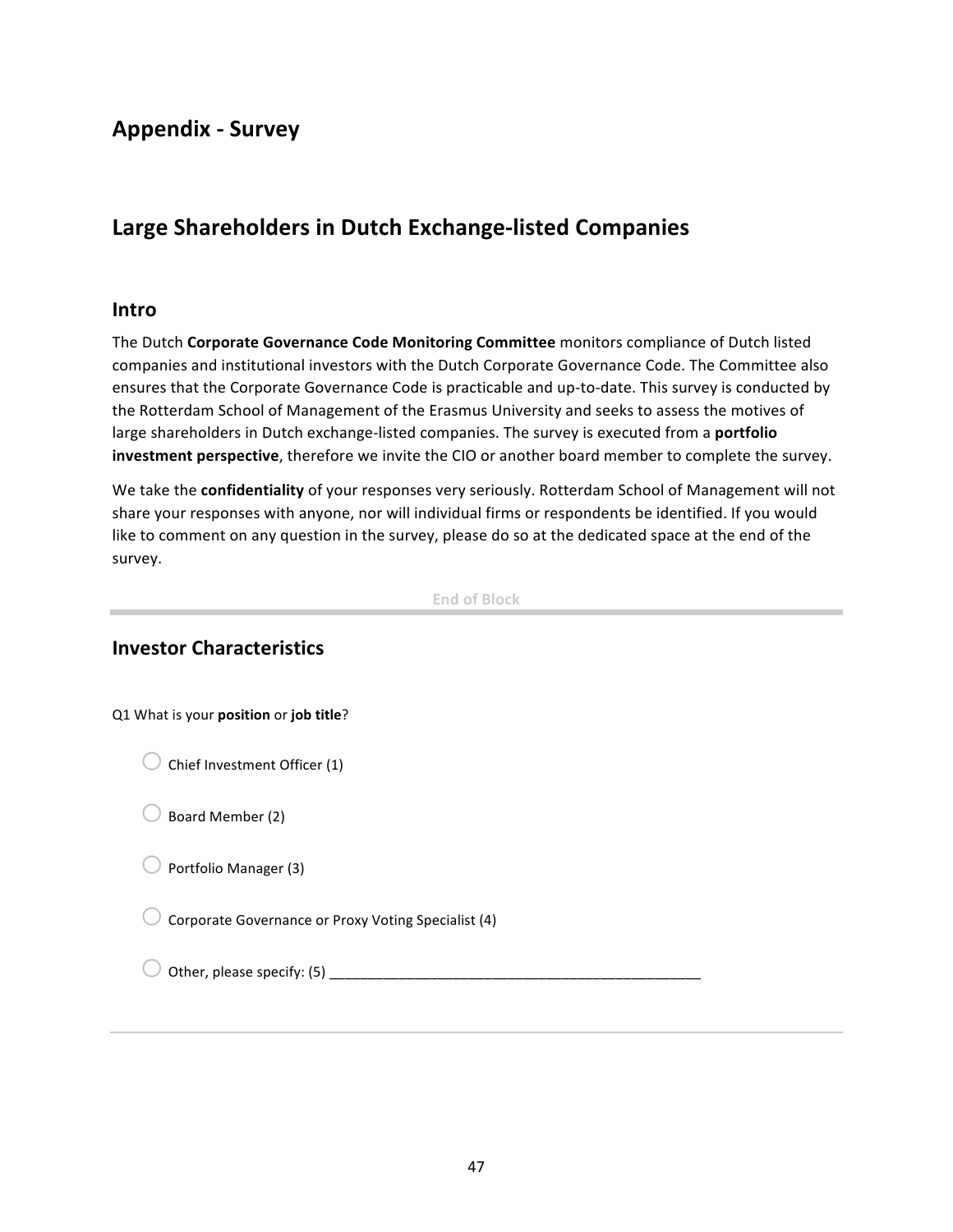Q2 What **type** of shareholder is your institution?

 $\bigcirc$  Pension Fund (1)

 $\bigcirc$  Pension Fund - Asset Manager (2)

 $\bigcirc$  Mutual / Investment Fund (3)

 $\bigcirc$  Bank (4)

 $\bigcirc$  Hedge Fund (5)

 $\bigcirc$  Insurance Company (6)

 $\bigcirc$  Other Financial Institution (7)

o Other, please specify: (8) \_\_\_\_\_\_\_\_\_\_\_\_\_\_\_\_\_\_\_\_\_\_\_\_\_\_\_\_\_\_\_\_\_\_\_\_\_\_\_\_\_\_\_\_\_\_\_\_

Q3 Please indicate the value of your institution's total Assets Under Management

 $\bigcirc$  Less than €100 million (1)

 $\bigcirc$  Between €100 million and €1 billion (2)

 $\bigcirc$  Between €1 billion and €40 billion (3)

 $\bigcirc$  Between €40 billion and €100 billion (4)

 $\bigcirc$  Between €100 billion and €400 billion (5)

 $\bigcirc$  More than €400 billion (6)

Q4 What fraction of your equity portfolio is invested in the Netherlands? Please answer in percentage points

\_\_\_\_\_\_\_\_\_\_\_\_\_\_\_\_\_\_\_\_\_\_\_\_\_\_\_\_\_\_\_\_\_\_\_\_\_\_\_\_\_\_\_\_\_\_\_\_\_\_\_\_\_\_\_\_\_\_\_\_\_\_\_\_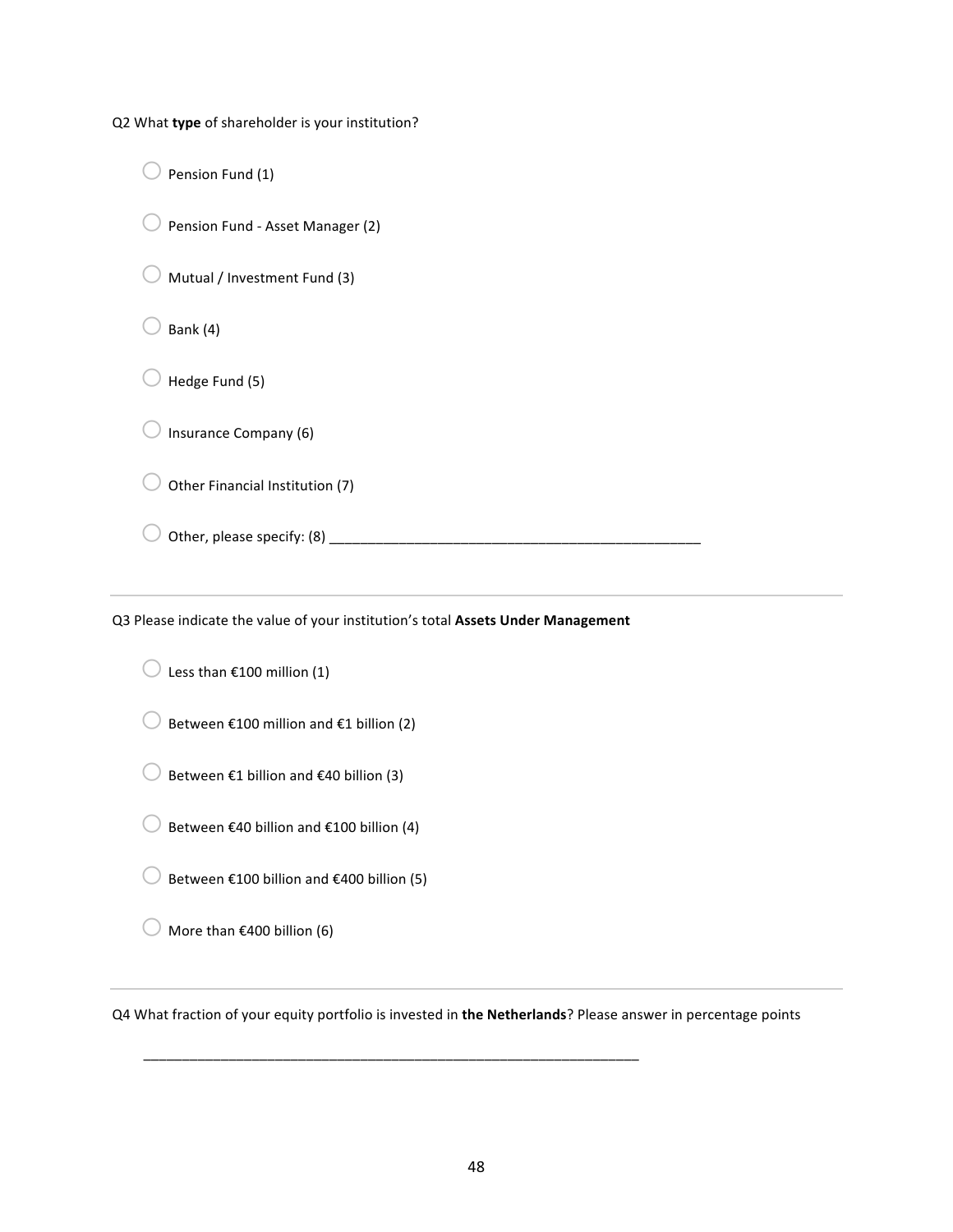Q5 In what country are your headquarters based?

 $\bigcirc$  The Netherlands (1)

 $\bigcirc$  United States (US) (2)

 $\bigcirc$  United Kingdom (UK) (3)

 $\bigcirc$  Rest of Continental Europe (4)

 $\bigcirc$  Rest of the World (5)

**End of Block**

## **Investment Characteristics**

Q6 What is the typical **holding period** for investments in your portfolio, on average?

 $\bigcirc$  Very short (less than 1 week) (1)

 $\bigcirc$  Short (less than 6 months) (2)

 $\bigcirc$  Medium (6 to 12 months) (3)

 $\bigcirc$  Long (more than 2 years) (4)

 $\bigcirc$  Very long (more than 5 years) (5)

Q7 Please indicate what percentage (0-100%) of share capital your institution invests under the following **investment strategies:**

| An active, concentrated investment strategy : _______ (1)                  |     |
|----------------------------------------------------------------------------|-----|
| An active, <b>diversified portfolio</b> strategy : $(2)$                   |     |
| An active, diversified strategy via quantitative / fundamental analysis :  | (3) |
| A passive (buy & hold) strategy, but <b>actively</b> monitored :<br>(4)    |     |
| A passive (buy & hold) strategy but <b>not</b> actively monitored :<br>(5) |     |
|                                                                            |     |

 $\begin{minipage}{0.5\textwidth} \centering \begin{tabular}{|c|c|c|} \hline \textbf{Total} & \textbf{3} & \textbf{5} & \textbf{6} & \textbf{7} & \textbf{8} & \textbf{9} & \textbf{10} & \textbf{10} & \textbf{10} & \textbf{10} & \textbf{10} & \textbf{10} & \textbf{10} & \textbf{10} & \textbf{10} & \textbf{10} & \textbf{10} & \textbf{10} & \textbf{10} & \textbf{10} & \textbf{10} & \textbf{10} & \textbf{10} & \$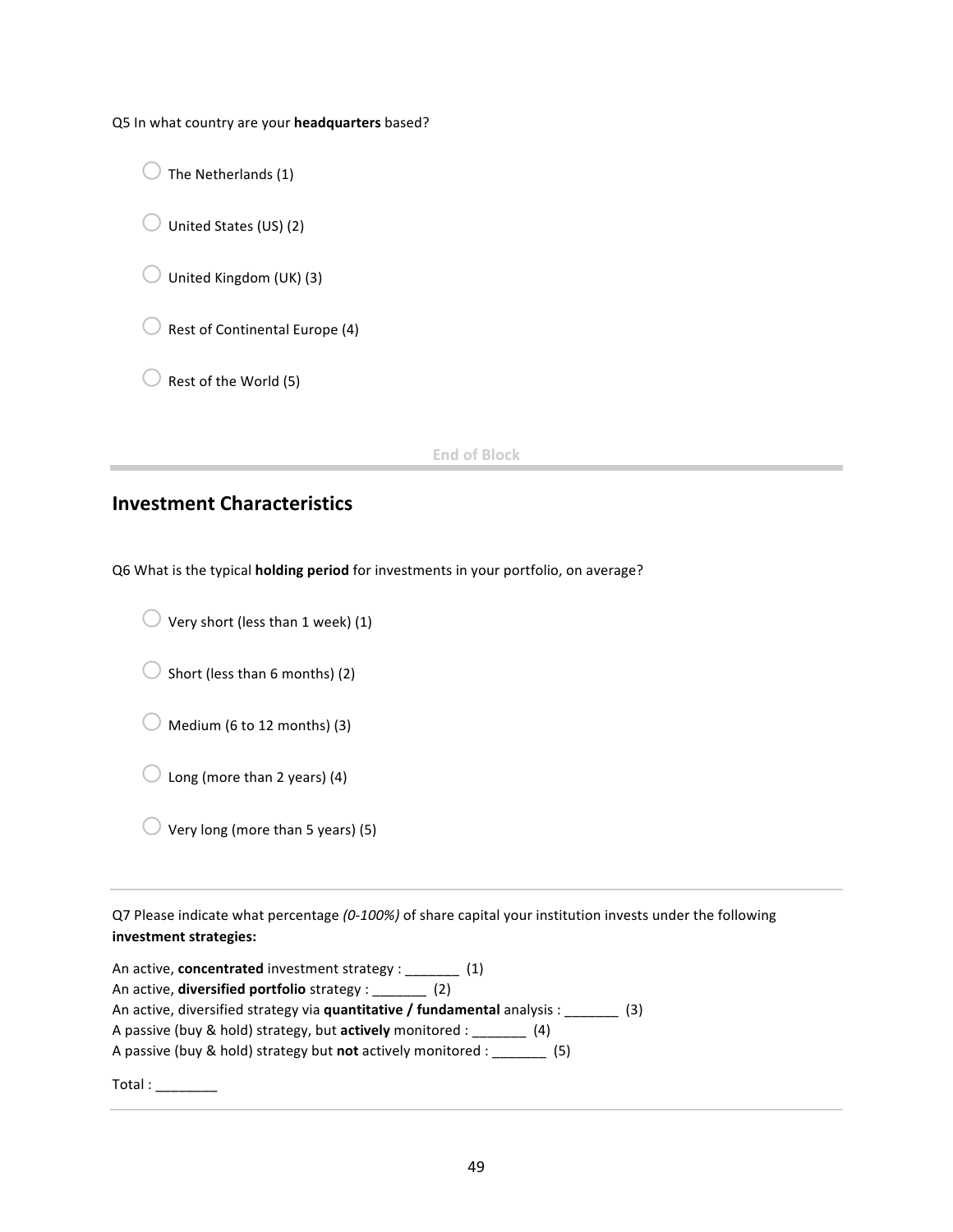Q8 Please indicate your opinion with regards to the following statement: "In setting my investment strategy, I *believe the ideal investment horizon is more than 2-4 years"*.

 $\bigcirc$  Strongly agree (1)

 $\bigcirc$  Somewhat agree (2)

 $\bigcirc$  Neither agree nor disagree (3)

 $\bigcirc$  Somewhat disagree (4)

Strongly disagree (5)

Q9 When you consider buying or selling shares, how important is the **liquidity** of the shares?

 $\bigcirc$  Extremely important (1)

 $\bigcirc$  Very important (2)

 $\bigcirc$  Moderately important (3)

 $\bigcirc$  Slightly important (4)

 $\bigcirc$  Not at all important (5)

Q10 Within **how many** exchange-listed Dutch corporations is your fund a **blockholder**? (A blockholder has an equity ownership stake of >5% within the corporation).

**End of Block**

## **Investment Assessment**

Q11 What metrics do you use to review the performance of your investments?

\_\_\_\_\_\_\_\_\_\_\_\_\_\_\_\_\_\_\_\_\_\_\_\_\_\_\_\_\_\_\_\_\_\_\_\_\_\_\_\_\_\_\_\_\_\_\_\_\_\_\_\_\_\_\_\_\_\_\_\_\_\_\_\_

\_\_\_\_\_\_\_\_\_\_\_\_\_\_\_\_\_\_\_\_\_\_\_\_\_\_\_\_\_\_\_\_\_\_\_\_\_\_\_\_\_\_\_\_\_\_\_\_\_\_\_\_\_\_\_\_\_\_\_\_\_\_\_\_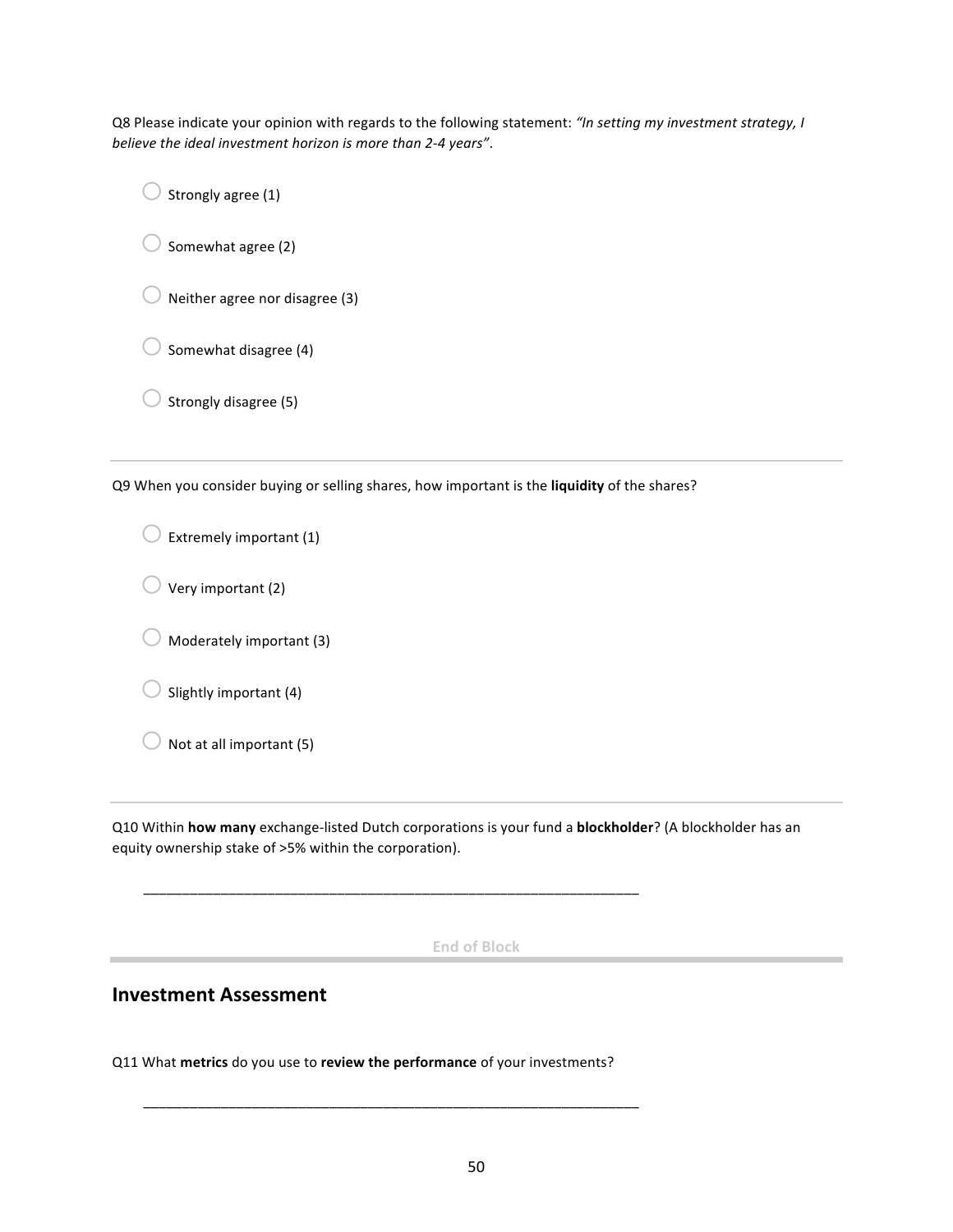Q12 How long is the **period of time** over which you **conduct performance reviews** of your investments? Please answer in *number of months*.

\_\_\_\_\_\_\_\_\_\_\_\_\_\_\_\_\_\_\_\_\_\_\_\_\_\_\_\_\_\_\_\_\_\_\_\_\_\_\_\_\_\_\_\_\_\_\_\_\_\_\_\_\_\_\_\_\_\_\_\_\_\_\_\_

\_\_\_\_\_\_\_\_\_\_\_\_\_\_\_\_\_\_\_\_\_\_\_\_\_\_\_\_\_\_\_\_\_\_\_\_\_\_\_\_\_\_\_\_\_\_\_\_\_\_\_\_\_\_\_\_\_\_\_\_\_\_\_\_

#### Extremely important (1) Very important (2) Moderately important (3) Slightly important (4) Not at all important (5) Making strong financial returns (1)  $\bigcirc$  o o o o o o o Environmental impact (e.g. climate change and biodiversity loss) (2) o o o o o Outperforming benchmarks (3) o o o o o Social (e.g. to prevent child labor, encourage equality, ensure human rights) (4) o o o o o Play a stewardship role in support of longerterm corporate strategies (5) o o o o o Interests of employees  $(6)$  O O O O O Good governance (7) o o o o o

Q13 To what extent are the following goals *important* for your fund?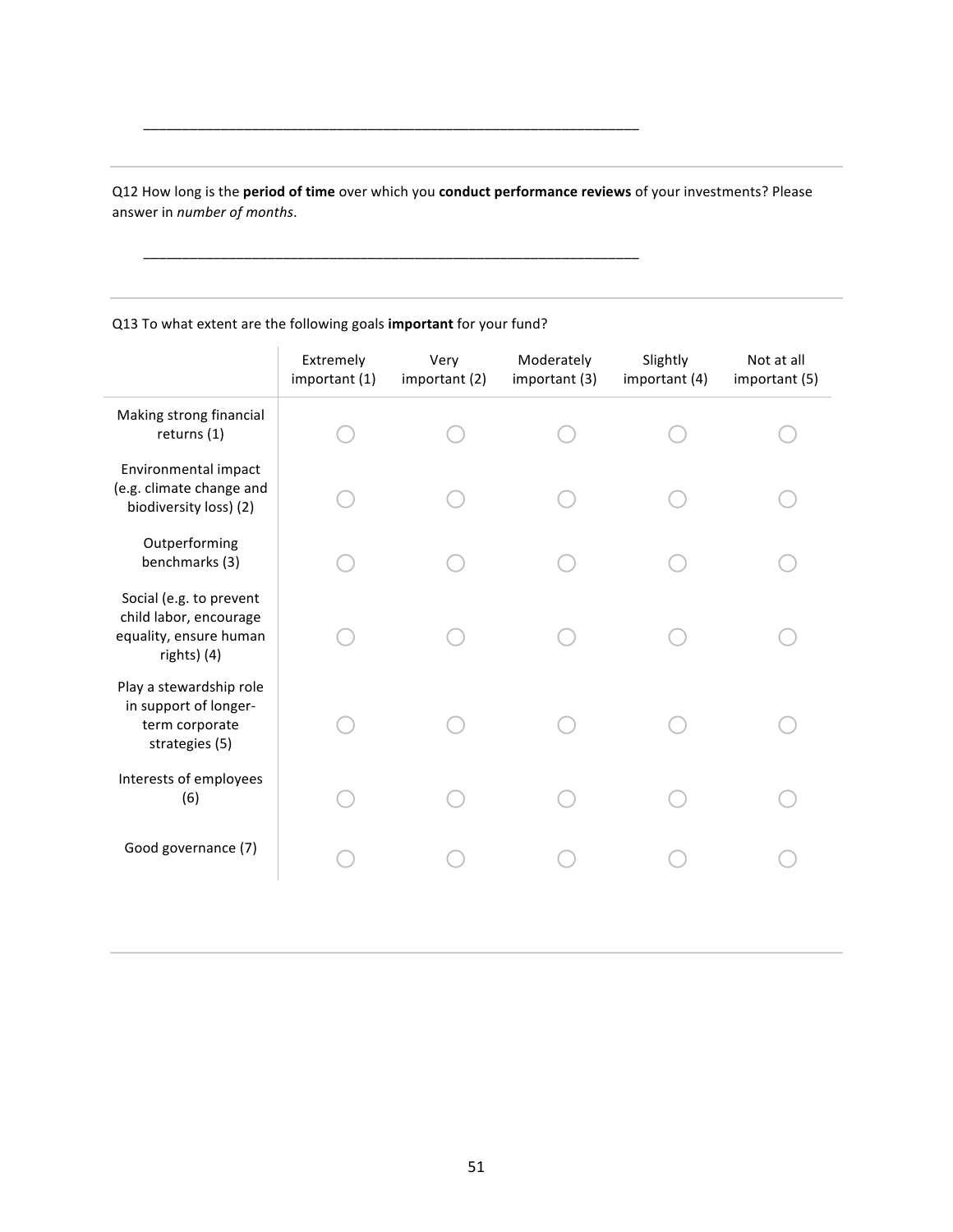Q14a To what extent do you feel **pressured** to demonstrate strong financial performance over a period of 2 years or less?

 $\bigcirc$  Extremely pressured (1)

 $\bigcirc$  Pressured (2)

 $\bigcirc$  Slightly pressured (3)

 $\bigcirc$  Neither pressured nor unpressured (4)

 $\bigcirc$  **Not** at all pressured (5)

Q14b Where does this pressure stem from?

 $\bigcirc$  Board of Directors (1)

 $\bigcirc$  Asset Owners (2)

 $\bigcirc$  Beneficiaries of the Fund (3)

 $\bigcirc$  Regulators (4)

o Others, please specify: (5) \_\_\_\_\_\_\_\_\_\_\_\_\_\_\_\_\_\_\_\_\_\_\_\_\_\_\_\_\_\_\_\_\_\_\_\_\_\_\_\_\_\_\_\_\_\_\_\_

Q15 Does your fund reject investment opportunities if they involve ESG risks?

 $\bigcirc$  Yes (1)

 $\bigcirc$  No (2)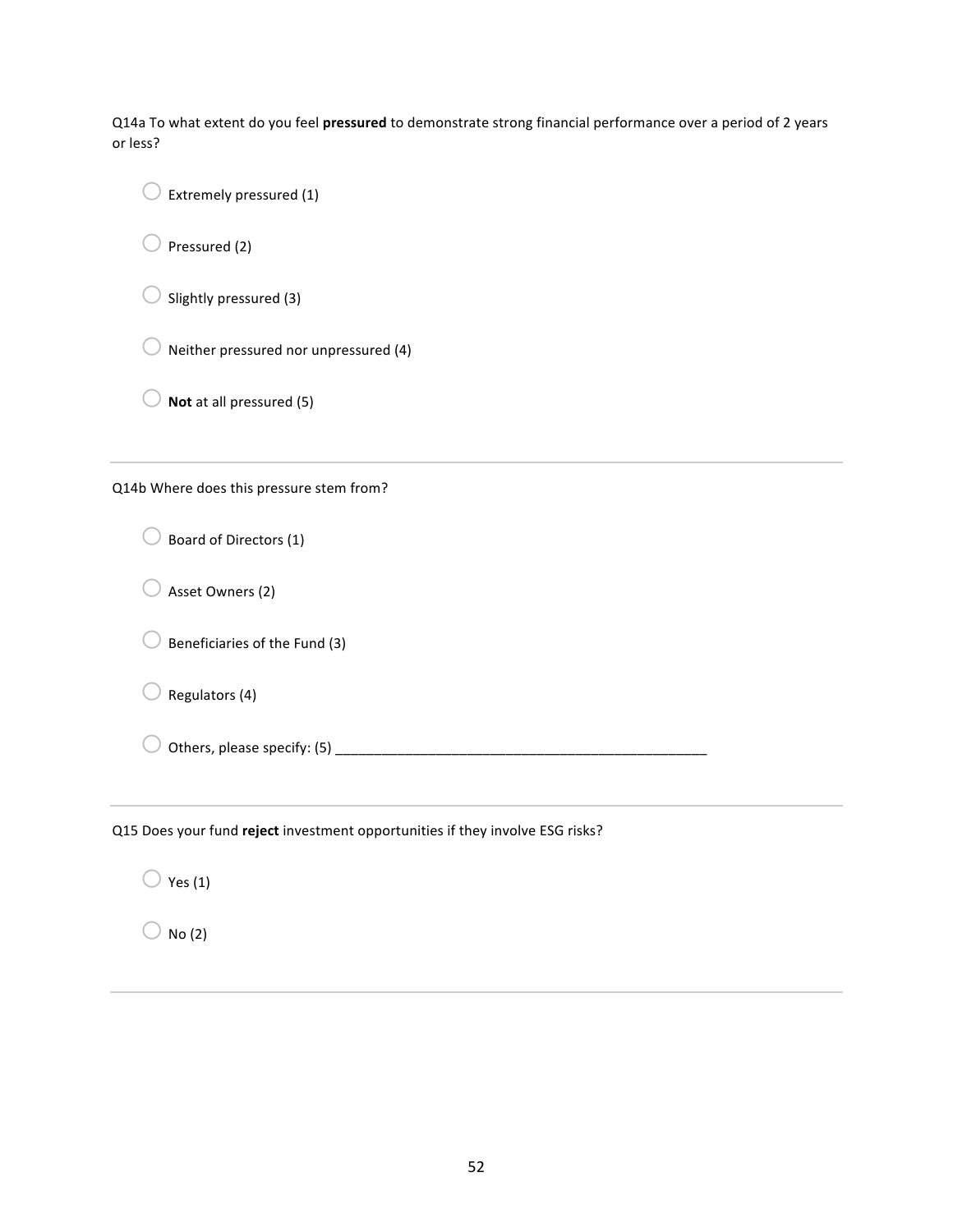Q16 Please indicate to what extent you feel your institution is tolerant towards portfolio companies that are experiencing temporary (financial or governance related) uncertainty?

 $\bigcirc$  Very tolerant (1)

 $\bigcirc$  Somewhat tolerant (2)

 $\bigcirc$  Neither tolerant nor **in**tolerant (3)

 $\bigcirc$  Somewhat **in**tolerant (4)

 $\bigcirc$  Very **in**tolerant (5)

Q17 Please briefly describe your definition of the concept of **long-term value creation** 

\_\_\_\_\_\_\_\_\_\_\_\_\_\_\_\_\_\_\_\_\_\_\_\_\_\_\_\_\_\_\_\_\_\_\_\_\_\_\_\_\_\_\_\_\_\_\_\_\_\_\_\_\_\_\_\_\_\_\_\_\_\_\_\_

\_\_\_\_\_\_\_\_\_\_\_\_\_\_\_\_\_\_\_\_\_\_\_\_\_\_\_\_\_\_\_\_\_\_\_\_\_\_\_\_\_\_\_\_\_\_\_\_\_\_\_\_\_\_\_\_\_\_\_\_\_\_\_\_

**End of Block**

## **Investment Engagement**

Q18a To what extent do you as an investor make use of external proxy voting advisors when determining how to vote in a Dutch annual meeting (AGM)?

 $\bigcirc$  Always (1)

 $\bigcirc$  That depends on the company (2)

 $\bigcirc$  That depends on the agenda item (3)

 $\bigcirc$  That depends on the circumstances (4)

Never (5)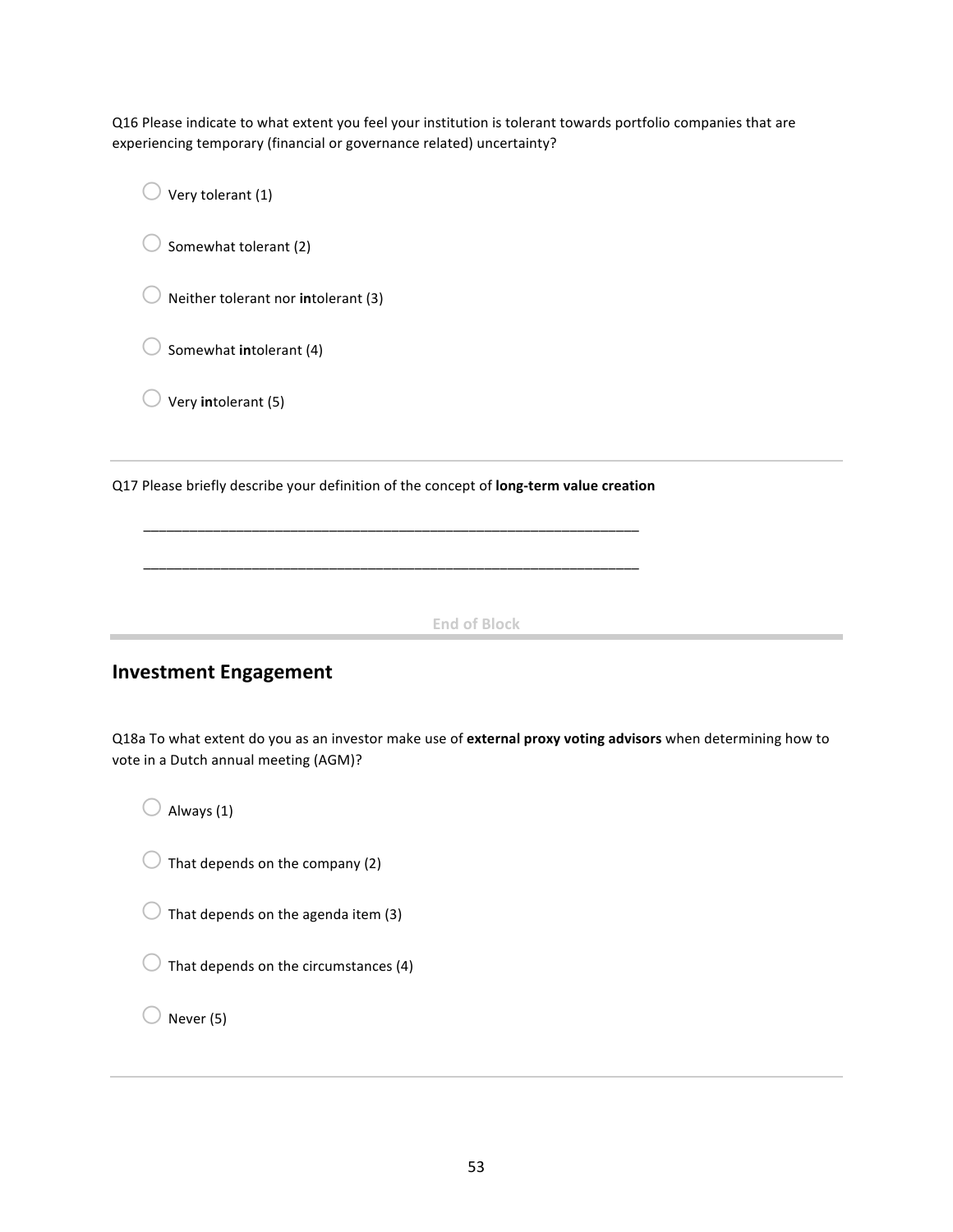Q18b To what extent is the advice of the proxy voting firm used?

 $\bigcirc$  Follow advice fully (1)

 $\bigcirc$  Determine own position by taking the advice into account (2)

 $\bigcirc$  Only take into account the advise in case of own doubts (3)

\_\_\_\_\_\_\_\_\_\_\_\_\_\_\_\_\_\_\_\_\_\_\_\_\_\_\_\_\_\_\_\_\_\_\_\_\_\_\_\_\_\_\_\_\_\_\_\_\_\_\_\_\_\_\_\_\_\_\_\_\_\_\_\_

\_\_\_\_\_\_\_\_\_\_\_\_\_\_\_\_\_\_\_\_\_\_\_\_\_\_\_\_\_\_\_\_\_\_\_\_\_\_\_\_\_\_\_\_\_\_\_\_\_\_\_\_\_\_\_\_\_\_\_\_\_\_\_\_

o Other, please specify: (4) \_\_\_\_\_\_\_\_\_\_\_\_\_\_\_\_\_\_\_\_\_\_\_\_\_\_\_\_\_\_\_\_\_\_\_\_\_\_\_\_\_\_\_\_\_\_\_\_

Q18c What advisor do you use?

Q18d What fraction of your shares do you hold back during the Annual General Meeting (AGM) to sell or short sell? Please answer in percentage points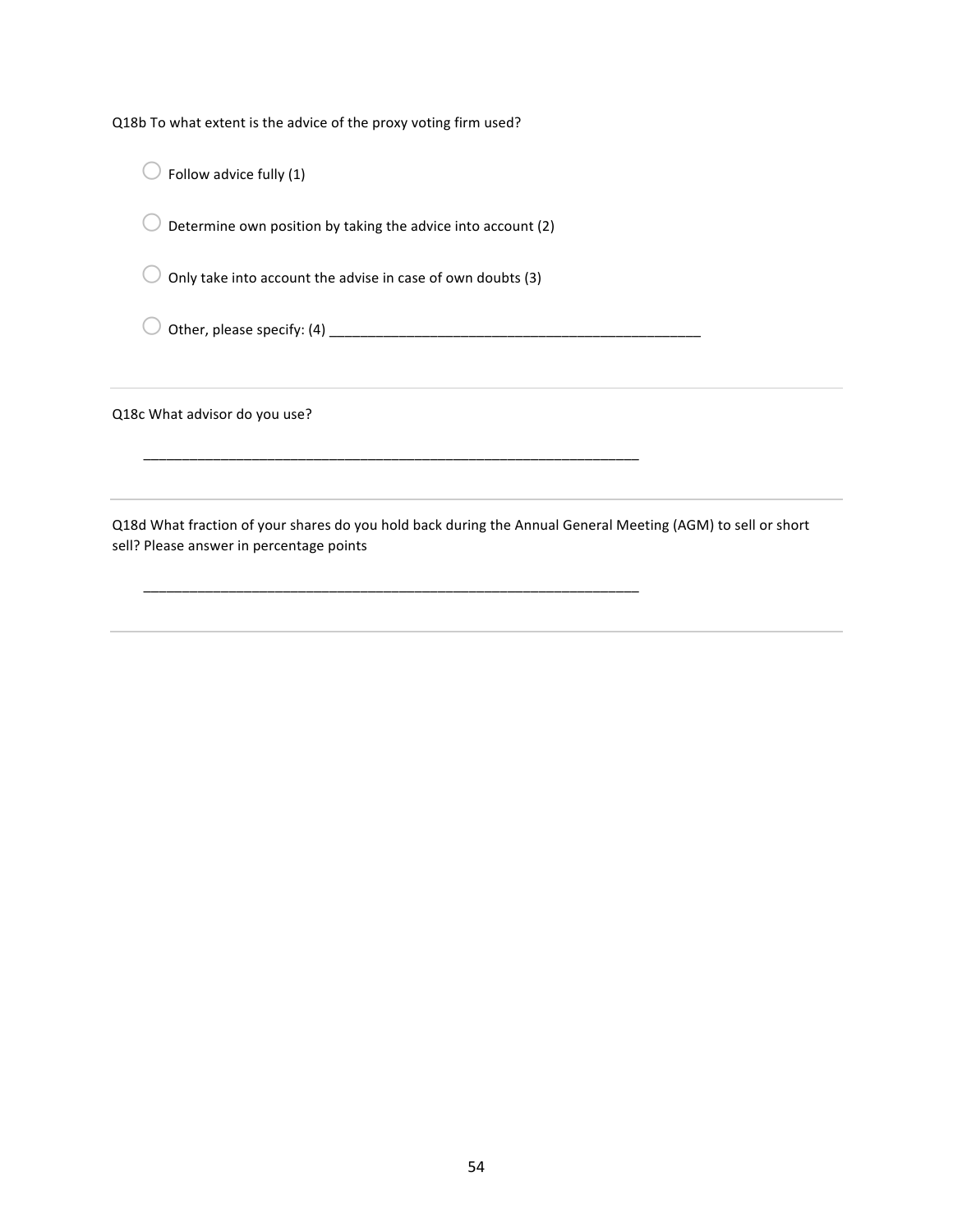Q19 What measures of shareholder **engagement** have you taken in the *past five years* with *any* of your portfolio companies? Choose all that apply

None (1)

Selling shares because of dissatisfaction with performance (2)

Selling shares because of dissatisfaction with corporate governance practices (3)

Voting against management at the annual meeting (AGM) (4)

Selling shares because of dissatisfaction with corporate social or environmental practices (5)

Publicly criticizing management in the media (6)

Legal action against management (e.g. file a lawsuit, participate in a class action) (7)

Submitting shareholder proposals for the proxy statement (8)

Discussions with members of the Board of Directors outside of Management (9)

Discussion with top management (10)

Criticizing management and the board at the annual meeting (AGM) (11)

Publicizing a dissenting vote (12)

Writing a letter to management (13)

Aggressively questioning management in a conference call (14)

Proposing specific actions to management (e.g., sell assets, fire the CEO, stop equity offering) Please indicate the proposed action: (15)

Other, please specify: (16)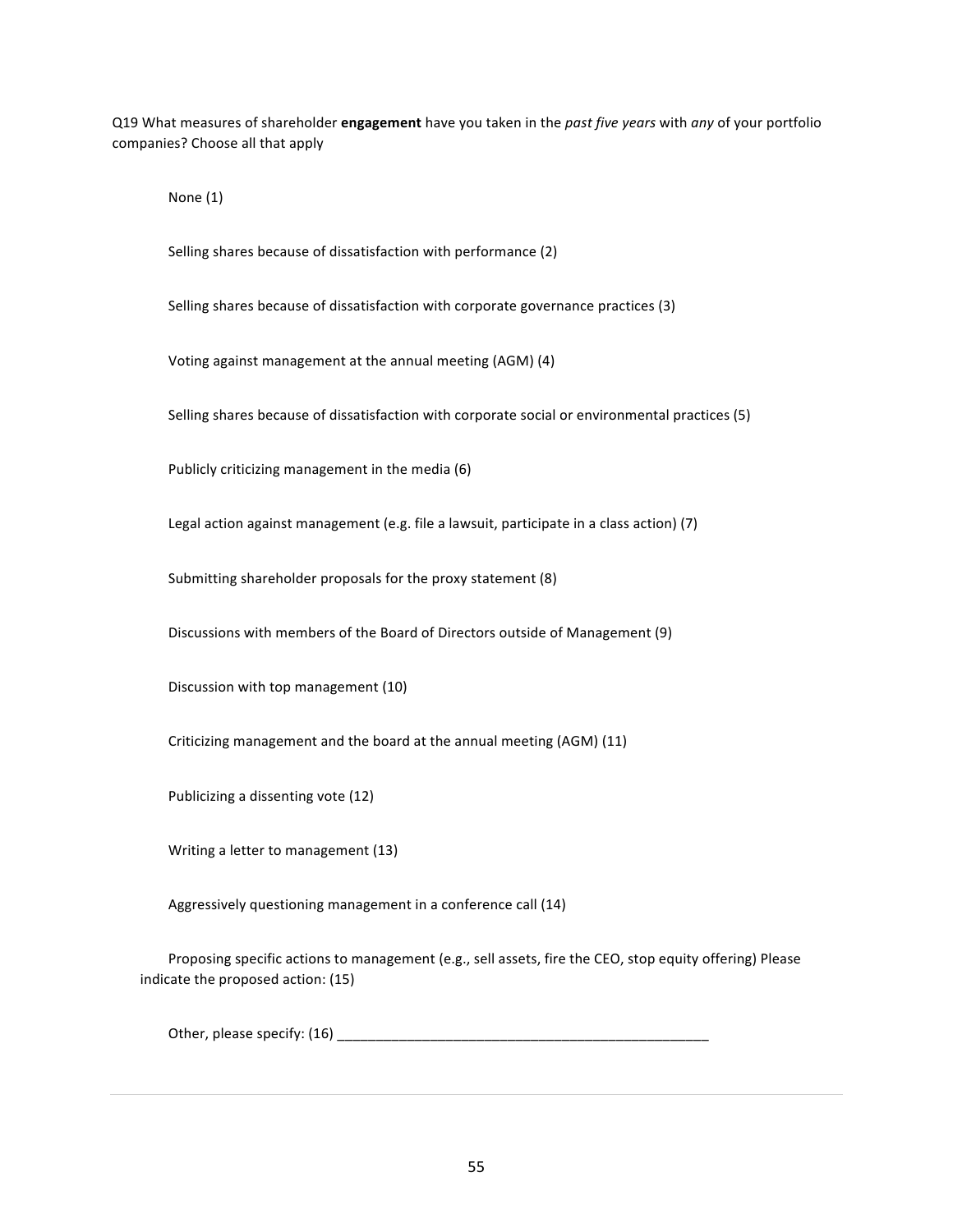Q20 Which of the following strategies is *preferred* by your fund? Choose only one option.

 $\bigcirc$  Exclusion (1)  $\bigcirc$  Inclusion (2)  $\bigcirc$  Engagement (3)  $\bigcirc$  Confrontation (4)  $\bigcirc$  Best-in-Class Approach (5)  $\bigcirc$  Combination of the above strategies (6)  $\bigcirc$  None of the above (7)

Q21a Do you believe that the *threat of selling* shares, rather than exit itself, is an effective disciplining mechanism for management?

 $\bigcirc$  Yes (1)

 $\bigcirc$  No (2)

Q21b What is the minimum stake size a fund needs to have for it to be effective?

 $\bigcirc$  Doesn't matter (1)

 $\bigcirc$  At least 0.5% (2)

 $\bigcirc$  At least 2% (3)

 $\bigcirc$  At least 5% (4)

 $\bigcirc$  At least 10% (5)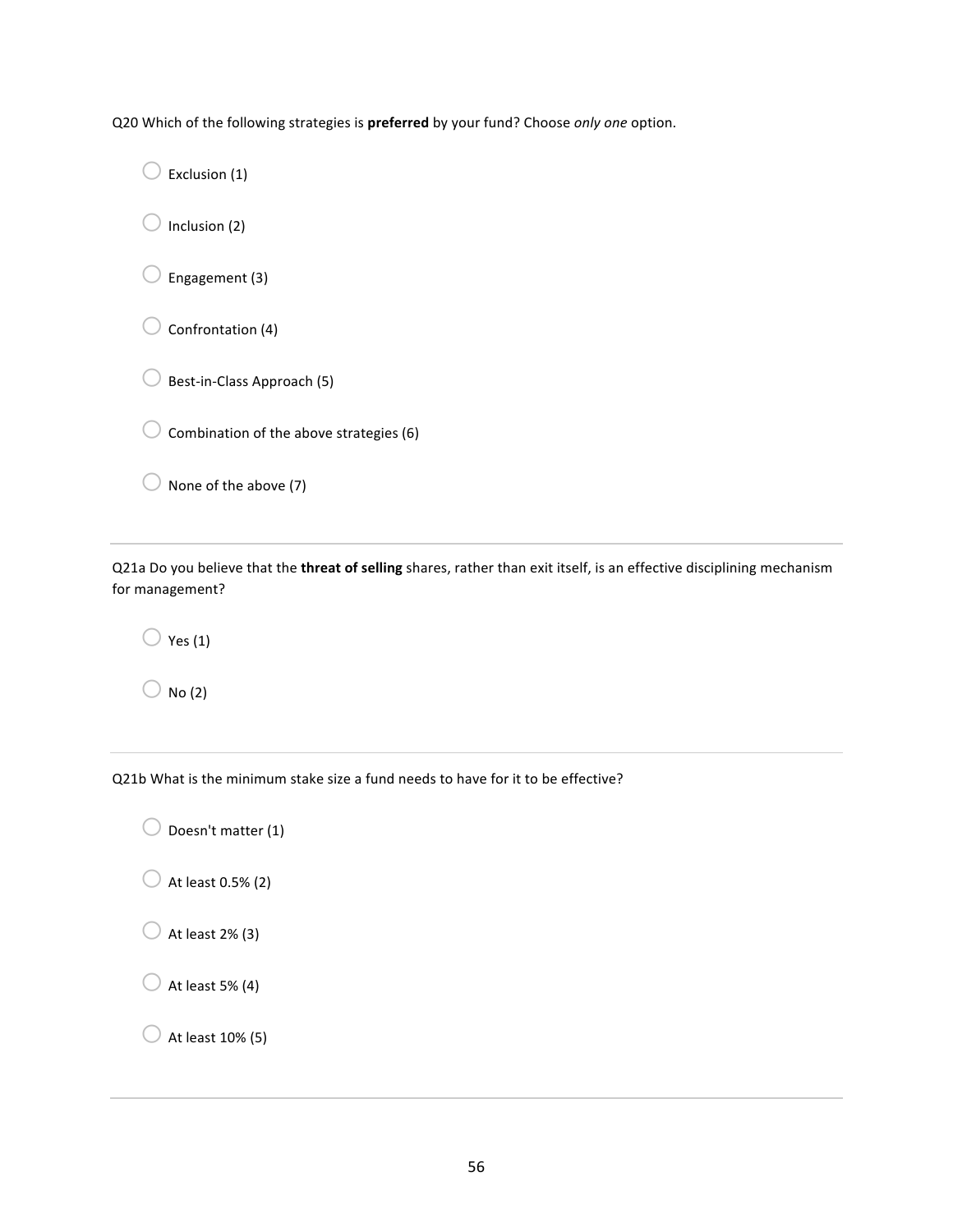Q22 In order to identify *characteristics* of portfolio companies that are usually targeted for activism by your institution, please indicate the degree to which you agree with the following statements as they apply to your institution. We tend to become more active...

|                                                                                                           | Strongly agree<br>(1) | Somewhat<br>agree (2) | Neither agree<br>nor disagree<br>(3) | Somewhat<br>disagree (4) | Strongly<br>disagree (5) |
|-----------------------------------------------------------------------------------------------------------|-----------------------|-----------------------|--------------------------------------|--------------------------|--------------------------|
| with companies that<br>are experiencing<br>Corporate Governance<br>issues (1)                             |                       |                       |                                      |                          |                          |
| when we hold a larger<br>percentage of total<br>outstanding voting<br>rights of the target<br>company (2) |                       |                       |                                      |                          |                          |
| when we know that<br>other investors are also<br>active in the target<br>company (3)                      |                       |                       |                                      |                          |                          |
| when the level of<br>insider ownership in the<br>target company is<br>higher (4)                          |                       |                       |                                      |                          |                          |
| when the level of<br>institutional ownership<br>in the target company is<br>higher (5)                    |                       |                       |                                      |                          |                          |
| when our investment<br>in the target company is<br>relatively large to our<br>total investment (6)        |                       |                       |                                      |                          |                          |
| on the shares of<br>companies we know<br>well $(7)$                                                       |                       |                       |                                      |                          |                          |
| on the shares of<br>companies with whom<br>we do not have close<br>business ties (8)                      |                       |                       |                                      |                          |                          |
| with companies that<br>are under performing<br>(9)                                                        |                       |                       |                                      |                          |                          |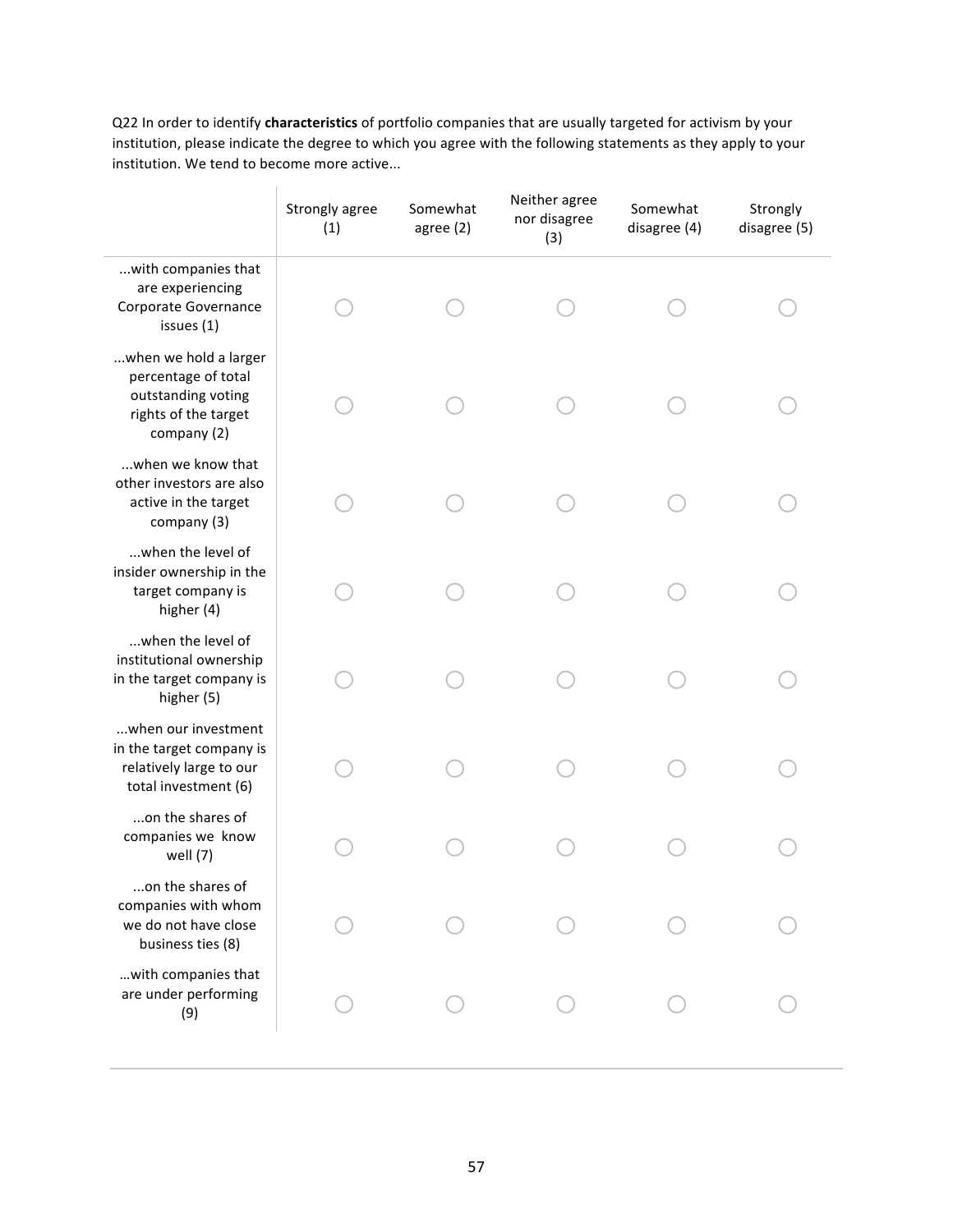Q23 Which of the following corporate governance events or policies do you view as the **top four** triggers for shareholder engagement? (Please rank #1, #2, #3, #4)

- Poor absolute financial performance (1) **Novewore** Poor corporate strategy (2) **Excessive management compensation (3)** \_\_\_\_ Earnings restatement (4) Large negative earnings surprise (5) \_\_\_\_\_ Low payments to shareholders despite high cash holdings (6) Inadequate corporate governance (7) Uncooperative management (8) Poor financial performance relative to peers (9) Large equity issuance (10) \_\_\_\_\_\_ Large diversifying merger or acquisition (11) Suboptimal capital structure (12)  $\_$  The threat of major shareholders to sell shares (13) \_\_\_\_\_\_ Corporate fraud (14) \_\_\_\_\_\_ Socially "irresponsible" corporate behavior (e.g. human rights violations or pollution) (15)
- \_\_\_\_\_\_ Other, please specify (16)

#### Q24a Please provide your opinion on the following legal arrangements that Dutch firms may have

|                                       | We would not invest (1) | We are indifferent (2) | We would be more likely<br>to invest (3) |
|---------------------------------------|-------------------------|------------------------|------------------------------------------|
| Binding nomination (1)                |                         |                        |                                          |
| Anti-takeover preferred<br>shares (2) |                         |                        |                                          |
| Certificates (3)                      |                         |                        |                                          |
| Priority shares (4)                   |                         |                        |                                          |
| Loyalty voting rights (5)             |                         |                        |                                          |
| Pyramid structure (6)                 |                         |                        |                                          |
| Dual-class shares (7)                 |                         |                        |                                          |
|                                       |                         |                        |                                          |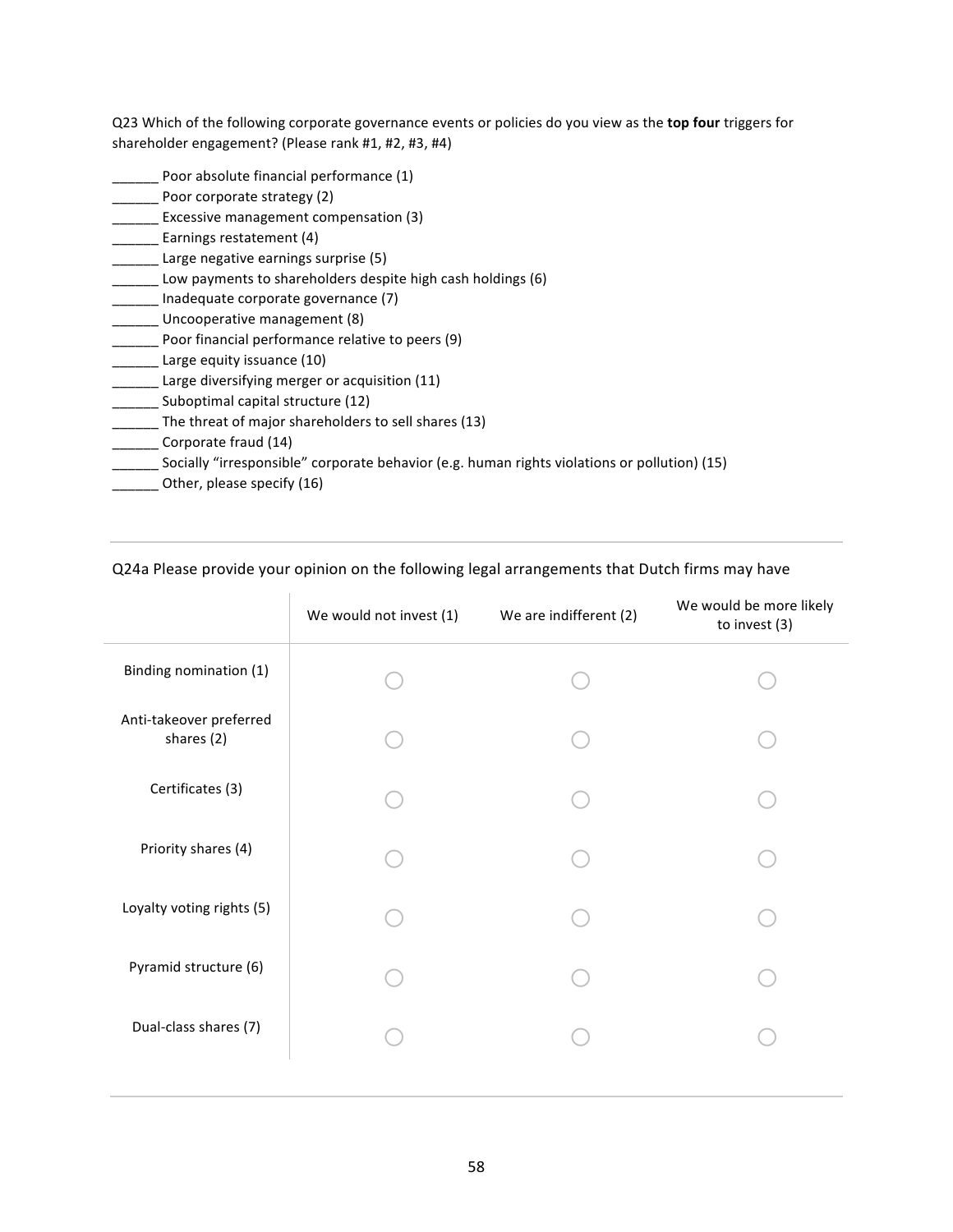Q24b Give your view on the legal arrangements in the previous question. Do these arrangements enhance a **long**term value perspective?

\_\_\_\_\_\_\_\_\_\_\_\_\_\_\_\_\_\_\_\_\_\_\_\_\_\_\_\_\_\_\_\_\_\_\_\_\_\_\_\_\_\_\_\_\_\_\_\_\_\_\_\_\_\_\_\_\_\_\_\_\_\_\_\_

\_\_\_\_\_\_\_\_\_\_\_\_\_\_\_\_\_\_\_\_\_\_\_\_\_\_\_\_\_\_\_\_\_\_\_\_\_\_\_\_\_\_\_\_\_\_\_\_\_\_\_\_\_\_\_\_\_\_\_\_\_\_\_\_

Q25a Does your institution care about long-term value creation?

 $\bigcirc$  Yes (1)

 $\bigcirc$  No (2)

Q25b This question relates to the reasons why your institution decides to pursue a strategy of long-term value creation. Please indicate to what extent you agree with the following statements.

|                                                                                                              | Strongly<br>agree $(1)$ | Somewhat<br>agree $(2)$ | Neither<br>agree nor<br>disagree (3) | Somewhat<br>disagree (4) | Strongly<br>disagree (5) |
|--------------------------------------------------------------------------------------------------------------|-------------------------|-------------------------|--------------------------------------|--------------------------|--------------------------|
| Our decisions to pursue long-<br>term value creation are based<br>on a thorough cost-benefit<br>analysis (1) |                         |                         |                                      |                          |                          |
| We know that long-term value<br>creation has a positive<br>relationship with shareholder<br>returns (2)      |                         |                         |                                      |                          |                          |
| The activities of other<br>institutional investors<br>influence our activities as a<br>shareholder (3)       |                         |                         |                                      |                          |                          |
| We feel that our primary<br>beneficiaries want us to<br>pursue long-term value<br>creation (4)               |                         |                         |                                      |                          |                          |
| We invest significant resources<br>in measuring the benefits of<br>pursuing a long-term strategy<br>(5)      |                         |                         |                                      |                          |                          |